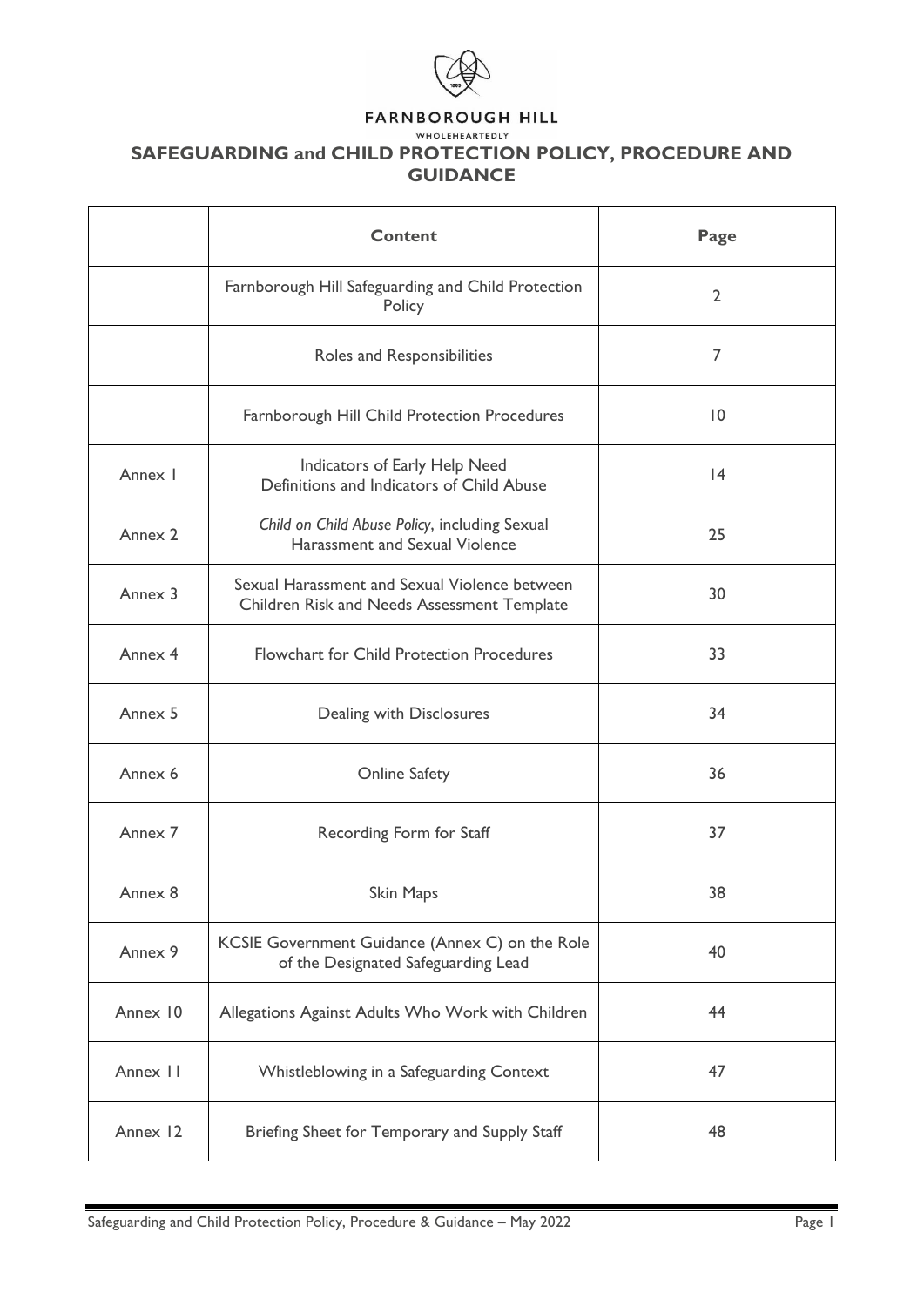| Annex 13 | <b>Useful Contacts</b>                               |  |
|----------|------------------------------------------------------|--|
| Annex 14 | COVID-19 - Safeguarding Guidance and<br>Arrangements |  |

This policy should be read in conjunction with the:

- Keeping Children Safe in Education guidance
- Anti-Bullying Policy
- Technology Acceptable Use Policy
- Mental Health Policy
- Missing Pupil Policy
- Supervision of Pupils Policy
- Supporting Pupils with Medical Conditions Policy
- SENDA Policy
- Online Communications Policy
- Recruitment and Selection of Staff Policy
- Safeguarding Action Plan following an allegation against a member of staff
- Low Level Concerns Policy
- Visiting Speakers Policy
- Whistleblowing Policy

# **POLICY STATEMENT**

The safety and well-being of every pupil at Farnborough Hill is of vital importance. The School fully recognises its moral and statutory responsibility to safeguard and promote the welfare of all children in its care. The best interests of each and every pupil are paramount in order to enable them to have the best outcomes.

**Safeguarding and promoting the welfare of children is the responsibility of every adult at the School.** We make every effort to provide a safe and welcoming environment underpinned by a culture of openness where both children and adults feel secure, able to talk and believe that they are being listened to.

We always maintain an attitude of 'it could happen here' where safeguarding is concerned and our procedures help us to identify young people who are suffering, or who are at risk of suffering, harm or abuse. We offer early help and support, and make appropriate referrals with the aim of keeping children safe at school, at home and in their communities.

The purpose of this policy is to provide staff, volunteers and governors with the framework they need in order to keep children safe and secure in our school, and to inform parents and guardians how we will safeguard their children whilst they are in our care. Specific guidance is available to staff within the procedure documents.

This policy is available to parents on the School's website and on request from the Head's PA, Mrs Mel Clark. A hard copy is also kept in the School Office.

A review of the School's Safeguarding and Child Protection Policy takes place at least annually, including an update and review of the effectiveness of procedures and their implementation. This is overseen by the Chair of Governors, drawing on the expertise of staff, including the DSL, in shaping the safeguarding arrangements and policies.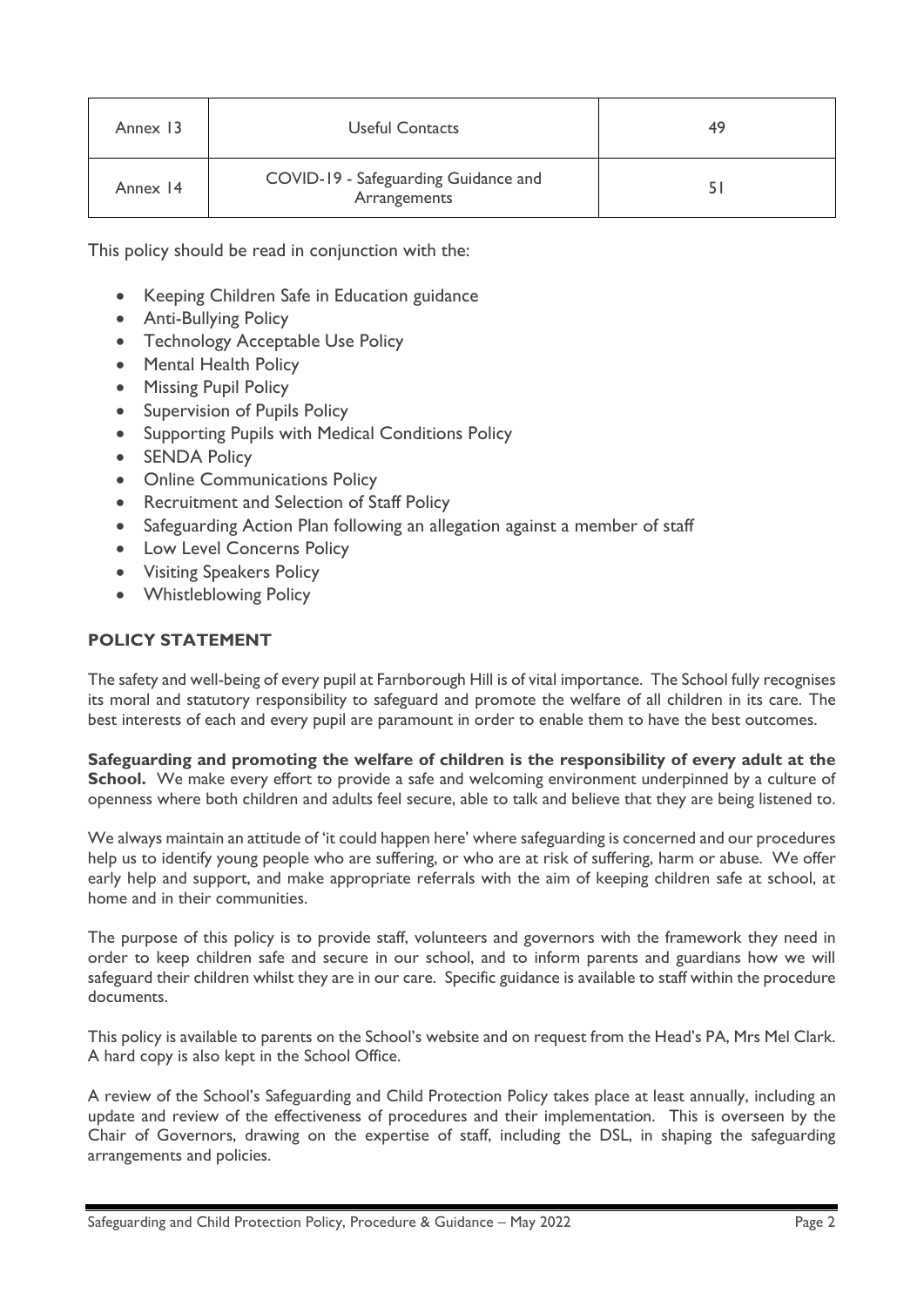## **There are seven main elements to our safeguarding practice at Farnborough Hill:**

- Ensuring we practise safe recruitment in checking the suitability of all staff and volunteers who work with children with the Disclosure and Barring Service and other relevant authorities, and in advertising this fact to all potential employees/volunteers (see *Recruitment and Selection of Staff Policy* which outlines safer recruitment procedures). Sufficient relevant staff are trained in safer recruitment processes.
- Establishing a safe environment in which children can learn and develop.
- Raising awareness of safeguarding and equipping children with the skills needed to keep themselves safe.
- Developing and then implementing procedures for early identification and reporting of cases, or suspected cases, of harm or abuse.
- Supporting pupils who have been abused or harmed in accordance with their agreed child protection plan where relevant.
- Contributing to inter-agency working in line with Working Together to Safeguard Children through effective communication and good co-operation with local agencies.
- Ensuring that all staff receive regular training and updates to ensure that they fully understand and fulfil their safeguarding and child protection responsibilities effectively, and that they read changes in statutory guidance when circulated by the DfE. This also involves ensuring that new staff induction includes safeguarding and child protection training, as well as training on anti-bullying and the School's *Behaviour Policy.* (See section on Training below for further information.)

## **Our policy applies to all staff, governors, volunteers and pupils at the School.**

## **Legal context**

- Section 175 of the Education Act 2002;
- The Education (Independent School Standards) Regulations 2014
- The Children Act 2004 & 1989
- Relationships Education, Relationships and Sex Education (RSE) and Health Education (2019, updated 2021)

This policy also has regard to the following guidance and advice:

- Hampshire Safeguarding Children Partnership (HSCP) protocols, guidance and procedures
- Keeping Children Safe In Education ('*KCSIE'*) (September 2021)
- What to do if you're worried a child is being abused: advice for practitioners (March 2015)
- Working Together to Safeguard Children (July 2018)
- Information sharing: advice for practitioners providing safeguarding services (July 2018)
- Sexual violence and sexual harassment between children in schools and colleges (September 2021)
- Sharing nudes and semi-nudes: advice for education settings working with children and young people (UK Council for Internet Safety December 2020)
- Promoting children and young people's emotional health and wellbeing: a whole school and college approach (Public Health England (March 2015)
- FGM Act 2003 Mandatory Reporting Guidance (April 2016, updated October 2018)
- Revised Prevent Duty Guidance for England and Wales (July 2015, updated April 2019)
	- o The Prevent Duty: Departmental advice for schools and childcare providers (June 2015)
		- o The use of social media for on-line radicalisation (July 2015)

#### **Definitions**

Within this document:

**Safeguarding** is related to action taken to promote the welfare of children and protect them from harm. Safeguarding is defined (in Working Together to Safeguard Children 2018) as: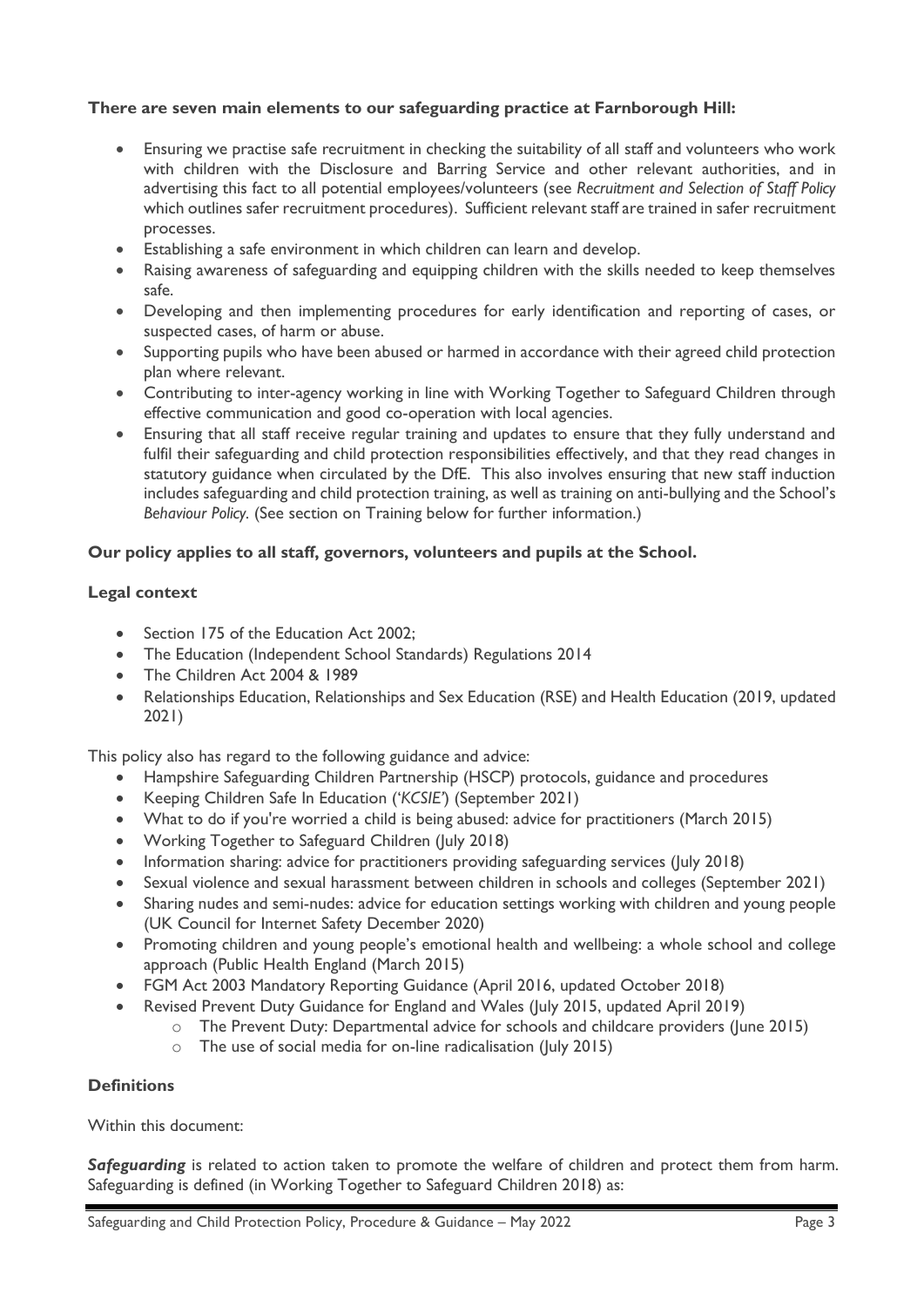- protecting children from maltreatment
- preventing impairment of children's mental and physical health or development
- ensuring that children grow up in circumstances consistent with the provision of safe and effective care
- taking action to enable all children to have the best outcomes

*Child protection* is an aspect of safeguarding, but is focused on how we respond to children who have been significantly harmed or are at risk of significant harm.

The term *staff* applies to all those working for or on behalf of the School, full time or part time, in either a paid or voluntary capacity. This also includes parents and governors.

*Child* refers to all young people who have not yet reached their 18<sup>th</sup> birthday. However, we recognise that we also have a duty of care to safeguard pupils over the age of 18 who are still at the School. On the whole, this policy will apply to pupils of our school; however, it will also extend to visiting children and pupils.

**Parent** refers to birth parents and other adults in a parenting role, for example adoptive parents, step parents, guardians and foster carers.

*Abuse* could mean neglect, physical, emotional or sexual abuse or any combination of these. Parents, carers and other people can harm children either by direct acts and/or failure to provide proper care. Explanations of these are given within the procedure document in Annex 2.

*Contextual Safeguarding* is an approach to understanding and responding to young people's experiences of significant harm beyond their families. It recognises that the different relationships that young people form in their neighbourhoods, schools and online can feature abuse and violence. Contextual safeguarding assesses risk and intervenes to protect young people in these cases beyond the boundaries of their home. All staff will be aware that safeguarding incidents and/or behaviours can be associated with factors outside the School and/or can occur between children outside of these environments. All staff, but especially the Designated Safeguarding Lead and Deputy Designated Safeguarding Lead, will consider whether children are at risk of abuse or exploitation in situations outside their families, including extra-familial harms such as sexual exploitation, criminal exploitation, and serious youth violence.

## **Aims**

- To provide staff with the framework to promote and safeguard the well-being of children and in so doing ensure they meet their statutory responsibilities.
- To ensure consistent good practice across the School.
- To demonstrate our commitment to protecting children.

## **Principles and Values**

- Children have a right to feel secure and cannot learn effectively unless they do so.
- All children have a right to be protected from harm.
- **All staff have a key role in prevention of harm and an equal responsibility to act on any suspicion or disclosure that may indicate a child is at risk of harm**, **either in the School or in the community**, whilst taking into account contextual safeguarding, in accordance with the guidance.
- We acknowledge that working in partnership with other agencies protects children and reduces risk, so we will engage in partnership-working throughout the child protection process to safeguard children.
- Whilst the School will work openly with parents as far as possible, it reserves the right to contact Children's Social Care or the police without notifying parents, if this is believed to be in the child's best interests.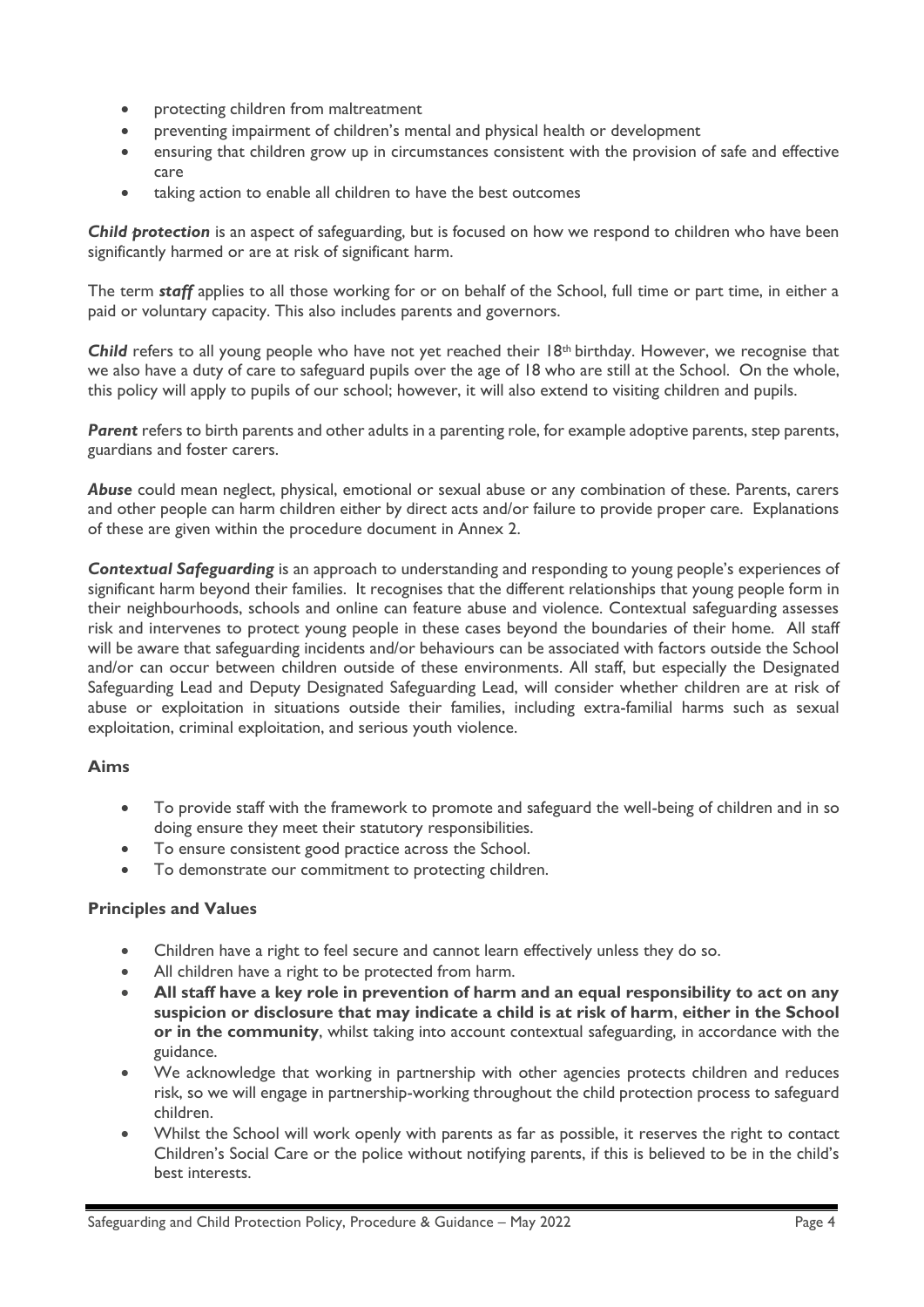# **Leadership and Management**

We recognise that staff anxiety around child protection can compromise good practice and so have established clear lines of accountability, training and advice to support the process and individual staff within that process.

At Farnborough Hill any individual can contact the Designated Safeguarding Lead (DSL) or her Deputy if they have concerns about a young person. The Head's PA, Mrs Melanie Clark, should be contacted in the event that they are otherwise engaged and not immediately available.

**The DSL is Miss** *Pippa Sexton (Deputy Head - Pastoral)* **and the Deputy DSL is Mr** *Craig McCready (Assistant Head – Head of Sixth Form). Laura Evans-Jones (Senior Teacher)* **also acts as a Deputy DSL.**There is a nominated Safeguarding Governor, *Dr Cathryn Chadwick*, who takes leadership responsibility for safeguarding. The Chair of Governors, *Mr Gerry McCormack,* will receive reports of allegations against the Head and act on behalf of the Governing Body.

## **As an employer Farnborough Hill follows safer recruitment guidance as set out in KCSiE 2021.**

# **Training**

All staff at Farnborough Hill are expected to be aware of the signs and symptoms of abuse and must be able to respond appropriately. Training is provided as required, every three years by an external trainer. Training covers all areas of safeguarding, including Prevent awareness, how to identify children and young people at risk and online safety. The DSL also provides training updates every year and more often as appropriate. Separate training is provided to all new staff on appointment by the DSL, as well as all volunteers. All staff who work directly with children have read and acknowledged Part 1 and Annex B of the government's Keeping Children Safe in Education (KCSIE) guidance and other staff have read and acknowledged Part 1 of KCSIE. The DSL and Deputy DSLs attend training at least every other year to enable them to fulfil their role. This will include local inter-agency working protocols and training in the safeguarding partners' approach to Prevent duties. In addition, the DSL attends training and other CPD courses/conferences on safeguarding issues such as the Prevent duty. Informal supplementary training will be kept up to date at least annually. Any update in national or local guidance will be shared with all staff and then captured in the next whole school training. The Head is included in all training and updates. This policy will be updated during the year, where appropriate, to reflect any changes brought about by new guidance.

All new staff are provided with induction training that includes:

- \* the School's Safeguarding and Child Protection Policy, including the policy and procedures to deal with peer-on-peer abuse and information about the identity and role of the DSL and DDSLs
- \* the Staff Code of Conduct, Low Level Concerns Policy, Whistleblowing Policy and Technology Acceptable Use Policy
- \* the Behaviour and Anti-Bullying Policies
- \* the school's safeguarding response to children who go missing from education (Attendance Policy)
- on-line safety
- \* a copy of Part 1 of KCSIE or Annex A if appropriate (and Annex B also, for those who work directly with children, see above).

Copies of the above documents marked with an asterisk \* are provided to all 'staff' during induction. The School takes a risk-based approach to the level of information that is provided to temporary staff and volunteers. Where possible, all temporary staff and volunteers have full face-to-face training on the Staff Code of Conduct and the School's safeguarding procedures. Temporary staff who are only at the School for a very short time (for example providing cover for a few days) will be provided with the Briefing Sheet for Temporary and Supply Staff (Annex 12)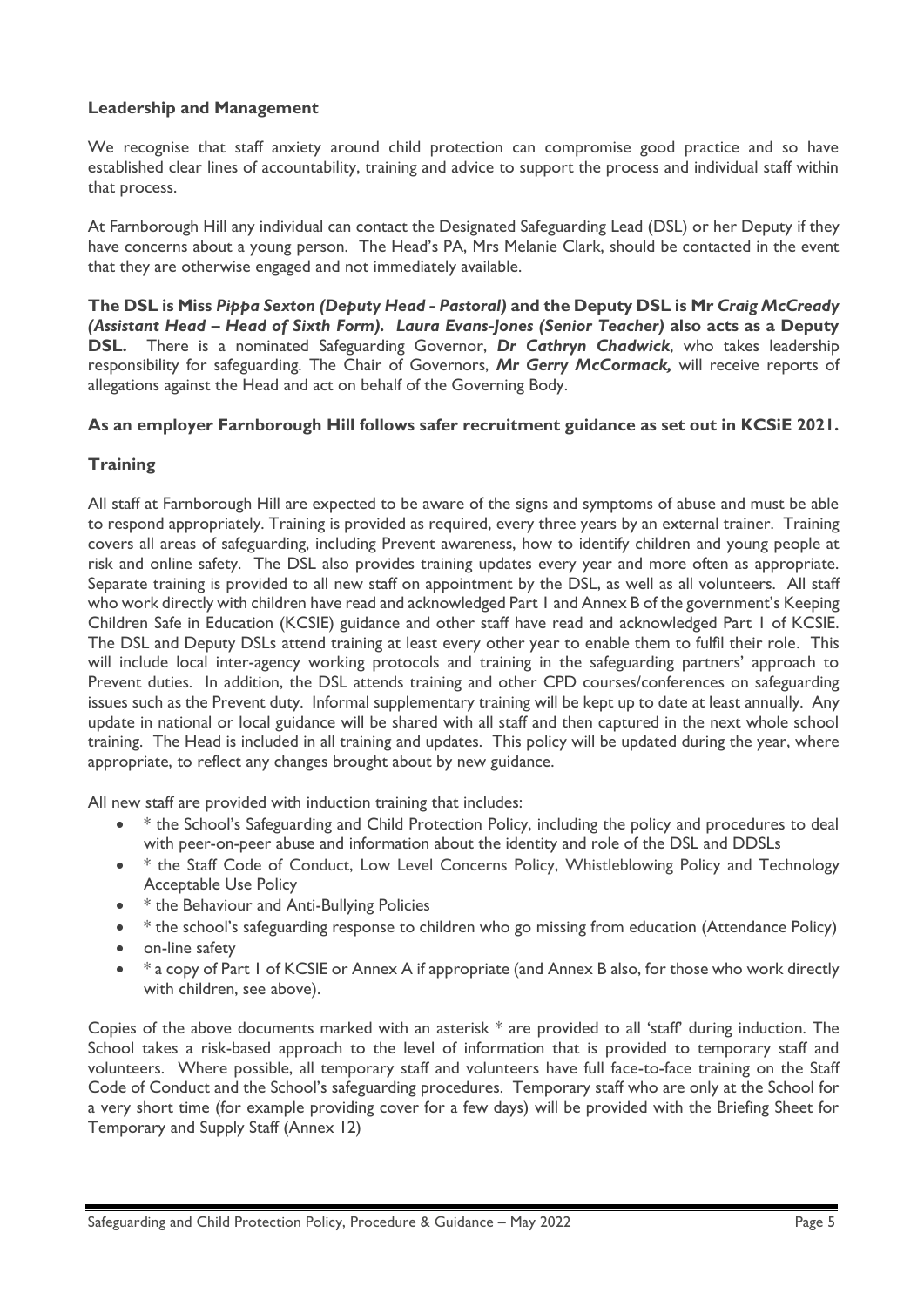Governors receive, read and acknowledge updated policies each year so that they are equipped with the knowledge to fulfil their functions. They also take advantage of training opportunities related to strategic leadership of safeguarding and governor responsibilities, as appropriate.

# **Referral**

Following any concerns raised, the DSL will assess the information and consider if significant harm has happened or there is a risk that it may happen. If the evidence suggests the threshold of significant harm, risk of significant harm or risk of *immediate* serious harm, has been reached the DSL will contact Children's Social Care immediately and if appropriate the police. If it is not clear if the threshold is met, then the DSL will also contact Children's Social Care and if appropriate the police. If the DSL and Deputy DSLs are not available and there are immediate concerns, the staff member may refer directly to Children's Social Care and the police if appropriate. The School will use the guidance from the National Police Chiefs' Council (NPCC) to determine when to contact the police.

Generally, the DSL will inform the parents prior to making a referral. However, there are situations where this may not be possible or appropriate, particularly when informing parents/carers may place the child at further risk.

**N.B**. The exception to this process will be in those cases of known FGM where there is a mandatory requirement for *the teacher to report directly to the police. The DSL should also be made aware and be included in the process of communicating with the police if possible.*

# **Confidentiality**

- We maintain that all matters relating to child protection are to be treated as confidential and only shared as per the '*Information Sharing Advice for Practitioners*' (DfE 2015) guidance.
- Information will be shared with individuals within the School on a 'need to know' basis.
- All staff are aware that they cannot promise a child to keep a disclosure confidential.
- There is a lawful basis for child protection concerns to be shared with agencies who have a statutory duty for child protection.
- Relevant staff have due regard to the relevant data protection principles, which allow them to share (and withhold) personal information, as provided for in the Data Protection Act 2018 and the GDPR. This includes:
	- $\circ$  being confident of the processing conditions which allow them to store and share information for safeguarding purposes, including information which is sensitive and personal, and should be treated as 'special category personal data'.
	- o understanding that 'safeguarding of children and individuals at risk' is a processing condition that allows practitioners to share special category personal data. This includes allowing relevant staff to share information without consent where there is good reason to do so, and that the sharing of information will enhance the safeguarding of a child in a timely manner. Examples would include where it is not possible to gain consent (as it cannot be reasonably expected that a practitioner gains consent) or if to gain consent would place a child at risk.
	- $\circ$  not providing pupils' personal data where the serious harm test under legislation is met. For example, in a situation where a child is in a refuge or another form of emergency accommodation, and the serious harm test is met, the School will withhold providing the data in compliance with schools' obligations under the Data Protection Act 2018 and the GDPR. Where in doubt the School will seek independent legal advice.
	- o The Data Protection Act 2018 and GDPR do not prevent the sharing of information for the purposes of keeping children safe. Fears about sharing information will not be allowed to stand in the way of the need to safeguard and promote the welfare and protect the safety of children.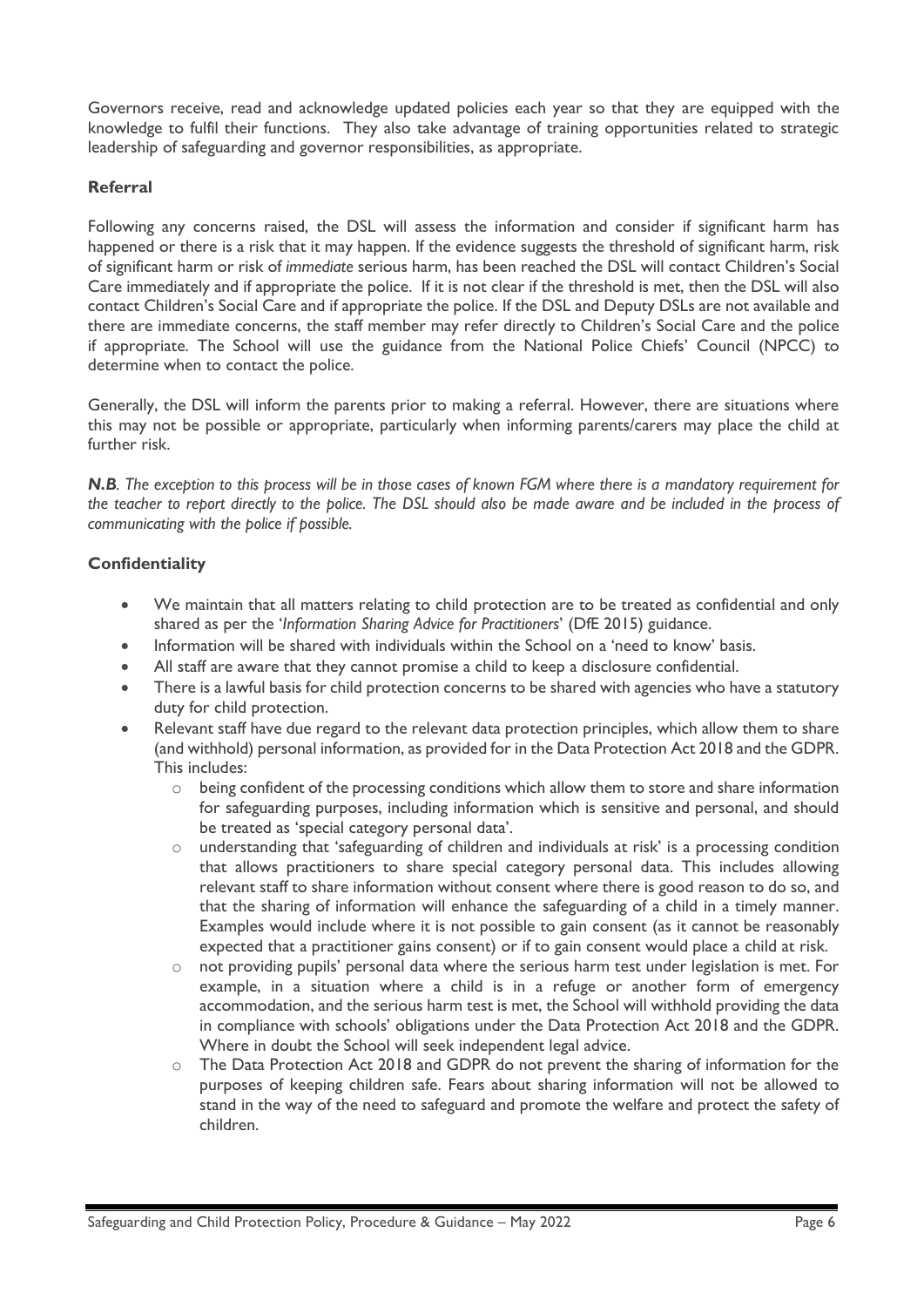# **Mental Health**

The School fully recognises and is alert to issues affecting both the mental and physical health of pupils; staff treat them as having equal importance. All staff are aware that mental health problems can, in some cases, be an indicator that a child has suffered or is at risk of suffering abuse, neglect or exploitation. Where children have suffered abuse and neglect, or other potentially traumatic adverse childhood experiences, this can have a lasting impact on their mental health, behaviour and education throughout childhood, adolescence and into adulthood. Whilst only appropriately trained professionals should attempt to make a diagnosis of a mental health problem, staff are well placed to observe children on a day-to-day basis and identify those whose behaviour suggests that they may be experiencing a mental health problem or be at risk of developing one. Where staff have a mental health concern about a child that is not identified as also being a safeguarding concern, they will report this without delay to a pupil's Head of Year. Where staff have a mental health concern about a child that is also a safeguarding concern, they will take immediate action to report this to the DSL or DDSL, following normal safeguarding procedures. If there is any doubt as to whether the mental health concern is safeguarding-related, staff will report this to the DSL or DDSL.

## **As a school we will educate and encourage pupils to keep safe through:**

- The content of the curriculum.
- The School's ethos which helps children to feel safe and able to talk freely about their concerns, believing that they will be listened to and valued.
- Every pupil having access to a trusted adult in the School, for example their Tutor.

## **Dealing with allegations against staff**

If a concern is raised about the practice or behaviour of a member of staff (including volunteers and any supply staff and contractors), both at or outside of school, this should be reported to the Head, Alexandra Neil. The Head will usually discuss this concern with the DSL where appropriate. The Head will make an assessment to determine if the matter is a 'low level concern' or an 'allegation'. The Local Authority Designated Officer (LADO) will then be contacted and the relevant guidance followed. If the Head needs advice or guidance she will contact the LADO.

If the allegation is against the Head, this information will be recorded and passed to the DSL, who will contact the Chair of Governors or LADO directly. Any member of staff is also able to contact the Chair of Governors or the LADO directly themselves.

*See Annex 10 and the Safeguarding Action Plan Following an Allegation Against a Member of Staff* for further information on the School's procedures.

## **Dealing with allegations against pupils**

If a concern is raised or there is an allegation of a pupil abusing another pupil within the School, the *Child on Child Abuse Policy* guidance will be followed (Annex 2).

# **ROLES AND RESPONSIBILITIES WITHIN FARNBOROUGH HILL**

## **Staff responsibilities**

All staff members have a key role to play in identifying concerns early and in providing help for children. To achieve this, they will:

• Have an awareness of safeguarding issues that can put children at risk of harm. This includes a range of signs and indicators of the different types of abuse, including child on child abuse and sexual harassment.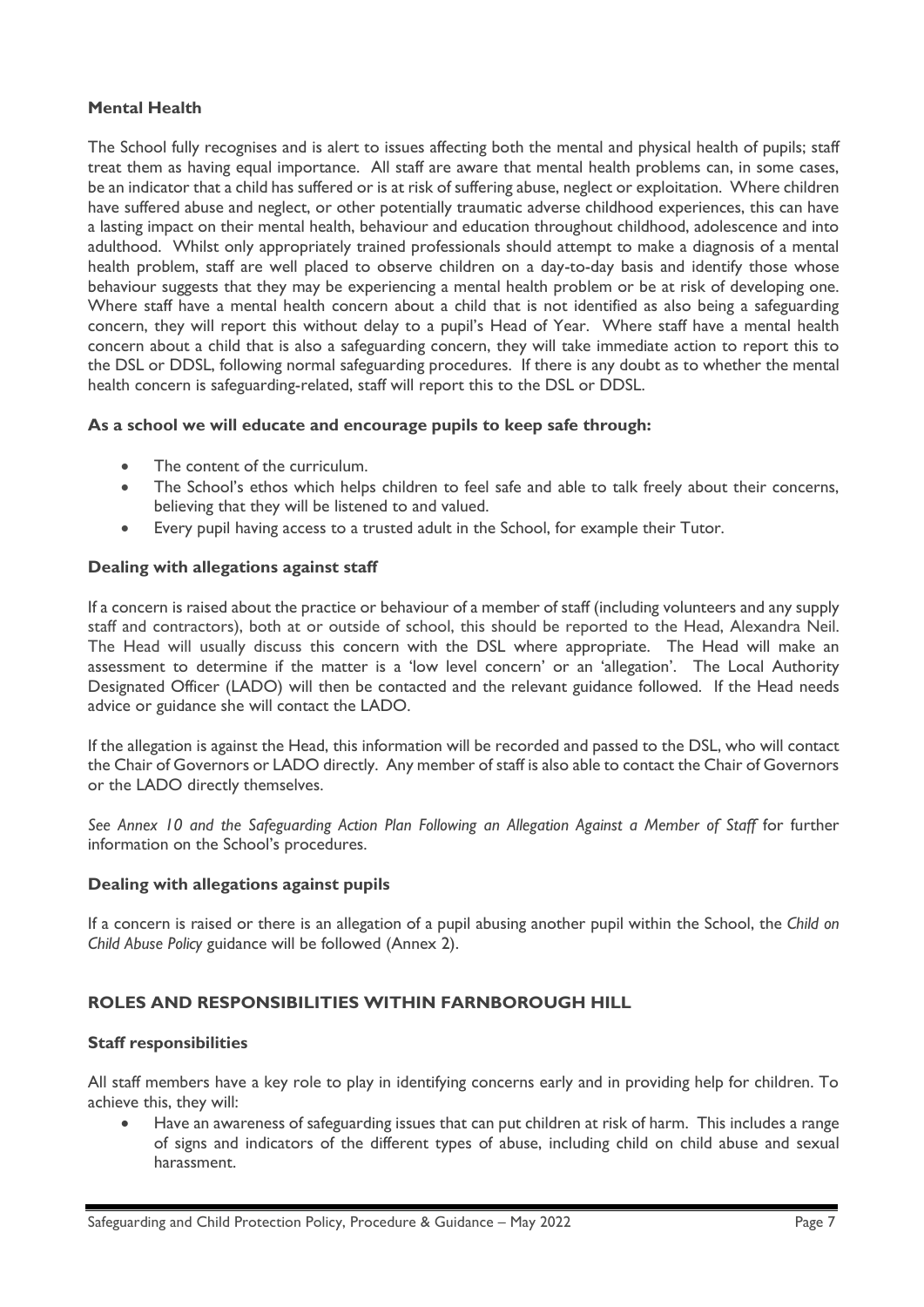- Establish and maintain an environment where children feel secure, are encouraged to talk and are listened to.
- Ensure children know that there are adults in the School who they can approach if they are worried or have concerns.
- Plan opportunities within the curriculum for children to develop the skills they need to assess and manage risk appropriately and keep themselves safe.
- Attend training in order to be aware of and alert to the signs of abuse.
- Maintain an attitude of 'it could happen here' with regards to safeguarding.
- Be aware that mental health problems can, in some cases, be an indicator that a child has suffered or is at risk of suffering abuse, neglect or exploitation.
- Recognise that abuse, neglect or other adverse childhood experiences, can have an impact on the mental health, behaviour and education of children.
- Always reassure pupils that any concerns or allegations will be taken seriously and that all steps will be taken to ensure they will be supported and kept safe. A pupil should never be given the impression that they are creating a problem by reporting abuse, sexual harassment or sexual violence, or feel ashamed for making a report.
- Record their concerns if they are worried that a child is being abused and report these to the DSL as soon as practical that day. If the DSL is not contactable immediately the Deputy DSL should be informed.
- Be prepared to refer directly to Children's Social Care, and the police if appropriate, if there is a risk of significant harm and the DSL or their Deputy is not available. **Any** member of staff can make a referral.
- Follow the *Allegations Against Staff* procedures (Annex 10) if the disclosure is an allegation against a member of staff.
- Follow the procedures set out by the Hampshire Safeguarding Children Partnership (HSCP) and take account of guidance issued by the DfE.
- Support relevant pupils in line with their child protection plan.
- Help promote educational outcomes for pupils who have experienced, or are experiencing, safeguarding and child protection issues, including those with a social worker, as well as those who have had other adverse childhood experiences and those who require mental health support and. This includes helping to maintain a culture of high aspirations, responding to any challenges that these pupils may face and providing additional adjustments to best support them.
- Treat information with confidentiality but never promise to 'keep a secret'.
- Notify the DSL or their Deputy of any child on a child protection plan or child in need plan who has unexplained absence.
- Have an understanding of Early Help, and be prepared to identify and support children who may benefit from this intervention.
- Liaise with other agencies that support pupils and provide early help.
- Ensure they know who the DSL and Deputy DSL are and know how to contact them.
- Have an awareness of the *Safeguarding and Child Protection Policy*, the *Behaviour Policy*, the *Staff Code of Conduct*, child on child abuse procedures, the safeguarding response for children who go missing from education and the role of the DSL.
- Challenge any inaction and follow this up with the DSL and children's social care as appropriate.

## **Senior Leadership Team responsibilities**

- Contribute to inter-agency working in line with the *Working Together to Safeguard Children* 2018 guidance.
- Provide a co-ordinated offer of early help when any additional needs of children are identified.
- Ensure staff are alert to the various factors that can increase the need for early help.
- Working with Children's Social Care, support their assessment and planning processes including the School's attendance at conference and core group meetings.
- Carry out tasks delegated by the Governing Body such as training of staff, safer recruitment and maintaining a Single Central Register.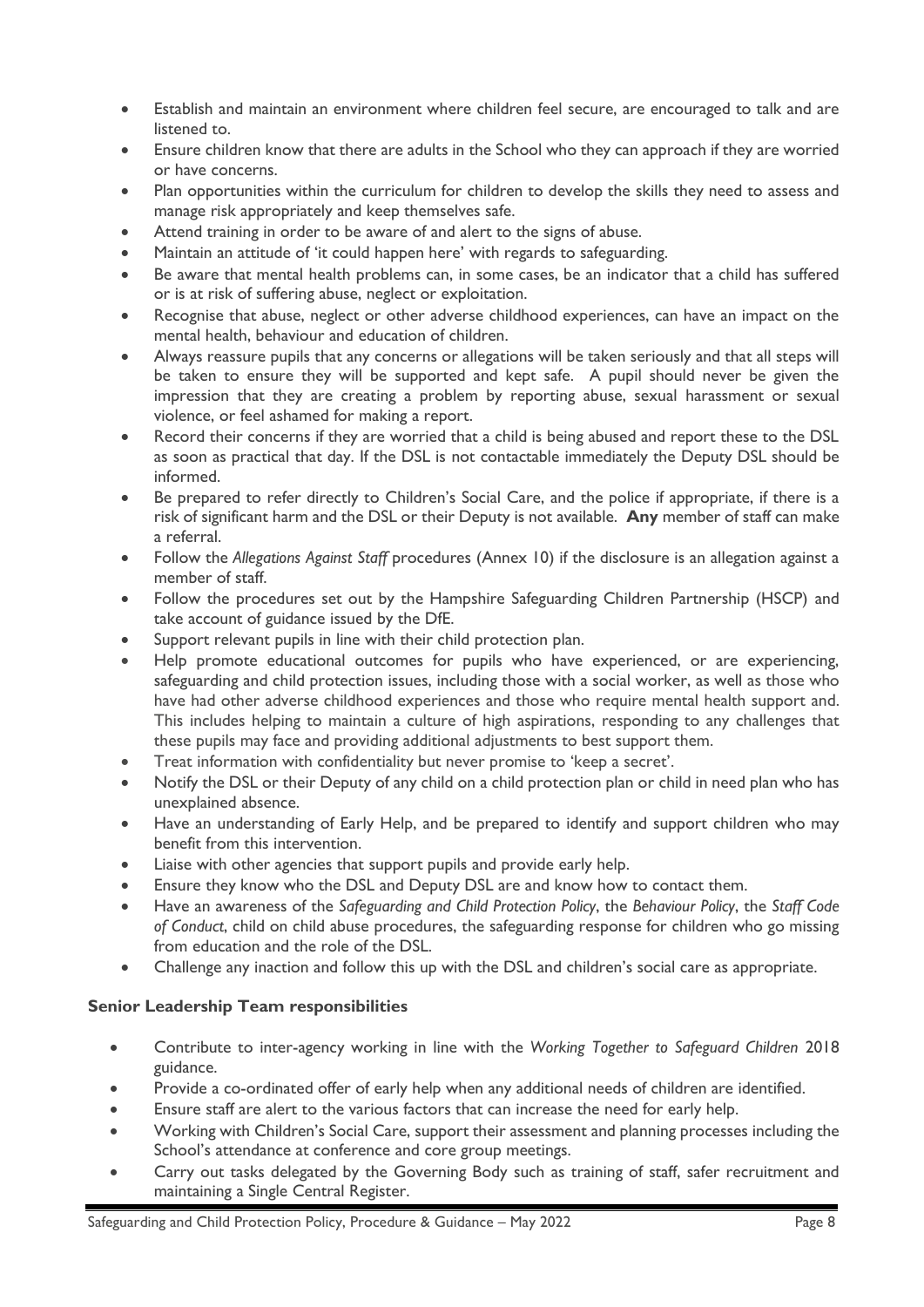- Provide support and advice on all matters pertaining to safeguarding and child protection to all staff, regardless of their position within the School.
- Treat any information shared by staff or pupils with respect and follow agreed policies and procedures.
- Ensure that allegations or concerns against staff are dealt with in accordance with guidance from the Department for Education (DfE), Hampshire Safeguarding Children Partnership (HSCP) and Hampshire County Council (HCC).
- Determine if a concern about a member of staff is a 'low level concern' or an allegation.

## **Governing Body responsibilities**

- Ensure the School has effective safeguarding policies and procedures including a *Safeguarding and Child Protection Policy*, a *Staff Code of Conduct*, a *Behaviour Policy* and a response to children who go missing from education.
- Ensure HSCP is informed in line with local requirements about the discharge of duties via the annual safeguarding audit.
- Ensure that the School contributes to inter-agency working in line with Working Together to Safeguard Children through effective communication and good co-operation with local agencies.
- Ensure recruitment, selection and induction follows safer recruitment practice, including all appropriate checks.
- Ensure allegations against staff are dealt with by the Head. Allegations against the Head should be dealt with by the Chair of Governors.
- Ensure a member of the Senior Leadership Team is appointed as Designated Safeguarding Lead (DSL) and has this recorded in their job description.
- Ensure staff have been trained appropriately and this is updated in line with guidance.
- Ensure any safeguarding deficiencies or weaknesses are remedied without delay.
- Ensure a nominated governor for safeguarding is identified.
- A review of the School's Safeguarding and Child Protection Policy takes place at least annually, including an update and review of the effectiveness of procedures and their implementation. This is overseen by the Safeguarding Governor and Chair of Governors.

**DSL responsibilities** *(to be read in conjunction with DSL role description in KCSiE)*

### **At Farnborough Hill the DSL is** *Pippa Sexton (Deputy Head – Pastoral).* **The Deputy DSL is** *Craig McCready (Assistant Head – Head of Sixth Form). Laura Evans-Jones (Senior Teacher)* **also acts as a Deputy DSL.**

In addition to the role of all staff and the Senior Leadership Team, the DSL will:

- Refer cases to Children's Social Care, and the police where appropriate (following NPCC 'When to call the police' guidance), in a timely manner, avoiding any delay that could place the child at more risk.
- Assist the Governing Body in fulfilling their safeguarding responsibilities set out in legislation and statutory guidance.
- Attend appropriate training and demonstrate evidence of continuing professional development to carry out the role.
- Ensure every member of staff knows who the DSL and the Deputy are, have an awareness of the DSL role and know how to contact them.
- Ensure all staff and volunteers understand their responsibilities in being alert to the signs of abuse and referring any concerns about a child to the DSL, and concerns about an adult to the Head.
- Help promote educational outcomes for children who are at greater risk of harm, by sharing information with appropriate staff about the welfare, safeguarding and child protection issues that these pupils may have. This includes pupils who have experienced or are experiencing abuse, those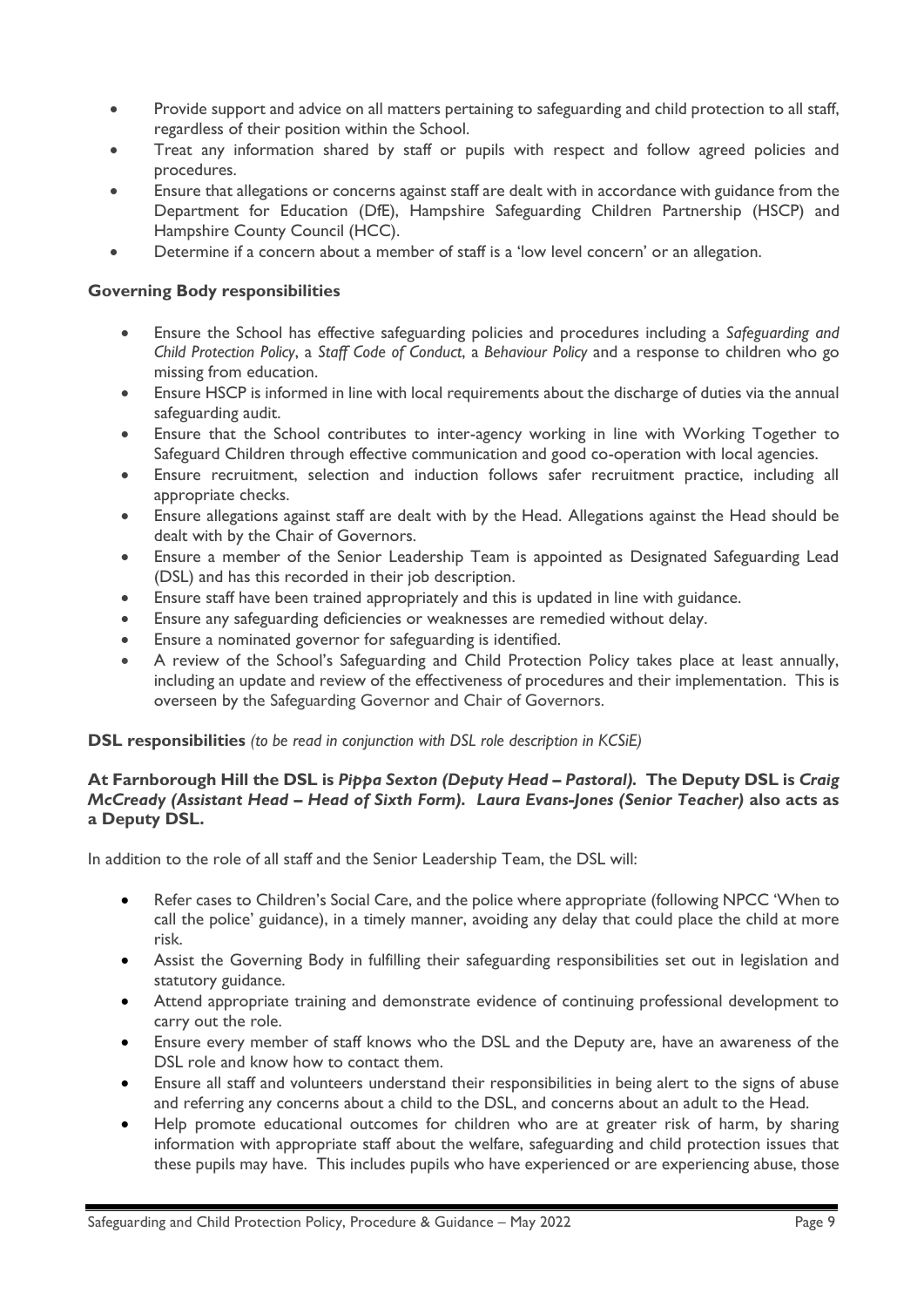with a social worker, those who are known to have had other adverse childhood experiences and those who require mental health support.

- In addition to the above, ensure that those staff that need to know, are aware of those children who have experienced, or are experiencing abuse, in order to promote their educational outcomes and provide the appropriate support.
- Ensure whole school training occurs regularly with at least annual updates so that staff and volunteers can fulfil their responsibilities knowledgeably.
- Ensure any members of staff joining the School outside of the agreed training schedule receive induction prior to commencement of their duties.
- Keep clear and comprehensive written records of child protection concerns, discussions and decisions made, and the reasons for those decisions, securely and separately from the main pupil file, and use these records to assess the likelihood of risk. Also keep records related to allegations of bullying in accordance with Independent School Standards Regulations (ISSRs).
- Ensure that safeguarding records are transferred accordingly (separate from pupil files) and in a timely fashion when a pupil transfers school.
- Ensure that where a pupil transfers school and is on a child protection plan or is a child looked after, their information is passed to the new school immediately and that the child's social worker is informed. Consideration should also be given to a transition meeting prior to moving, if the case is complex or on-going.
- Be involved in the embedding of online safety procedures and policies, and to lead on safeguarding issues related to online safety.
- Be aware of local procedures for making Prevent referrals and do so in timely manner if there are concerns about a pupil at the School.
- Be aware of the training opportunities and briefings provided by HSCP to ensure staff are aware of the latest local guidance on safeguarding.
- Develop, implement and review procedures in the School that enable the identification and reporting of all cases, or suspected cases, of abuse.
- Work collaboratively with external agencies so that relevant pupils' needs are considered holistically.
- Meet any other expectations set out for DSLs in *KCSiE* 2021, as laid out in Annex 9 of this policy.

# **FARNBOROUGH HILL CHILD PROTECTION PROCEDURES**

#### **Overview**

The following procedures apply to all staff working at Farnborough Hill and will be covered by training to enable staff to understand their role and responsibilities.

The aim of our procedures is to provide a robust framework which enables staff to take appropriate action when they are concerned that a child is being harmed or is at risk of harm.

The prime concern at all stages must be the interests and safety of the child. Where there is a conflict of interest between the child and an adult, the interests of the child must be paramount.

All staff are aware that some children, such as those with disabilities, special needs, certain medical conditions or language deficit/English as a second language may have more difficulty in communicating concerns or feelings. They may be more likely to communicate concerns with behaviours rather than words. Additionally, staff will question the cause of knocks and bumps in children who have limited mobility which will include children (for example younger siblings) visiting the School site in addition to pupils.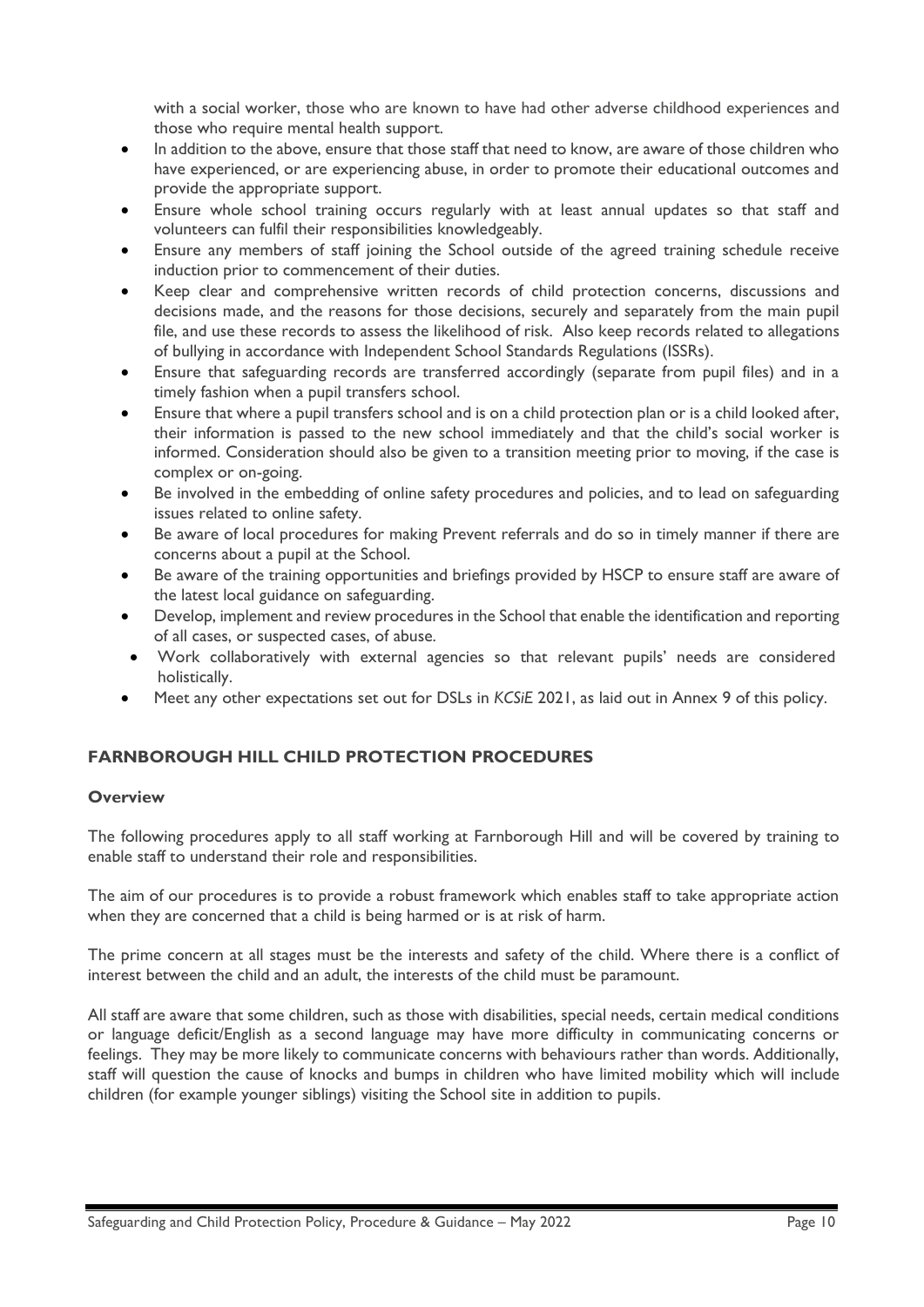## **If a member of staff suspects abuse, spots signs or indicators of abuse, or they have a disclosure of abuse made to them, they must:**

- 1. Make an initial record of the information. This can be a handwritten record (which must be signed and dated) or an initial record on the Recording Form for Staff (Annex 7). All initial records should be given to the DSL.
- 2. Report it to the DSL immediately.
- 3. Ask the DSL to consider if there is a requirement for immediate medical intervention. However, urgent medical attention should not be delayed if the DSL is not immediately available (see point 8 below).
- 4. Make an accurate record (which may be used in any subsequent court proceedings) on the Recording Form for Staff (Annex 7) as soon as possible and within 24 hours of the occurrence, of all that has happened, including details of:
	- Dates and times of their observations
	- Dates and times of any discussions in which they were involved
	- Any injuries
	- Explanations given by the child/adult
	- What action was taken
	- Any actual words or phrases used by the child

Any written records must be signed and dated by the author or the equivalent on electronic based records.

5. In the absence of the DSL or their Deputy, be prepared to refer directly to Children's Social Care (and the police if appropriate) if there is the potential for immediate significant harm.

#### **Following a report of concerns the DSL must take the following actions:**

**NB: Although Farnborough Hill is located in Hampshire and it therefore follows guidance and procedures laid down by the Hampshire Safeguarding Children Board (HSCP), it in fact has pupils from three counties – Hampshire, Surrey and Berkshire. The actions below are tailored to HSCP guidelines but the DSL will follow Surrey and Berkshire guidelines in respect of pupils who live outside of Hampshire.** Although their guidelines are similar to Hampshire's, there are slight differences and these will be of course be followed. Contact details for Surrey and Berkshire safeguarding partners can be found in Annex 13.

- 1. Decide whether or not there are sufficient grounds for suspecting significant harm, in which case a referral must be made to Children's Social Care and the police if it is appropriate (using the NPCC's *When to call the police* guidance). The rationale for this decision should be recorded by the DSL.
- 2. Normally the School should try to discuss any concerns about a child's welfare with the family and where possible to seek their agreement before making a referral to Children's Social Care. However, in accordance with DfE guidance, this should only be done when it will not place the child at increased risk or could impact a police investigation. Where there are doubts or reservations about involving the child's family, the DSL should clarify with Children's Social Care or the police whether the parents should be told about the referral and, if so, when and by whom. This is important in cases where the police may need to conduct a criminal investigation. The child's views should also be taken into account as far as possible.
- 3. If there are grounds to suspect a child is suffering, or is likely to suffer, significant harm the DSL (or Deputy) must contact Children's Social Care via the Inter-Agency Referral Form (IARF), making a clear statement of:
	- the known facts
	- any suspicions or allegations
	- whether or not there has been any contact with the child's family

If there is an indication that the child is suffering significant harm, a call will also be made to the Children's Reception Team (CRT) on 01329 225379.

4. If a child is in immediate danger and urgent protective action is required, the police must be called. The DSL must also notify Children's Social Care of the occurrence and what action has been taken.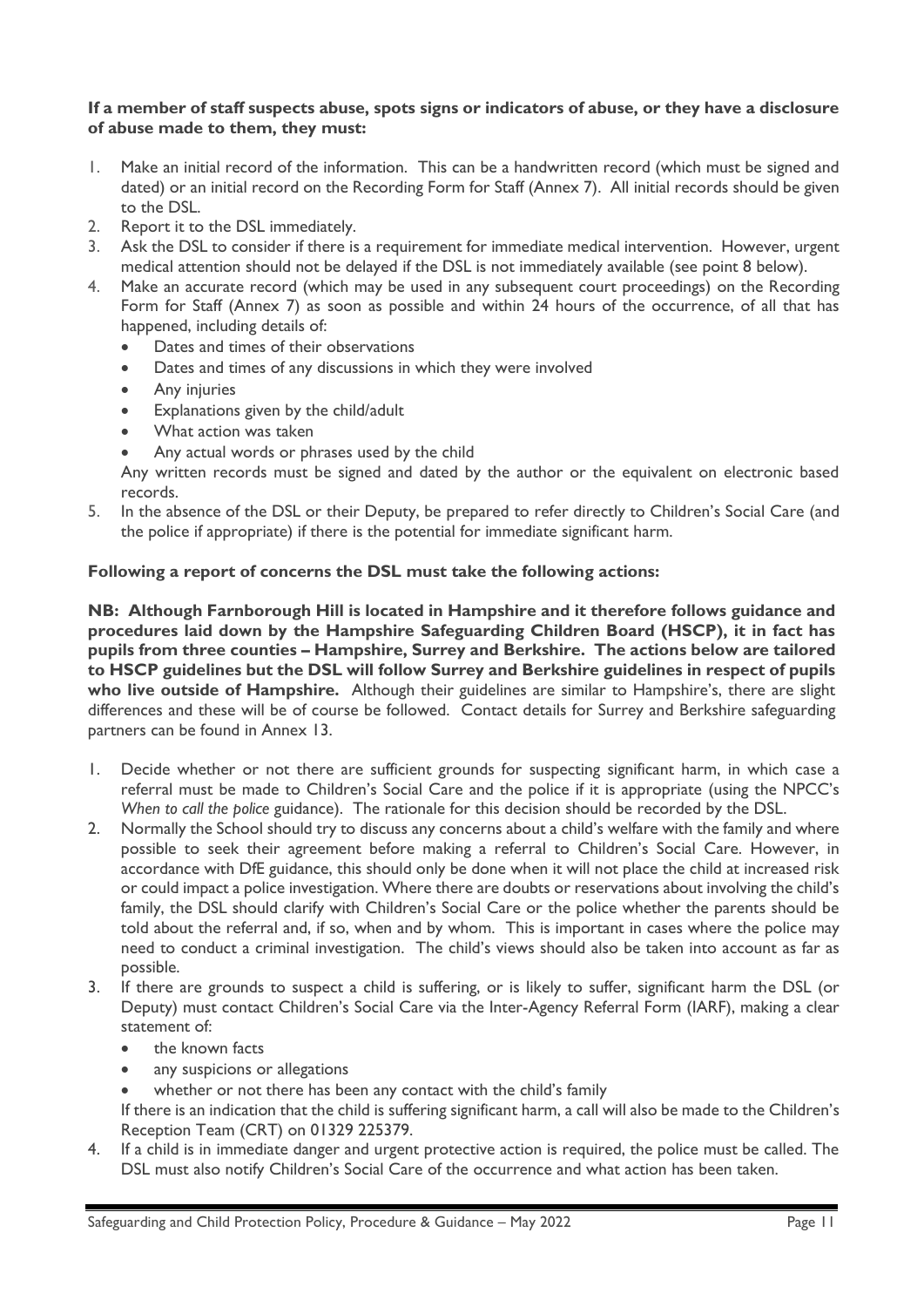- 5. When a pupil needs *urgent* medical attention and there is suspicion of parental abuse causing the medical need, the DSL or their Deputy should take the pupil to the Accident and Emergency unit at the nearest hospital (Frimley Park), having first notified Children's Social Care. Advice should be sought from Children's Social Care about informing the parents, remembering that parents should normally be informed that a child requires urgent hospital attention.
- 6. If there is not a risk of significant harm, the DSL will either actively monitor the situation or consider the early help process, using the HSCP referral threshold document. The DSL will then liaise with external agencies and professionals in an inter-agency assessment, as appropriate. If early help is appropriate, the matter will be kept under review. Consideration will be given to a referral to Children's Social Care if the pupil's situation does not appear to be improving.
- 7. In cases of allegations against staff or low level concerns, the procedures detailed in the School's *Allegations against adults who work with children* guidance (Annex 10), HSCP procedure or the School's Low Level Concerns procedures will be followed.

# **The School's arrangements to fulfil other safeguarding responsibilities**

# **Teaching children how to keep safe**

The School ensures that all pupils are taught about safeguarding, including online, through the curriculum and PSHEE to help them to adjust their behaviours in order to reduce risks and build resilience, including to radicalisation. This includes teaching pupils about the safe use of the internet and electronic equipment, such as mobile phones and iPads, as well as the risks posed by adults or young people who use the internet and social media for sexting purposes or to bully, groom, abuse or radicalise other people, especially children and young people.

For further information on keeping children safe online, see Annex 6 (Online Safety).

Pupils receive Relationships and Sex Education (RSE) and are also taught about child on child abuse as part of the PSHEE programme. RSE helps to form and inform pupils for the opportunities, responsibilities and experiences of adult personal relationships. The RSE curriculum provides a well-balanced, comprehensive programme which promotes the spiritual, moral, social, cultural and physical development of pupils at the School and of society, and prepares such pupils for opportunities, responsibilities and experiences of adult life. It is designed to introduce topics at appropriate developmental points, in an age-appropriate way, in order to be sensitive to the needs of the individual pupil, recognising the mix of pupils with different sexual orientations, genders and faith and family backgrounds.

Any issues of a safeguarding and child protection nature raised during RSE are referred in the first instance to the DSL. If the DSL is unavailable then referrals are made to the DDSLs or to the Head. Additionally, the School Nurse is always available for pupils to discuss issues pertaining to safeguarding matters and, depending on the nature of the issue, it may sometimes be appropriate to advise pupils to seek advice and support from them.

## **Children with a social worker**

When informed by the Local Authority or when otherwise made aware that a pupil has a social worker, the DSL and other relevant staff will ensure that she is provided with enhanced support as appropriate. This support will seek to put in place protective factors against vulnerability to further harm, such as difficulties with attendance, learning, behaviour and mental health, and promote well-being. The DSL will ensure that staff are aware of any pupils with a social worker, understand their academic progress and maintain a culture of high aspirations for them. This is also relevant to any pupils who have had a social worker in the past. In addition, teaching staff will be supported to identify the challenges that these pupils may face and the additional academic support and adjustments that they could make to best support them. The School recognises that even when statutory social care intervention has ended, there can still be a lasting impact on children's educational outcomes, and will make every effort to provide appropriate enhanced support for them throughout their time at the School.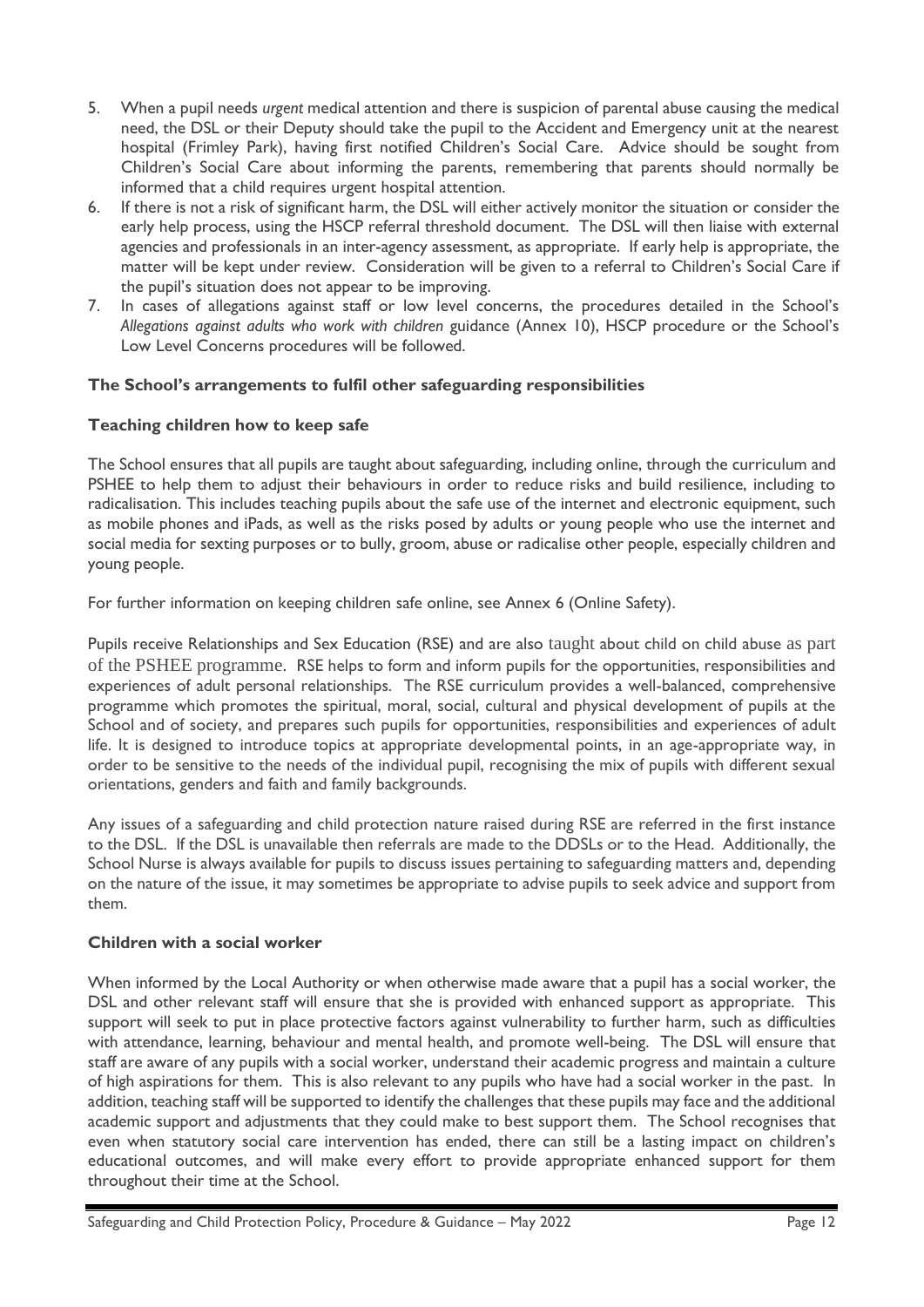## **Looked after children**

The School ensures that staff have the skills, knowledge and understanding necessary to keep safe any children on roll who are looked after by a local authority.

The DSL, Pippa Sexton, is the designated member of staff who has responsibility for their welfare and progress. The School ensures that she receives appropriate training in order to carry out her role.

## **Arrangements for Visiting Speakers**

The School has clear protocols for ensuring that any visiting speakers are suitable and appropriately supervised. The School's responsibility to pupils is to ensure that they can critically assess the information they receive as to its value to themselves, and that the information is aligned to the ethos and values of the School and British values. See *Visiting Speakers Policy* for more detail.

## **Use of the School premises for non-school activities**

The School will ensure that appropriate arrangements are in place to keep children safe when it rents out its facilities to organisations or individuals. The School will seek assurance that the body concerned has appropriate safeguarding and child protection policies and procedures in place (including inspecting these as needed). It will also ensure that there are arrangements in place to liaise with the School on these matters where appropriate. In addition, the School will also ensure safeguarding requirements are included in any transfer of control agreement (ie lease or hire agreement), as a condition of use and occupation of the premises, and that failure to comply with this would lead to termination of the agreement.

## **Annual review**

As a school, we review this policy annually in line with DfE KCSIE guidance, HSCP and HCC requirements and other relevant statutory guidance.

**This policy is reviewed annually by the Deputy Head - Pastoral and Head. This review is overseen by the Safeguarding Governor and Chair of Governors.**

**The next review is due in September 2022.**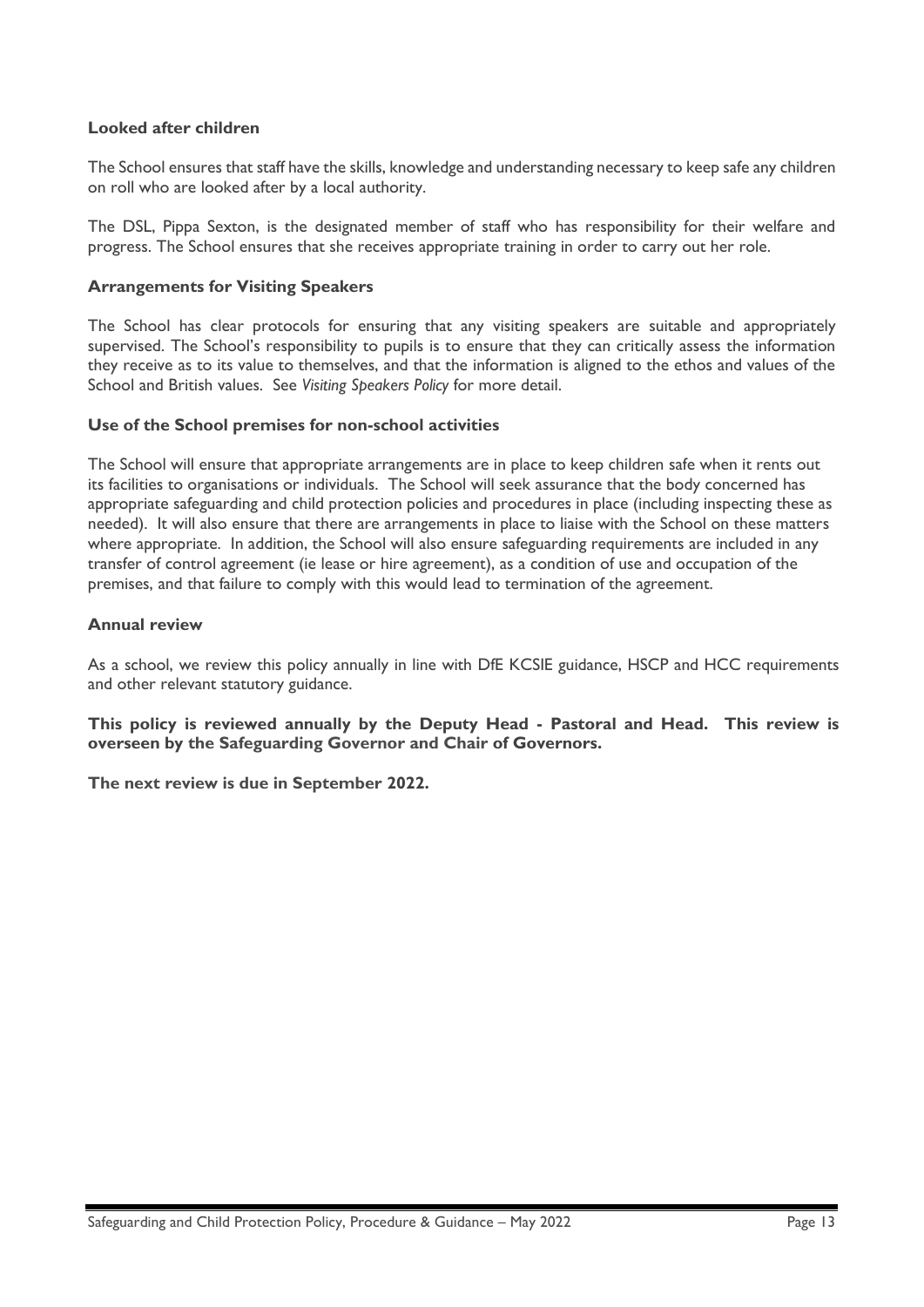# **ANNEX 1: Indicators of early help need & definitions and indicators of child abuse**

All staff should have an awareness of safeguarding issues that can put children at risk of harm. This includes signs such as, but not limited to, drug taking, alcohol misuse, deliberately missing education and consensual and non-consensual sharing of nudes and semi-nude images and/or videos. The information contained within this annex gives a comprehensive but not exhaustive overview of the indicators staff should be aware of.

# **Early help**

Any child may benefit from early help, but all staff should be particularly alert to the potential need for early help for a child who:

- is disabled and has specific additional needs
- has special educational needs (whether or not they have a statutory education, health and care plan)
- is showing early signs of abuse and/or neglect
- is in a family circumstance presenting challenges for the child, such as adult mental health problems, domestic abuse or substance abuse
- is showing signs of being drawn in to anti-social or criminal behaviour, including gang involvement and association with organised crime groups
- is misusing drugs or alcohol
- is frequently missing/goes missing from home or care
- is at risk of exploitation, modern slavery or trafficking
- is a young carer
- is a privately fostered child.
- has returned home to their family from care
- is at risk of being radicalised or exploited

## **Definitions and indicators of child abuse**

The following definitions are taken from '*Working Together to Safeguard Children*' (HM Government 2018) and '*Keeping Children Safe in Education*' (2019). To support the local context, all staff have access to the Hampshire Safeguarding Children Partnership (HSCP) threshold chart.

## **What is abuse and neglect?**

Abuse and neglect are forms of maltreatment of a child. Somebody may abuse or neglect a child by inflicting harm, or by failing to act to prevent harm. Children may be abused in a family or in an institutional or community setting, by those known to them or, more rarely, by others. Abuse can take place wholly online, or technology may be used to facilitate offline abuse. Children may be abused by an adult or adults, or another child or children.

## **Neglect**

Neglect is the persistent failure to meet a child's basic physical and/or psychological needs, likely to result in the serious impairment of the child's health or development. Neglect may occur during pregnancy as a result of maternal substance abuse. Once a child is born, neglect may involve a parent or carer failing to:

- provide adequate food, clothing and shelter (including exclusion from home or abandonment)
- protect a child from physical and emotional harm or danger
- ensure adequate supervision (including the use of inadequate care givers)
- ensure access to appropriate medical care or treatment

It may also include neglect of, or unresponsiveness to, a child's basic emotional needs.

The **HSCP [Neglect Strategy](http://www.hampshiresafeguardingchildrenboard.org.uk/wp-content/uploads/2016/11/HSCB-Neglect-Strategy-2016-2018.pdf)** is used to provide a more detailed summary of neglect and the local thresholds for referrals.

# **Emotional abuse**

Emotional abuse is the persistent emotional maltreatment of a child such as to cause severe and persistent adverse effects on the child's emotional development. It may involve conveying to a child that they are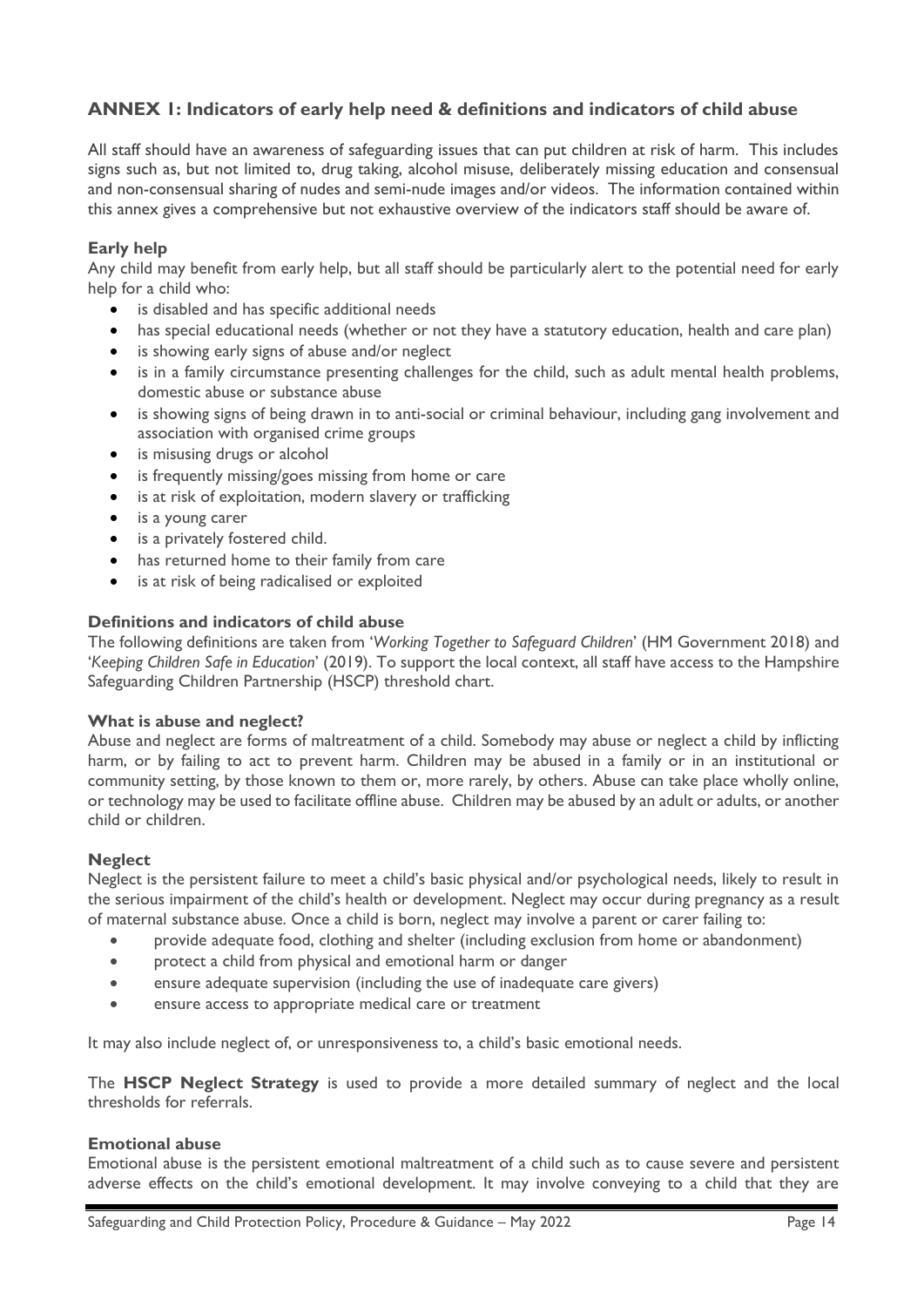worthless or unloved, inadequate, or valued only insofar as they meet the needs of another person. It may include not giving the child opportunities to express their views, deliberately silencing them or 'making fun' of what they say or how they communicate. It may feature age or developmentally inappropriate expectations being imposed on children. These may include interactions that are beyond a child's developmental capability, as well as overprotection and limitation of exploration and learning, or preventing the child participating in normal social interaction. It may involve seeing or hearing the ill-treatment of another. It may involve serious bullying (including cyber bullying), causing children frequently to feel frightened or in danger, or the exploitation or corruption of children. Some level of emotional abuse is involved in all types of maltreatment of a child, although it may occur alone.

## **Physical abuse**

Physical abuse may involve hitting, shaking, throwing, poisoning, burning or scalding, drowning, suffocating, or otherwise causing physical harm to a child. This includes honour-based abuse (HBA) such as female genital mutilation (FGM) (see additional paragraph below). Physical harm may also be caused when a parent or carer fabricates the symptoms of, or deliberately induces, illness in a child.

## **Domestic abuse**

Domestic violence and abuse is defined as any incident or pattern of incidents of controlling, coercive, threatening behaviour, violence or abuse between those aged 16 or over who are, or have been, intimate partners or family members regardless of gender or sexuality. This can encompass, but is not limited to psychological, physical, sexual, financial and emotional abuse. All children can witness and be adversely affected by domestic abuse in the context of their home life where domestic abuse occurs between family members. Exposure to domestic abuse and/or violence can have a serious, long lasting emotional and psychological impact on children. In some cases, a child may blame themselves for the abuse or may have had to leave the family home as a result.

Young people can also experience domestic abuse within their own intimate relationships. This form of child on child abuse is sometimes referred to as 'teenage relationship abuse'. Depending on the age of the young people, this may not be recognised in law under the statutory definition of 'domestic abuse' (if one or both parties are under 16). However, as with any child under 18, where there are concerns about safety or welfare, the School's child safeguarding procedures will be followed and both young victims and young perpetrators will be offered support.

## **Sexual abuse**

Sexual abuse involves forcing or enticing a child or young person to take part in sexual activities, not necessarily involving violence, whether or not the child is aware of what is happening. The activities may involve physical contact, including assault by penetration (for example rape or oral sex) or non-penetrative acts such as masturbation, kissing, rubbing, and touching outside of clothing. They may also include noncontact activities, such as involving children in looking at, or in the production of, sexual images, watching sexual activities, encouraging children to behave in sexually inappropriate ways, or grooming a child in preparation for abuse. Sexual abuse can take place online, and technology can be used to facilitate offline abuse. Sexual abuse is not solely perpetrated by adult males. Women can also commit acts of sexual abuse, as can other children. The sexual abuse of children by other children is a specific safeguarding issue (also known as child on child abuse) in education and is covered by the School's *Child on Child Abuse Policy*.

## **Child sexual exploitation (CSE) and child criminal exploitation (CCE)**

Both CSE and CCE are forms of abuse that occur where an individual or group takes advantage of an imbalance of power to coerce, manipulate or deceive a child or young person under the age of 18 into sexual activity (a) in exchange for something the victim needs or wants, and/or (b) for the financial advantage or increased status of the perpetrator or facilitator and/or (c) through violence or the threat of violence. This power imbalance is most obviously age-based, but can also be due to a range of other factors including gender, sexual identity, cognitive ability, physical strength, status and access to economic or other resources. The abuse can be perpetrated by individuals or groups, males or females, and children or adults. Victims may be exploited by other children who themselves may be experiencing exploitation. Where this is the case, the child perpetrator should also be recognised as a victim. The abuse can be a one-off occurrence or a series of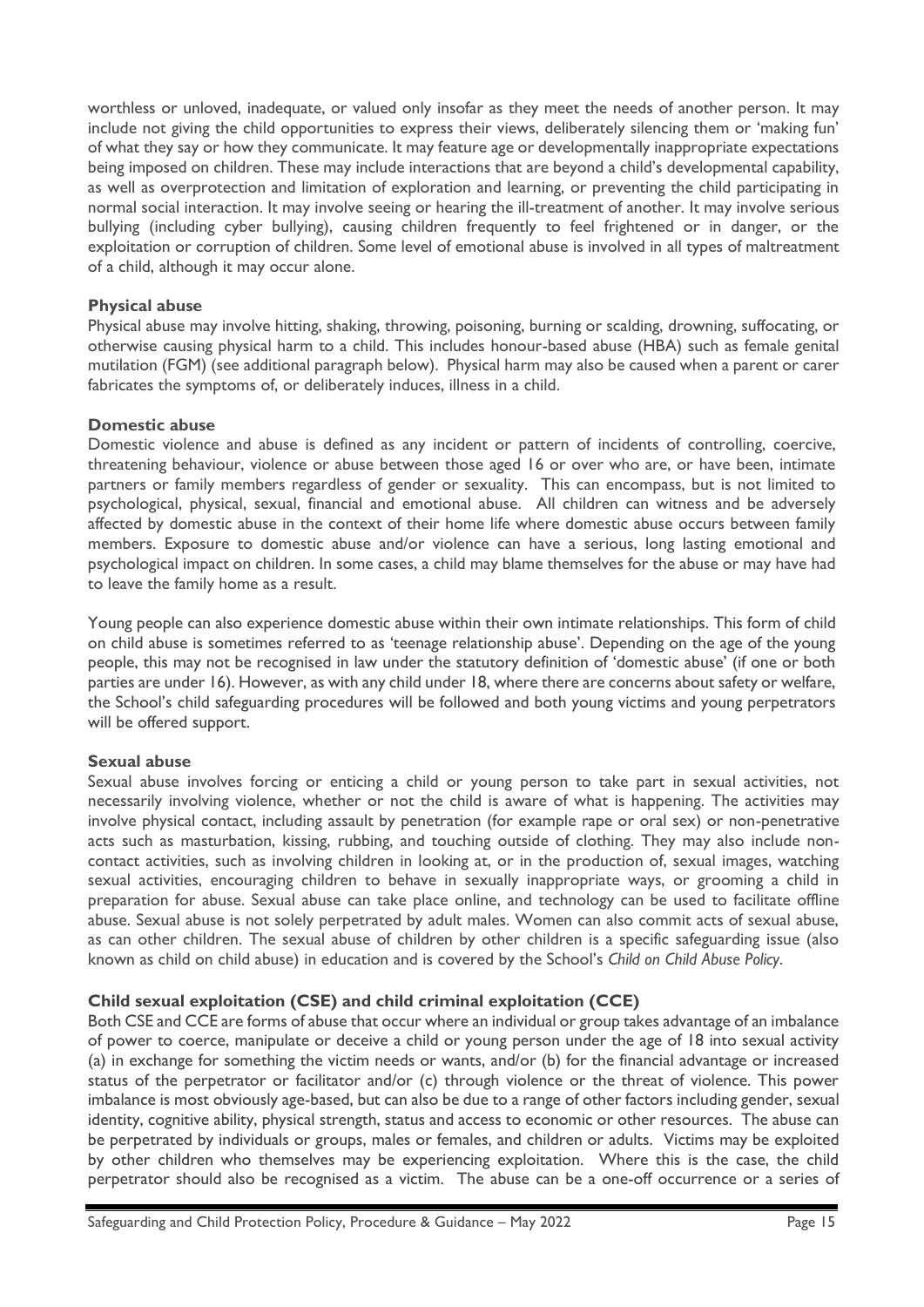incidents over time, and range from opportunistic to complex organised abuse. It can include children who have been moved (trafficked) for the purpose of exploitation. The victim may have been exploited even if the sexual/criminal activity appears consensual.

# **Child sexual exploitation (CSE)**

CSE is a form of child sexual abuse. Sexual abuse may involve physical contact, including assault by penetration (for example, rape or oral sex) or non-penetrative acts such as masturbation, kissing, rubbing, and touching outside clothing. It may include non-contact activities, such as involving children in the production of sexual images, forcing children to look at sexual images or watch sexual activities, encouraging children to behave in sexually inappropriate ways or grooming a child in preparation for abuse including via the internet. CSE can occur over time or be a one-off occurrence, and may happen without the child's immediate knowledge, for example through others sharing videos or images of them on social media. CSE can affect any child who has been coerced into engaging in sexual activities. This includes 16 and 17 year olds who can legally consent to have sex. Some children may not realise they are being exploited e.g. they believe they are in a genuine romantic relationship.

## **Child criminal exploitation (CCE) and serious violence**

Examples of child criminal exploitation include involvement with serious violent crime, often through criminal networks or gangs, as well as county lines activities. County lines is a term used to describe gangs and organised criminal networks involved in exporting illegal drugs (primarily crack cocaine and heroin) into one or more importing areas within the UK, using dedicated mobile phone lines or other form of 'deal line'. They are likely to exploit children and vulnerable adults to move and store the drugs and money, and they will often use coercion, intimidation, violence (including sexual violence) and weapons. Children can be targeted and recruited into county lines in a number of locations including schools, further and higher educational institutions, pupil referral units, special educational needs schools, children's homes and care homes. Children are often recruited to move drugs and money between locations and are known to be exposed to techniques such as 'plugging', where drugs are concealed internally to avoid detection. Children can easily become trapped by this type of exploitation as county lines gangs create drug debts and can threaten serious violence and kidnap towards victims (and their families) if they attempt to leave the county lines network.

Other specific forms of CCE can include children being forced or manipulated into working in cannabis factories, shoplifting or pickpocketing. They can also be forced or manipulated into committing vehicle crime or threatening/committing serious violence to others. Children can become trapped by this type of exploitation as perpetrators can threaten victims (and their families) with violence, or entrap and coerce them into debt. They may be coerced into carrying weapons such as knives or begin to carry a knife for a sense of protection from harm from others. As children involved in criminal exploitation often commit crimes themselves, their vulnerability as victims is not always recognised by adults and professionals, (particularly older children), and they are not treated as victims despite the harm they have experienced. They may still have been criminally exploited even if the activity appears to be something they have agreed or consented to. The experience of girls who are criminally exploited can be very different to that of boys and the indicators may not be the same. Girls (and boys) who are being criminally exploited may be at higher risk of sexual exploitation.

There are a range of risk factors which increase the likelihood of involvement in serious violence, such as being male, having been frequently absent or permanently excluded from school, having experienced child maltreatment and having been involved in offending, such as theft or robbery. Whilst some of these risk factors are not applicable at the school, staff should continue to maintain an attitude of 'it could happen here' and remain vigilant to any signs that would indicate a pupil was at risk.

## **Honour based abuse**

So-called 'honour based' abuse (HBA) encompasses crimes which have been committed to protect or defend the honour of the family and/or the community, including female genital mutilation, forced marriage and practices such as breast ironing. Abuse committed in the context of preserving 'honour' often involves a wider network of family or community pressure and can include multiple perpetrators. All forms of HBA are abuse (regardless of the motivation) and the School will handle and escalate them as such. If in any doubt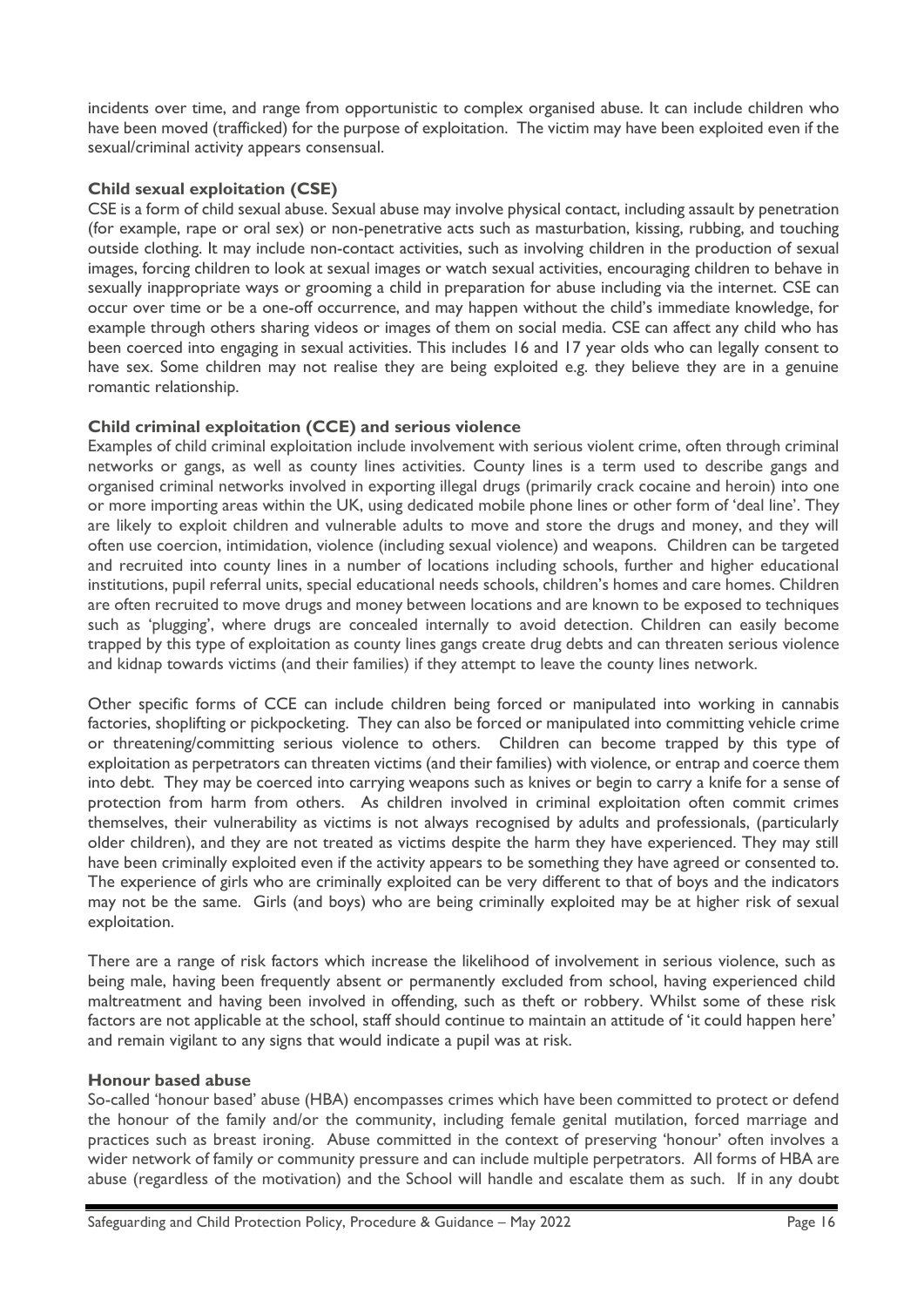staff should speak to the DSL. If a concern is raised regarding a child that might be at risk of HBA the School will activate local safeguarding procedures, using existing national and local protocols for multi-agency liaison with the police and Children's Services. Any suspected, evidenced or disclosed cases of FGM will be reported to the police and/or Children's Services. There is a mandatory reporting duty placed on individual teachers to personally report to the police where they discover that FGM appears to have been carried out on a girl under 18. If a teacher does have a concern regarding a child that might be at risk of HBA, or who has suffered from HBA, they should speak to the Designated Safeguarding Lead, her Deputy or the Head. They will then contact the police together. In the unlikely event that this is not possible, the teacher should contact the police themselves without delay.

## **Radicalisation and extremism**

Radicalisation refers to the process by which a person comes to support forms of extremism and terrorism. Extremism goes beyond terrorism and includes people who target the vulnerable – including the young – by seeking to sow division between communities on the basis of race, faith or denomination; justify discrimination towards women and girls; persuade others that minorities are inferior; or argue against the primacy of democracy and the rule of law in our society. Extremism is defined in the Counter Extremism Strategy 2015 as the vocal or active opposition to our fundamental values, including the rule of law, individual liberty and the mutual respect and tolerance of different faiths and beliefs. Calls for the death of members of our armed forces are also regarded as extremist. Terrorism is an action that endangers or causes serious violence to a person/people, causes serious damage to property or seriously interferes or disrupts an electronic system. The use or threat is designed to influence the government or to intimidate the public and is made for the purpose of advancing a political, religious or ideological cause.

The School has due regard to the need to assess the risk of and prevent pupils from being drawn into terrorism (the Prevent duty 2015). Although only small numbers of people radicalise it should be recognised that pupils from a diverse range of ethnic, national, political and religious groups may be targeted or influenced to participate in radicalism or extremism, both by adults and other young people. Background factors combined with specific influences such as family and friends may contribute to a child's vulnerability. The School recognises that radicalisation can occur both in person and via the internet. Such incidents will be referred to local children's social care as a child protection concern. If staff have concerns that there is an immediate/significant risk of a child being drawn into terrorism they must call 999.

## **Modern Slavery**

Modern slavery encompasses human trafficking and slavery, servitude and forced or compulsory labour. Exploitation can take many forms, including sexual exploitation, forced labour, slavery, servitude, forced criminality and the removal of organs. If the School has any concerns the DSL will follow advice contained in the government's Modern Slavery Statutory Guidance, and will use the National Referral Mechanism to report their concerns.

## **Cybercrime**

Cybercrime is criminal activity committed using computers and/or the internet. It is broadly categorised as either 'cyber-enabled' (crimes that can happen off-line but are enabled at scale and at speed on-line) or 'cyber dependent' (crimes that can be committed only by using a computer). Cyber-dependent crimes include:

- unauthorised access to computers (illegal 'hacking'), for example accessing a school's computer network to look for test paper answers or change grades awarded
- denial of Service (Dos or DDoS) attacks or 'booting'. These are attempts to make a computer, network or website unavailable by overwhelming it with internet traffic from multiple sources
- making, supplying or obtaining malware (malicious software) such as viruses, spyware, ransomware, botnets and Remote Access Trojans with the intent to commit further offence, including those above.

Children with particular skill and interest in computing and technology may inadvertently or deliberately stray into cyber-dependent crime. If there are concerns about a child in this area, the DSL will consider referring into the Cyber Choices programme (a nationwide police programme supported by the Home Office and led by the National Crime Agency, which aims to intervene where young people are at risk of committing, or being drawn into, low level cyber-dependent offences and divert them to a more positive use of their skills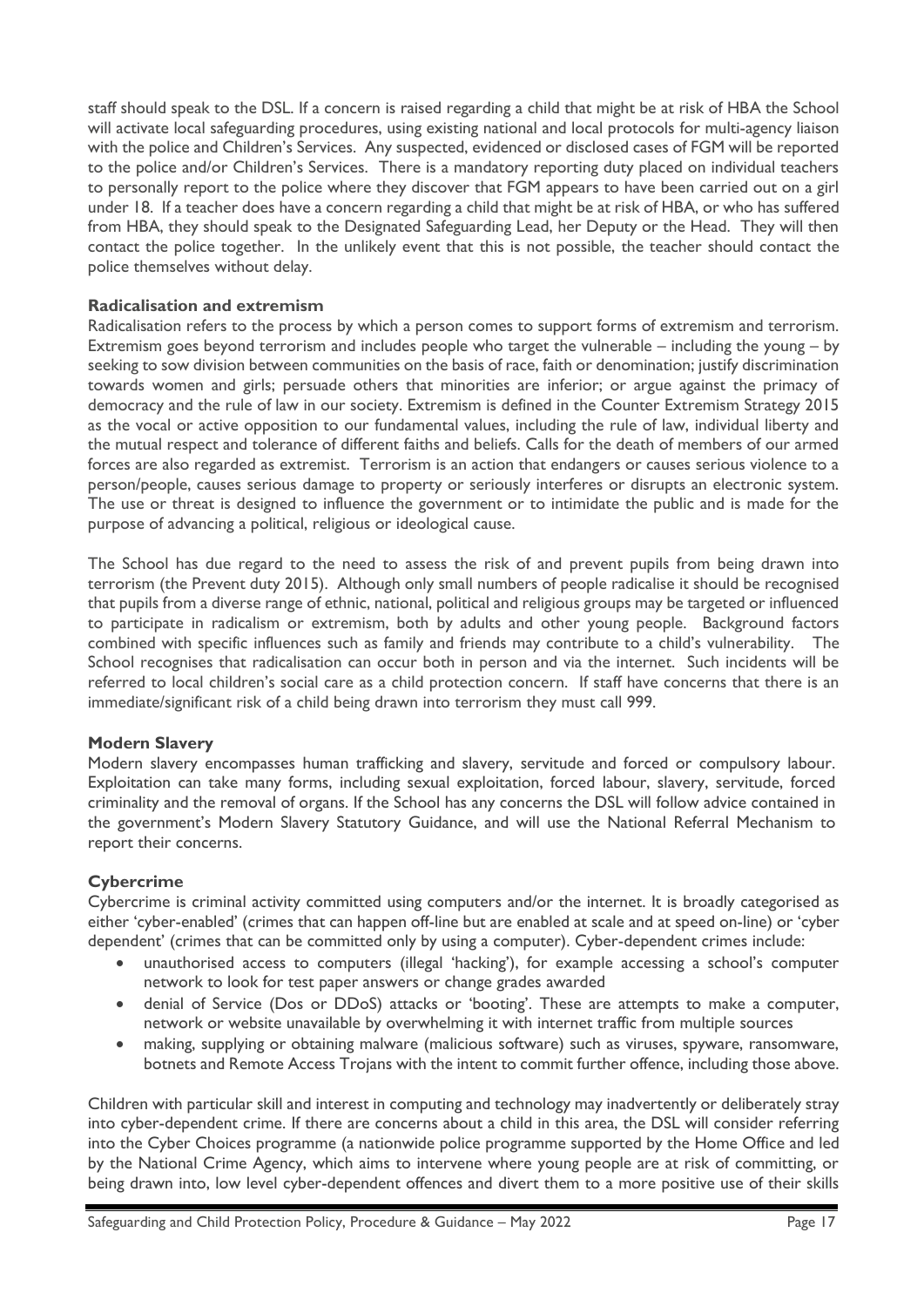and interests). As Cyber Choices does not currently cover 'cyber-enabled' crime such as fraud, purchasing of illegal drugs on-line and child sexual abuse and exploitation, or other areas of concern such as on-line bullying or general on-line safety, then existing safeguarding procedures will be, including referrals to Children's Social Care and/or the police.

## **Indicators of abuse**

## **Neglect**

#### **The nature of neglect**

Neglect is a lack of parental care but poverty and lack of information or adequate services can be contributory factors.

Far more children are registered to the category of neglect on child protection plans than to the other categories. As with abuse, the number of children experiencing neglect is likely to be much higher than the numbers on the plans.

## **Neglect can include parents or carers failing to:**

- provide adequate food, clothing and shelter
- protect a child from physical and emotional harm or danger
- ensure adequate supervision or stimulation
- ensure access to appropriate medical care or treatment.

## **NSPCC research has highlighted the following examples of the neglect of children under 12:**

- frequently going hungry
- frequently having to go to school in dirty clothes
- regularly having to look after themselves because of parents being away or having problems such as drug or alcohol misuse
- being abandoned or deserted
- living at home in dangerous physical conditions
- not being taken to the doctor when ill
- not receiving dental care

Neglect is a difficult form of abuse to recognise and is often seen as less serious than other categories. It is, however, very damaging: children who are neglected often develop more slowly than others and may find it hard to make friends and fit in with their peer group.

Neglect is often noticed at a stage when it does not pose a risk to the child. The duty to safeguard and promote the welfare of children (*What to do if You're Worried a Child is Being Abused* DfE 2015) would suggest that an appropriate intervention or conversation at this early stage can address the issue and prevent a child continuing to suffer until it reaches a point when they are at risk of harm or in significant need.

Neglect is often linked to other forms of abuse, so any concerns school staff have should at least be discussed with the DSL.

#### **Indicators of neglect**

The following is a summary of some of the indicators that may suggest a child is being abused or is at risk of harm. It is important to recognise that indicators alone cannot confirm whether a child is being abused. Each child should be seen in the context of their family and wider community and a proper assessment carried out by appropriate persons. What is important to keep in mind is that if you feel unsure or concerned, do something about it. Don't keep it to yourself. The **HSCP [Neglect Strategy](http://www.hampshiresafeguardingchildrenboard.org.uk/wp-content/uploads/2016/11/HSCB-Neglect-Strategy-2016-2018.pdf)** provides a more detailed list of indicators of neglect and is available to all staff.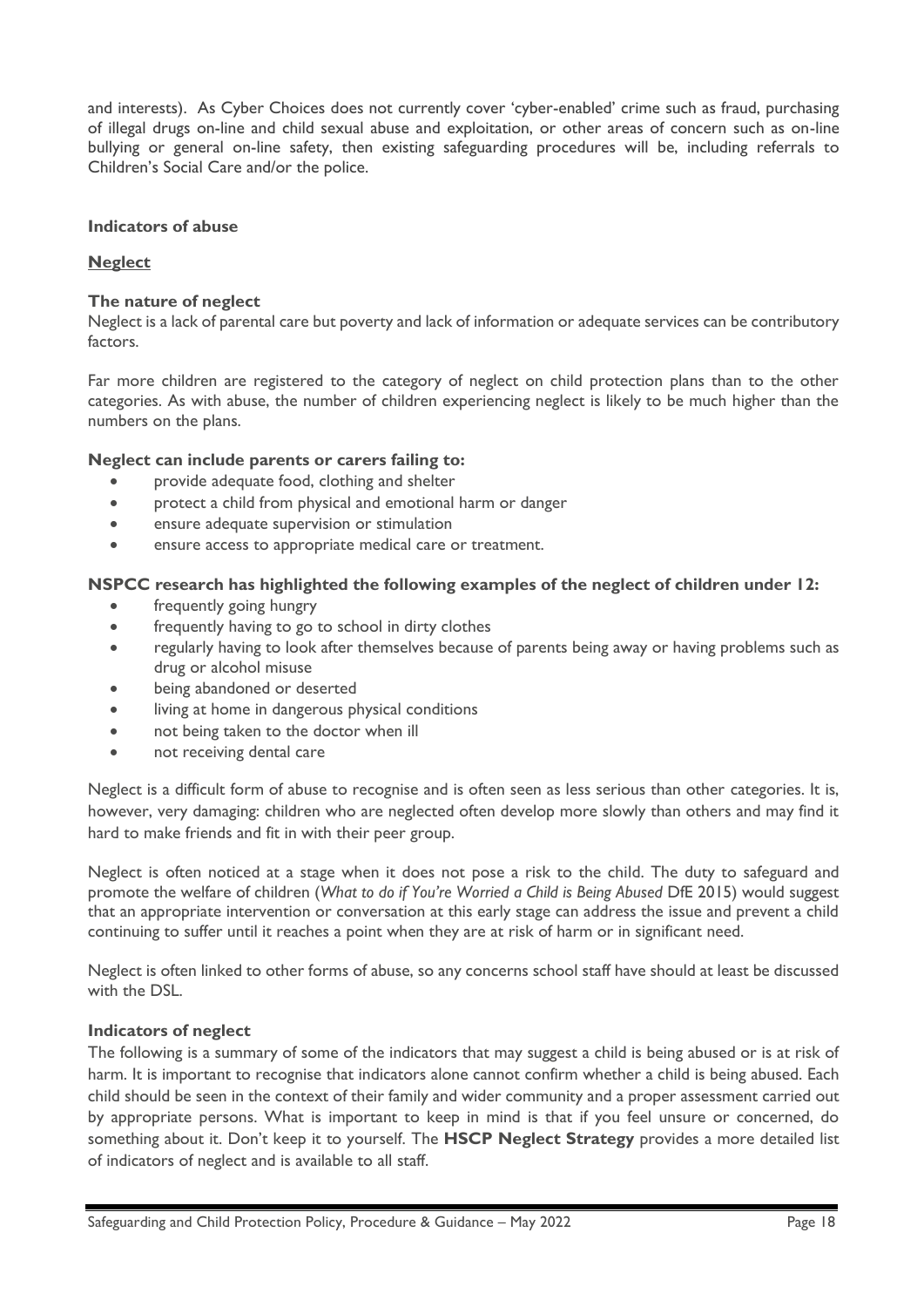# **Physical indicators of neglect**

- Constant hunger and stealing food
- Poor personal hygiene unkempt, dirty or smelly
- Underweight
- Dress unsuitable for weather
- Poor state of clothing
- Illness or injury untreated

## **Behavioural indicators of neglect**

- Constant tiredness
- Frequent absence from school or lateness
- Missing medical appointments
- Isolated among peers
- Frequently unsupervised
- Stealing or scavenging, especially food
- Destructive tendencies

#### **Emotional abuse**

#### **The nature of emotional abuse**

Most harm is produced in low warmth, high criticism homes, not from single incidents. Emotional abuse is difficult to define, identify/recognise and/or prove. It is chronic and cumulative and has a long-term impact. All kinds of abuse and neglect have emotional effects although emotional abuse can occur by itself. Children can be harmed by witnessing someone harming another person, for example in domestic violence.

It is sometimes possible to spot emotionally abusive behavior from parents and carers to their children, by the way that the adults are speaking to, or behaving towards children. An appropriate challenge or intervention could affect positive change and prevent more intensive work being carried out later on.

#### **Indicators of emotional abuse**

#### **Developmental issues**

- Delays in physical, mental and emotional development
- Poor school performance
- Speech disorders, particularly sudden disorders or changes

#### **Behaviour**

- Acceptance of punishment which appears excessive
- Over-reaction to mistakes
- Continual self-deprecation ("I'm stupid, ugly, worthless" etc)
- Neurotic behaviour (such as rocking, hair-twisting, thumb-sucking)
- Self-harm and eating disorders
- Suicide attempts
- Drug/solvent abuse
- Running away
- Compulsive stealing, scavenging
- Acting out
- Other destructive tendencies
- Regressive behaviour, eg wetting
- Poor trust in significant adults
- Arriving early at school or leaving late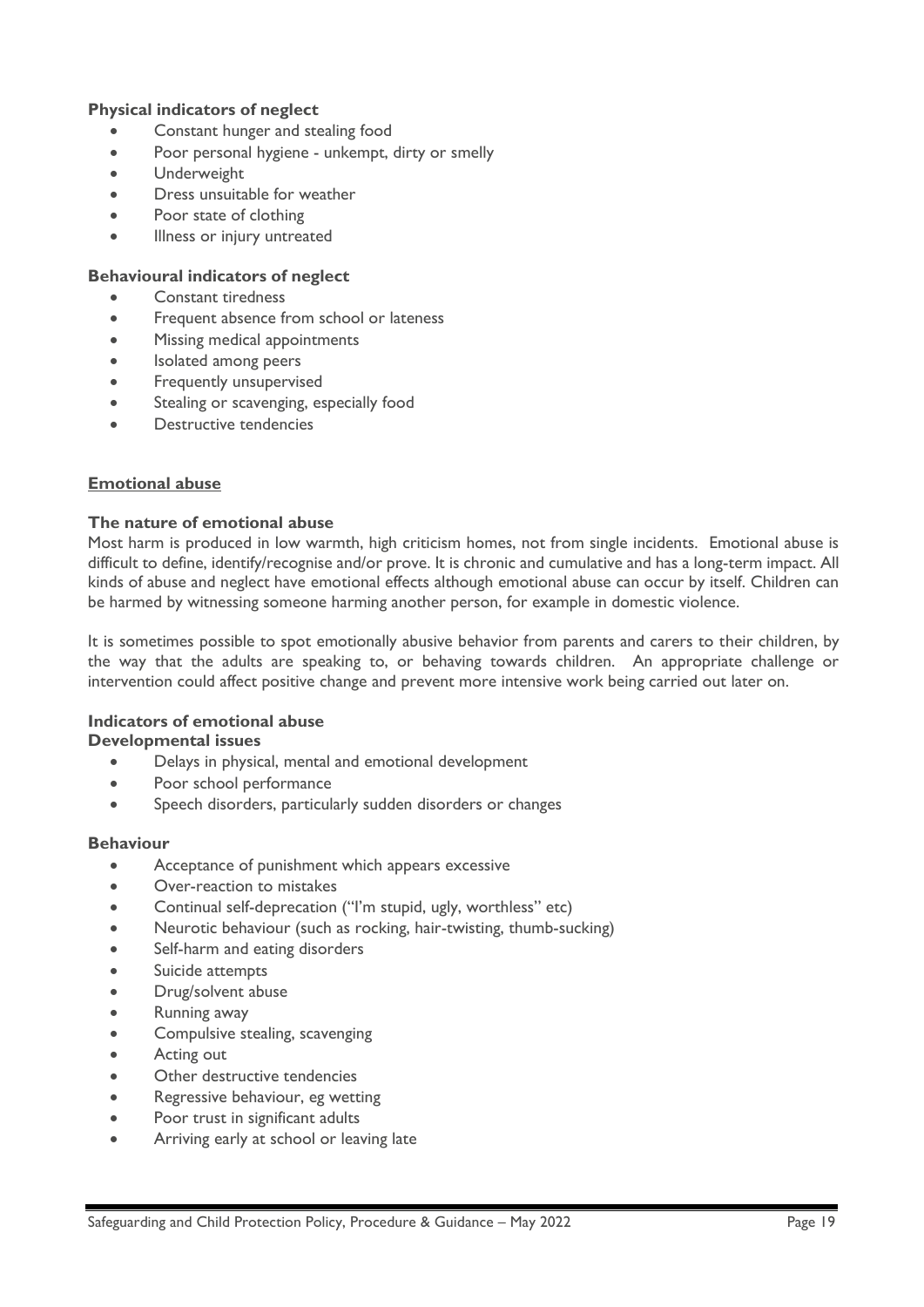## **Social issues**

- Withdrawal from physical contact
- Withdrawal from social interaction
- Over-compliant behaviour
- Insecure, clinging behaviour
- Poor social relationships

## **Emotional responses**

- Extreme fear of new situations
- Inappropriate emotional responses to painful situations ("I deserve this")
- Fear of parents being contacted
- Self-disgust
- Low self-esteem
- Unusually fearful with adults
- Lack of concentration, restlessness, aimlessness
- Extremes of passivity or aggression

## **Domestic violence and abuse**

## **Indicators that a child has witnessed domestic abuse**

- Aggression or bullying
- Anti-social behaviour, eg vandalism
- Anxiety, depression or suicidal thoughts
- Attention seeking
- Bed wetting, nightmares or insomnia
- Constant or regular sickness, such as colds, headaches and mouth ulcers
- Drug or alcohol use
- Eating disorders
- Difficulties at school or challenges with learning
- Difficulty managing emotions, particularly anger
- Withdrawal

Hampshire, Surrey and Berkshire police forces are part of Operation Encompass, which helps police and schools work together to provide emotional and practical help to children. The system ensures that when police are called to an incident of domestic abuse, where there are children in the household who have experienced the domestic incident, the police will inform the DSL before the pupil arrives at school the following day. This ensures that the School has up to date relevant information about the child's circumstances and can enable support to be given to the child as appropriate.

Advice can be sought from the charity Refuge, which runs the National Domestic Abuse Helpline which can be called free of charge and in confidence, 24 hours a day on 0808 2000 247. Its website provides guidance and support for potential victims, as well as those who are worried about friends and loved ones. The NSPCC provides additional advice on identifying children who are affected by domestic abuse and how they can be helped.

## **Physical abuse**

#### **The nature of physical abuse**

Most children collect cuts and bruises quite routinely as part of the rough and tumble of daily life. Clearly, it is not necessary to be concerned about most of these minor injuries. However accidental injuries normally occur on the bony prominences, eg shins. Injuries on the soft areas of the body are more likely to be inflicted intentionally and should therefore make us more alert to other concerning factors that may be present.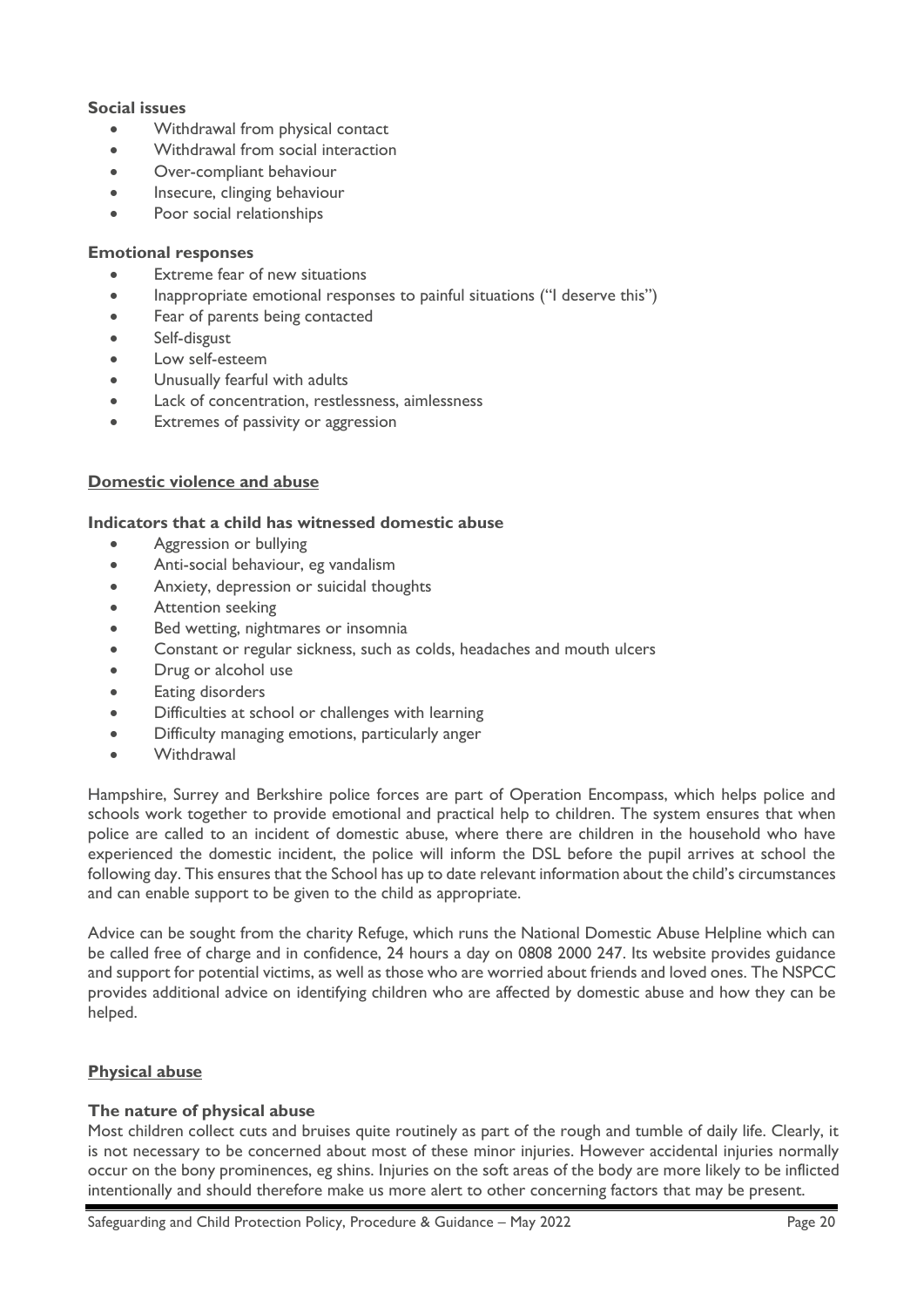A body (skin) map (Annex 8*)* can assist in the clear recording and reporting of physical abuse. The body map should only be used to record observed injuries and no child should be asked to remove clothing by a member of staff of the School.

## **Indicators of physical abuse / factors that should increase concern**

- Multiple bruising or bruises and scratches (especially on the head and face)
- Clusters of bruises, eg fingertip bruising (caused by being grasped)
- Bruises around the neck and behind the ears the most common abusive injuries are to the head
- Bruises on the back, chest, buttocks, or on the inside of the thighs
- Marks indicating injury by an instrument, eg linear bruising (stick), parallel bruising (belt), marks of a buckle
- Bite marks
- Deliberate burning may also be indicated by the pattern of an instrument or object, eg electric fire, cooker, cigarette
- Scalds with upward splash marks or tide marks
- Untreated injuries
- Recurrent injuries or burns
- Bald patches

## **In the social context of the School, it is normal to ask about a noticeable injury. The response to such an enquiry is generally light-hearted and detailed. So, most of all, concern should be increased when:**

- the explanation given does not match the injury
- the explanation uses words or phrases that do not match the vocabulary of the child (adults' words)
- no explanation is forthcoming
- the child (or the parent/carer) is secretive or evasive
- the injury is accompanied by allegations of abuse or assault

## **You should be concerned if the child or young person:**

- is reluctant to have parents/carers contacted
- runs away or shows fear of going home
- is aggressive towards themselves or others
- flinches when approached or touched
- is reluctant to undress to change clothing for sport
- wears long sleeves during hot weather
- is unnaturally compliant in the presence of parents/carers
- has a fear of medical help or attention
- admits to a punishment that appears excessive

#### **Sexual abuse**

#### **The nature of sexual abuse**

Sexual abuse is often perpetrated by people who are known and trusted by the child, eg relatives, family friends, neighbours, babysitters, people working with the child in school, faith settings, clubs or activities. Children can also be subject to child sexual exploitation (CSE).

Sexual exploitation is seen as a separate category of sexual abuse. Indicators of CSE can be found in the next section.

## **Characteristics of child sexual abuse:**

• it is often planned and systematic – people do not sexually abuse children by accident, although sexual abuse can be opportunistic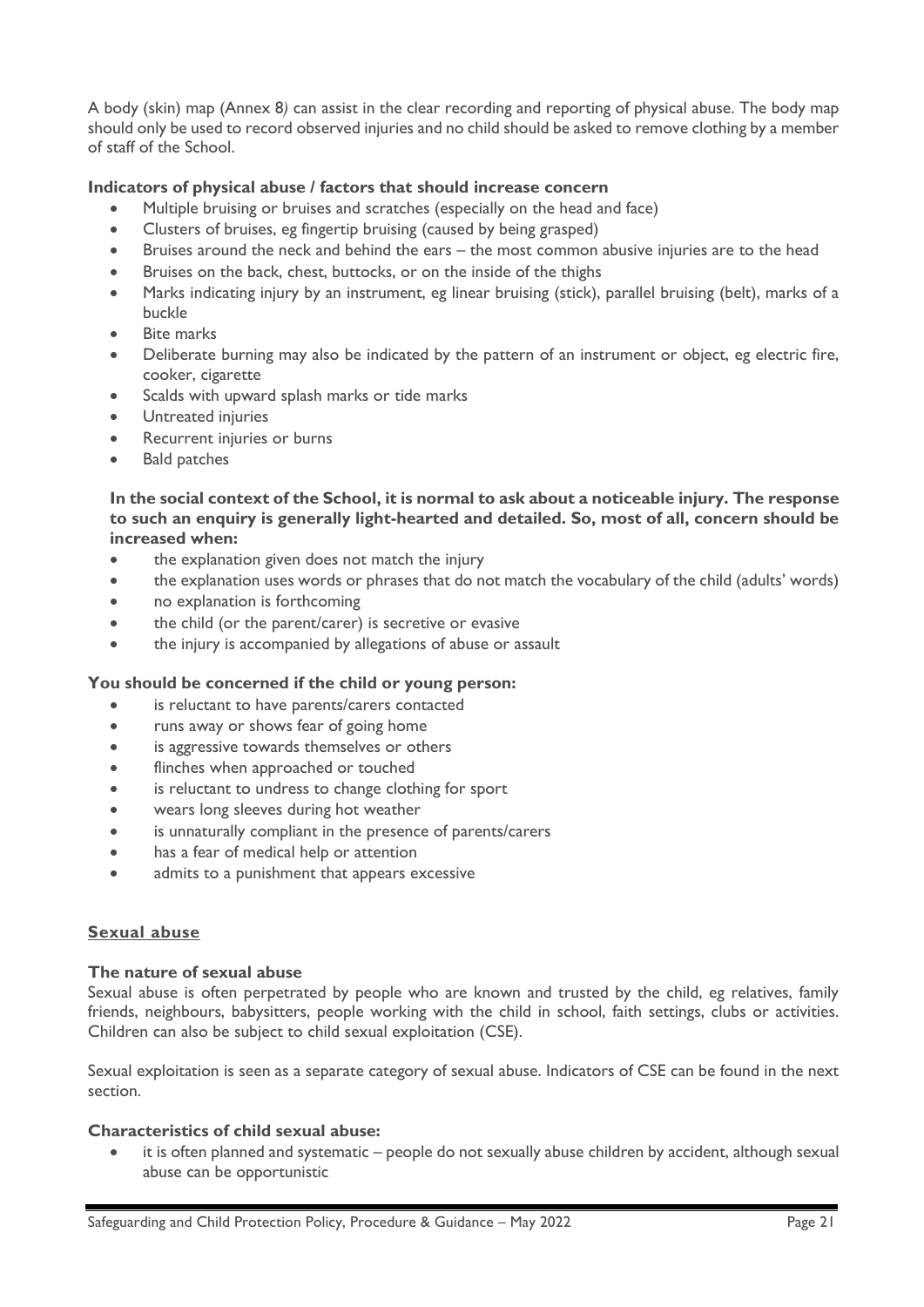- grooming the child people who abuse children take care to choose a vulnerable child and often spend time making them dependent
- grooming the child's environment abusers try to ensure that potential adult protectors (parents and other carers especially) are not suspicious of their motives

Most people who sexually abuse children are men, but some women sexually abuse too.

## **Indicators of sexual abuse**

#### **Physical observations**

- Damage to genitalia, anus or mouth
- Sexually transmitted diseases
- Unexpected pregnancy, especially in very young girls
- Soreness in genital area, anus or mouth and other problems such as chronic itching
- Unexplained recurrent urinary tract infections and discharges or abdominal pain

## **Behavioural observations**

- Sexual knowledge inappropriate for age
- Sexualised behaviour or affection inappropriate for age
- Sexually provocative behaviour/promiscuity
- Hinting at sexual activity
- Inexplicable decline in school performance
- Depression or other sudden apparent changes in personality such as becoming insecure or clinging
- Lack of concentration, restlessness, aimlessness
- Socially isolated or withdrawn
- Overly-compliant behaviour
- Acting out or aggressive behaviour
- Poor trust or fear concerning significant adults
- Regressive behaviour
- Onset of wetting, by day or night; nightmares
- Onset of insecure, clinging behaviour
- Arriving early at school, leaving late, running away from home
- Suicide attempts, self-mutilation, self-disgust
- Suddenly drawing sexually explicit pictures
- Eating disorders, sudden loss of appetite or compulsive eating
- Regressing to younger behaviour patterns such as thumb sucking or bringing out discarded cuddly toys
- Become worried about clothing being removed
- Trying to be 'ultra-good' or perfect, or overreacting to criticism.

## **Child sexual exploitation (CSE)**

#### **Indicators of child sexual exploitation / factors that should increase concern:**

- Acquisition of money, clothes, mobile phones etc without plausible explanation
- Gang-association and/or isolation from peers/social networks
- Exclusion or unexplained absences from school
- Leaving home/care without explanation and persistently going missing or returning late
- Excessive receipt of texts/phone calls
- Returning home under the influence of drugs/alcohol
- Inappropriate sexualised behaviour for age/sexually transmitted infections/pregnancy
- Evidence of/suspicions of physical or sexual assault
- Relationships (both friendships and romantic/sexual relationships) with controlling or significantly older individuals or groups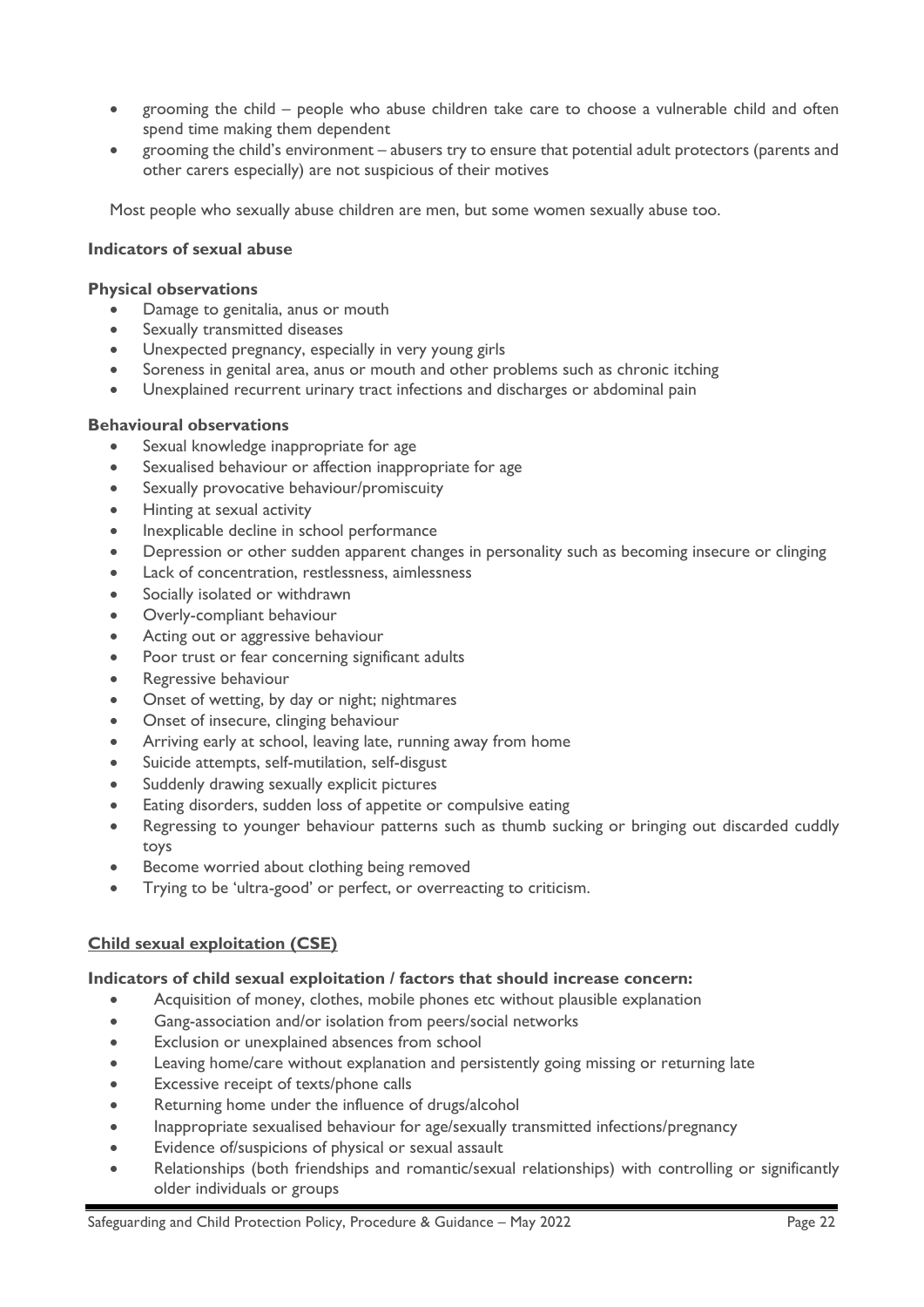- Associate with other children involved in exploitation
- Multiple callers (unknown adults or peers)
- Frequenting areas known for sex work
- Concerning use of internet or other social media
- Increasing secretiveness around behaviours
- Self-harm or significant changes in emotional well-being.

Additional lists of signs and symptoms are available in literature provided during staff training, in other publications such as '*What to Do if You're Worried a Child is Being Abused – Advice for Practitioners*' (2015) and on the NSPCC website (NSPCC.org.uk). Any concerns, however minor, will in all instances be raised with the DSL, who will always take them seriously.

# **Child Criminal Exploitation (CCE) and serious violence**

#### **Indicators of child criminal exploitation or involvement in serious violence / factors that should increase concern:**

- Increased absence from school and/or going missing from home
- Change in friendships or relationships with older individuals or groups
- Associate with other children involved in exploitation
- Significant decline in performance
- Signs of self-harm or a significant change in well-being
- Signs of assault or unexplained injuries
- Unexplained gifts or new possessions

## **Forced marriage**

#### **Indicators of forced marriage / factors that should increase concern:**

- Pupil showing stress before forthcoming school holidays
- Requests for extended absence from school, particularly if pupil reports a planned long holiday to her family's home country
- Failure to return from visits to family's home country
- Absence and persistent absence
- Decline in behaviour, engagement, performance or punctuality
- Pupil becoming isolated from friends
- Pupil not allowed to attend extra-curricular activities
- Poor test or examination results
- Serious well-being concerns such as self-harm, suicidal thoughts or attempted suicide, eating disorders, depression or substance misuse
- Pupil going missing or running away from home
- Surveillance by siblings
- Being withdrawn from school by those with parental responsibility and not being provided with suitable alternative education elsewhere or at home
- Pupil prevented from going on to further/higher education
- Sudden announcement of engagement to a stranger
- Early/unwanted pregnancy
- Female genital mutilation
- Family history such as early marriage of, or serious well-being concerns about siblings, unreasonable restrictions placed on pupil by parents and family disputes

Staff will support pupils in expressing any concerns they may have about this issue. They will be particularly vigilant to any signs that may indicate that a pupil is at risk of forced marriage. Any concerns will be brought to the attention of the DSL at the earliest opportunity.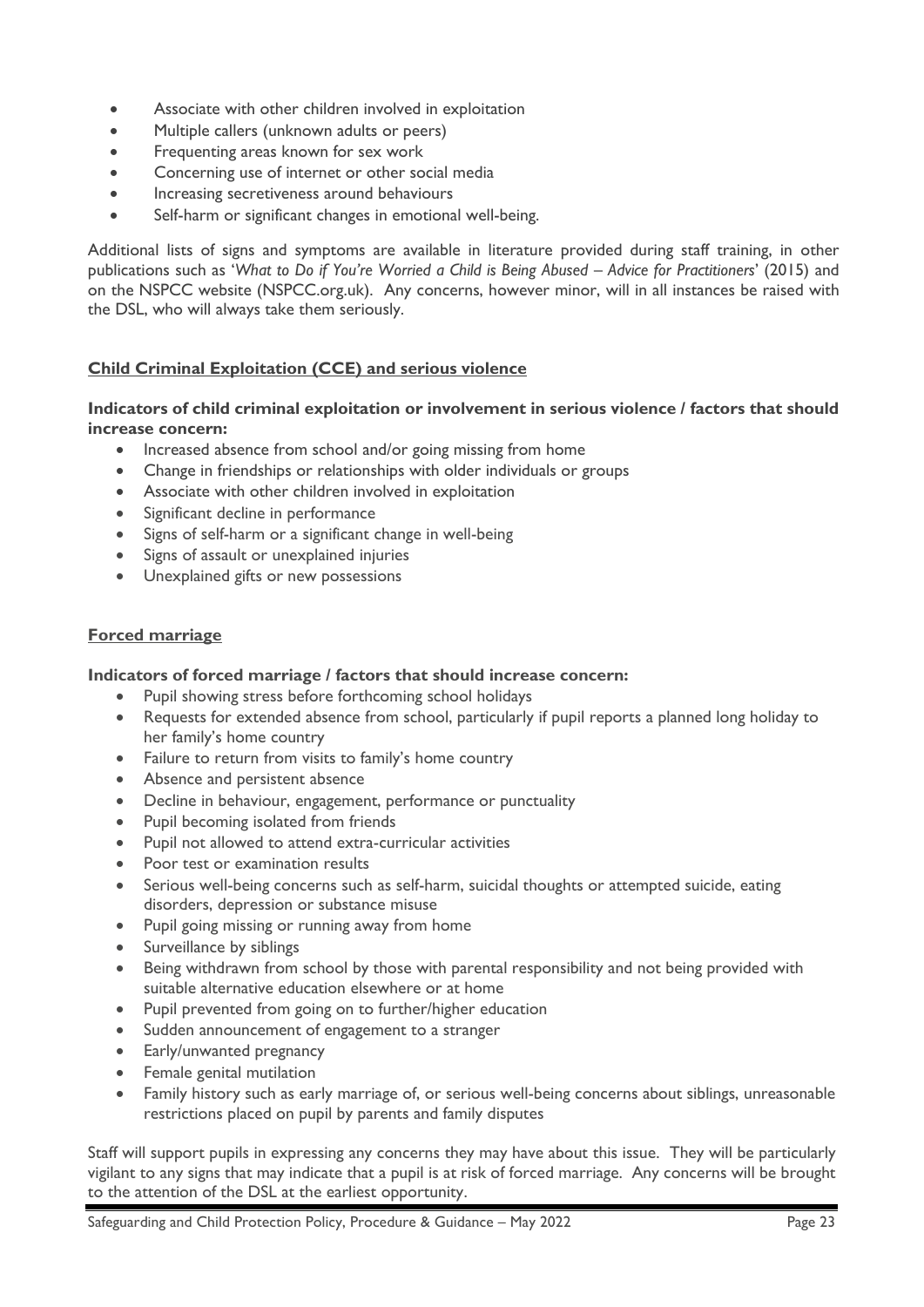## **Radicalisation and extremism – the Prevent duty**

Prevent is the name given to a national strategy which aims to stop people from becoming violent extremists or supporting terrorism. Channel is a voluntary, confidential support programme that supports people at risk of being drawn towards terrorism or violent extremism. Prevent aims to deal with all forms of extremism, including Far Right racist extremism, animal rights extremism and religious extremism. Prevent referrals may be passed to a multi-agency Channel panel, which will discuss the individual referred to determine whether they are vulnerable to being drawn into terrorism and consider the appropriate support required.

# **Indicators of radicalisation / factors that should increase concern:**

- Notable changes in appearance, behaviour or mood
- Expression of more extreme political or radical views
- Pupil supporting, or appearing to be increasingly sympathetic to, radical and terrorist acts
- Changes in friendships and/or increasing isolation from existing friends and peers
- Pupil spending increasing amounts of time on their own or online

As with all safeguarding and child protection concerns, staff will be particularly vigilant to any signs that may indicate that a pupil is at risk. Any concerns will be brought to the attention of the DSL at the earliest opportunity. Staff will support all pupils in expressing any concerns they may have about their own circumstances or regarding another pupil.

## **Special Educational Needs and/or Disabilities**

Pupils with SEND may not outwardly shown signs of abuse and/or may have difficulties in communication about abuse or neglect. They may also be more prone to peer group isolation than other children.

These signs can include:

- assumptions that indicators of possible abuse such as behaviour, mood and injury relate to the child's disability without further exploration
- the potential for children with SEN and disabilities being disproportionally impacted by behaviours such as bullying, without outwardly showing any signs
- communication barriers and difficulties in overcoming these barriers

Staff will support such pupils in expressing any concerns they may have. They will be particularly vigilant to any signs or indicators of abuse, discussing this with the DSL as appropriate. In addition, staff will consider extra pastoral support for those children, where appropriate.

## **Lesbian, Gay, Bi or Trans (LGBT)**

Children who are LGBT can be targeted by their peers. In some cases, a pupil who is perceived by their peers to be LGBT (whether they are or not) can be just as vulnerable as children who identify as LGBT.

#### **Children missing from education**

If a child goes missing from education, particularly on repeat occasions, this is a potential indicator of abuse or neglect, or other safeguarding concerns such as radicalisation, child criminal exploitation or modern slavery (see *Missing Pupil Policy*).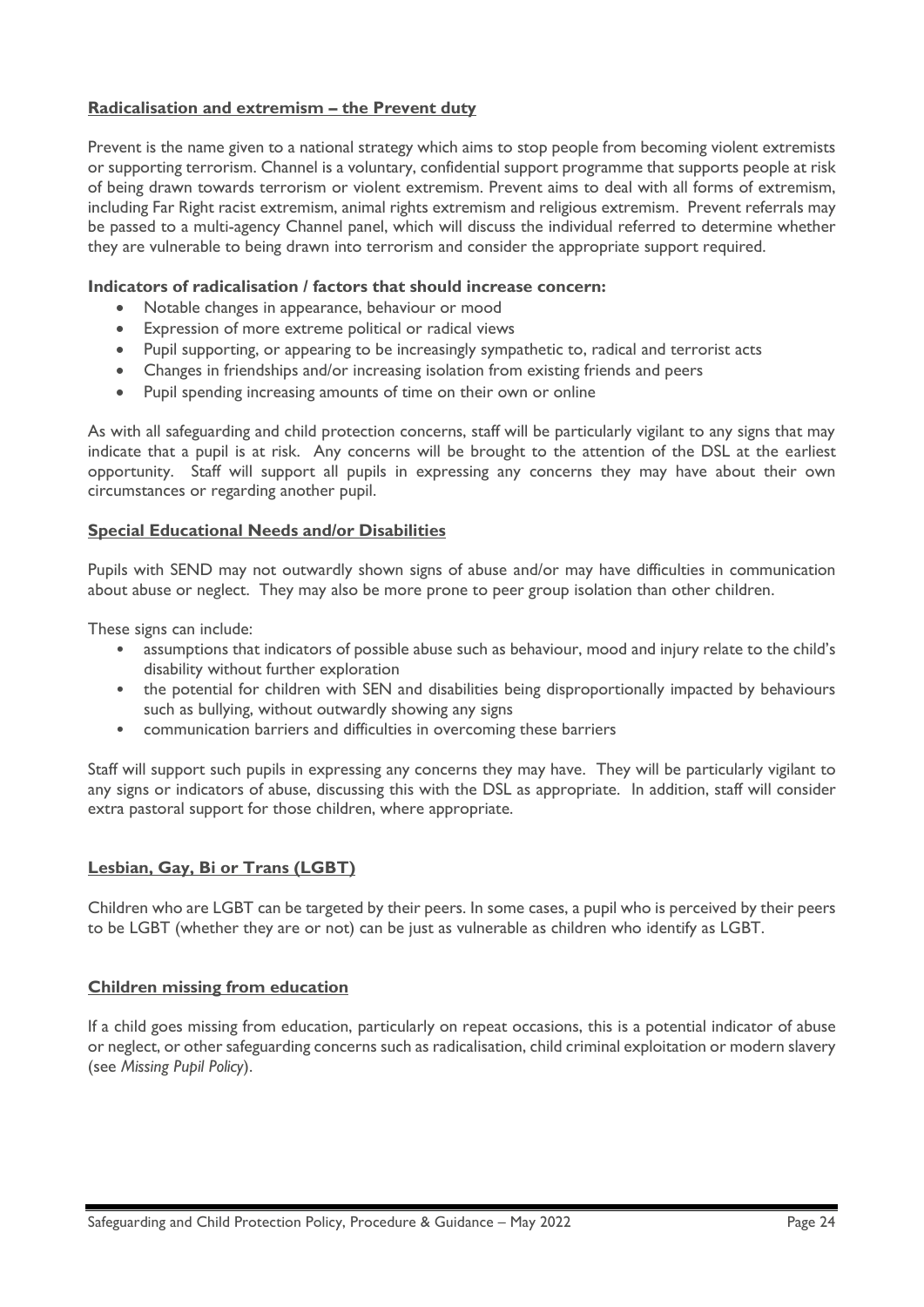# **ANNEX 2: Child on child abuse, including sexual harassment and sexual violence between children in the School**

# **Child on Child Abuse Policy**

This policy should be read in conjunction with the:

- Keeping Children Safe in Education guidance
- Anti-Bullying Policy
- Technology Acceptable Use Policy
- Behaviour Policy

## **Context**

Child on child abuse (also referred to as peer on peer abuse) is any form of physical, sexual, emotional and financial abuse, and coercive control, exercised between children and within children's relationships (both intimate and non-intimate). It can take different forms, such as:

- bullying (including cyberbullying, prejudice-based and discriminatory bullying)
- abuse in intimate personal relationships between peers
- sexual harassment and sexual violence, including sexual comments, remarks, jokes and online sexual harassment, which may be standalone or part of a broader pattern of abuse.
- physical abuse such as hitting, kicking, shaking, biting, hair pulling, or otherwise causing physical harm (this may include an online element which facilitates, threatens and/or encourages sexual violence)
- causing someone to engage in sexual activity without their consent, such as forcing someone to strip, touch themselves sexually, or to engage in sexual activity with a third party
- consensual and non-consensual sharing of nudes and semi nudes images or videos (also known as sexting or youth produced sexual imagery)
- upskirting (which is now a criminal offence under the Voyeurism Act 2019) which typically involves taking a picture under a person's clothing (not necessarily a skirt) without their permission and/or knowledge, with the intention of viewing their genitals or buttocks (with or without underwear) to obtain sexual gratification, or cause the victim humiliation, distress or alarm. It is a criminal offence. Anyone of any gender can be a victim.
- initiation/hazing type violence and rituals (including activities involving harassment, abuse or humiliation used as a way of initiating a person into a group and may also include an online element)

Child on child abuse can take place in person or online, both inside and outside of school. It may be standalone or part of wider abuse. The School also recognises that even if there are no reported cases of child on child abuse, such abuse may still be taking place but not being reported. Although it is more likely that girls will be victims and boys the perpetrators, all child on child abuse is unacceptable and will be taken very seriously.

## **Any concerns regarding child on child abuse, however small, must be reported to the DSL.**

## **Policy**

We believe that all children have a right to attend school and learn in a safe environment. Children should be free from harm by adults in the School and other children.

We recognise that children are capable of abusing their peers; this will be dealt with under our *Safeguarding and Child Protection Policy* and in line with *KCSiE* (2021).

The School has a zero tolerance approach to child on child abuse. We are clear that all forms of child on child abuse, including sexual violence and sexual harassment, are not acceptable, will never be tolerated and are not an inevitable part of growing up. Abusive comments and interactions will never be passed off, downplayed or dismissed as 'banter'. Nor will harmful sexual behaviours be dismissed as the same or 'just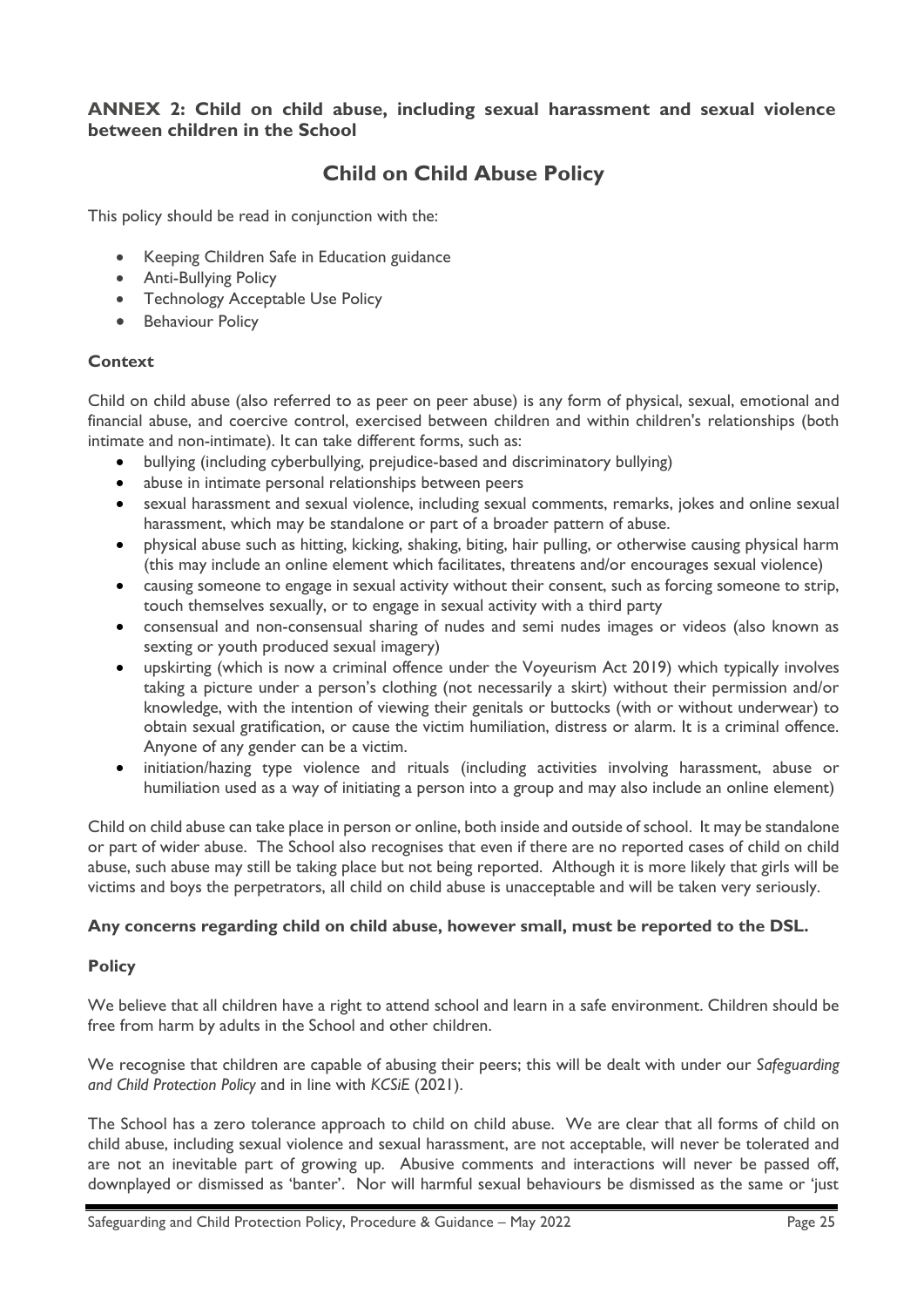having a laugh', 'part of growing up' or 'boys being boys'/'girls being girls', as this could lead to a culture of unacceptable behaviours and unsafe environments. All staff have an equal responsibility to challenge any abusive or concerning behaviours, however minor.

We will minimise the risk of child on child abuse by:

#### **Prevention:**

- Taking a whole school approach to safeguarding & child protection.
- Providing training to staff.
- Providing a clear set of values and standards, underpinned by the School's Mission Statement, *Behaviour Policy* and pastoral support system, and by a planned programme of evidence-based content delivered through the curriculum, including through the teaching of RSE.
- Engaging with specialist support and interventions.

## **Sexual harassment and sexual violence**

Sexual harassment and sexual violence are types of child on child abuse and can occur between two children of any age and sex. They can also occur through a group of children sexually harassing or sexually assaulting a single child or group of children.

Children who are victims of sexual harassment and sexual violence will likely find the experience stressful and distressing. This will, in all likelihood, adversely affect their educational attainment as well as their emotional well-being. Sexual violence and sexual harassment exist on a continuum and may overlap; they can occur online and offline (both physically and verbally) and are never acceptable. It is important that all victims are taken seriously and offered appropriate support.

Systems are in place at the School to enable pupils to report sexual harassment, sexual violence and other forms on child on child abuse. All pupils are made aware and regularly reminded that they can talk to any member of staff about concerns, or directly with the DSL. In addition, they are able to express their views and give feedback to the DSL, Heads of Year or, where appropriate, the School Council.

Whilst systems are in place to enable pupils to report any form of abuse to the School, we recognise that some children will not feel able to do this. If staff have any concerns about a child's welfare (such as changes in behaviour, other signs, a report from a friend or an overheard conversation that suggests a child has been harmed) they will act on them without delay, rather than waiting to be told or to receive a formal allegation.

Reports of sexual harassment and sexual violence can be extremely complex to manage. Pre-planning, training and effective systems and policies are in place to ensure a calm, considered and appropriate response to any reports, that also encourages the confidence of future victims of sexual harassment or violent to come forward too. The School will make every effort to protect victims, offer appropriate support and ensure their education is not disrupted. The School will also support and protect other children, older pupils and School staff as appropriate.

Addressing any inappropriate behaviour (even if it appears to be relatively innocuous) can be an important intervention that helps prevent problematic, abusive and/or violent behaviour in the future.

## **Responding to reports of child on child abuse, including sexual harassment and sexual violence:**

- Children making a report of child on child abuse, including sexual harassment or sexual violence, will be taken seriously, kept safe and be well supported by a range of pastoral staff at the School.
- Staff understand that their initial response to a report from a child is incredibly important and can encourage or undermine the confidence of victims of child on child abuse, in particular sexual harassment or sexual violence, to report or to come forward in the future.
- If the report includes an online element staff will be mindful of the *Searching, Screening and Confiscation: advice for schools* (DfE 2018) guidance.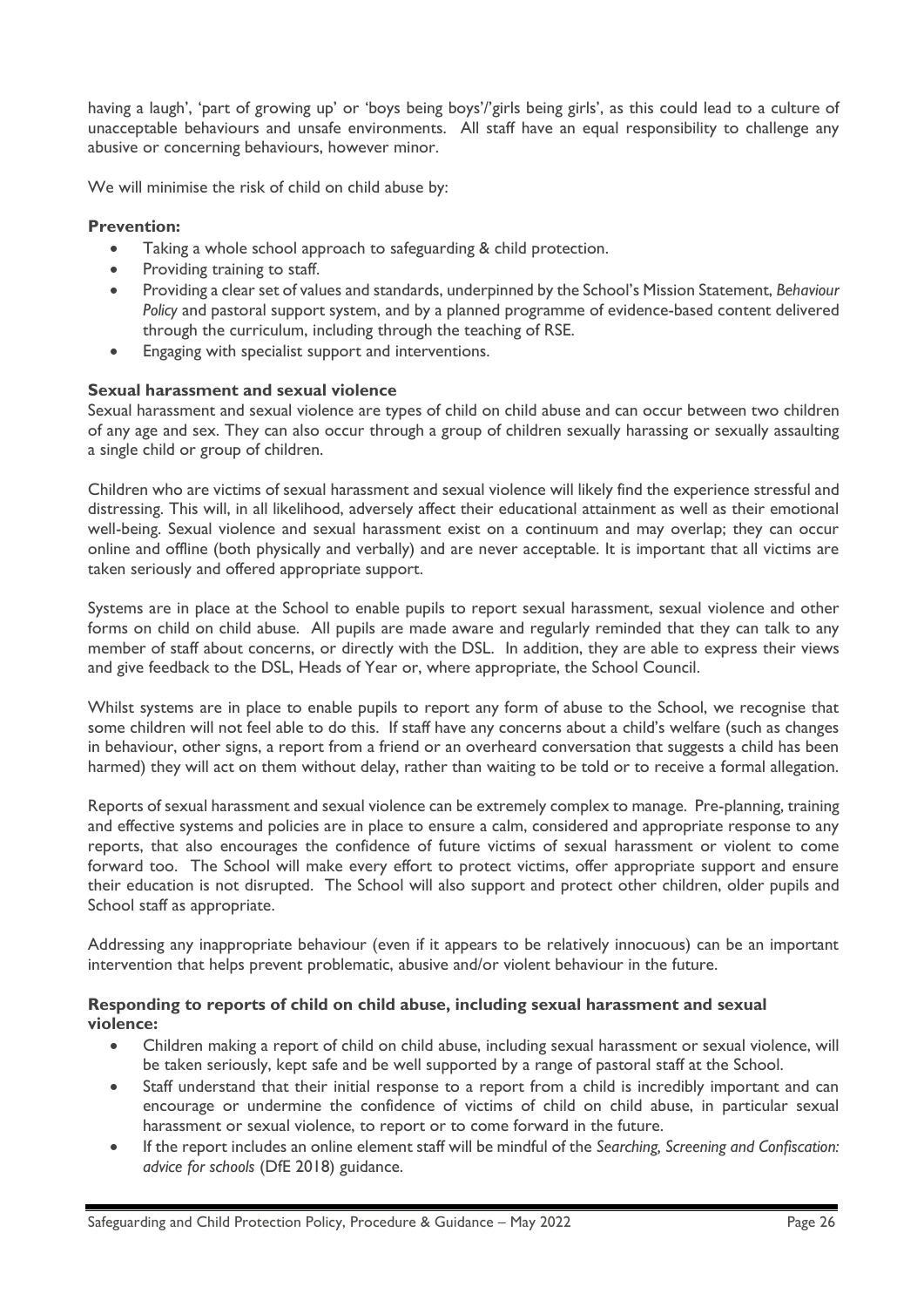- Staff receiving the report will inform the DSL or their Deputies as soon as practicably possible but at least within 24 hours.
- Although pupils' privacy will be fully respected, staff receiving a report will never promise confidentiality.
- Parents or carers will normally be informed (unless this would put the child at greater risk).
- If a child is at risk of harm, is in immediate danger, or has been harmed, a referral will be made to Children's Social Care.

#### **Risk Assessment:**

Following a report, the DSL will make an immediate risk and needs assessment on a case-by-case basis.

The risk assessment will consider;

- The victim, especially their protection and support.
- The alleged perpetrator, their support needs and any disciplinary action.
- All other children at the School.
- The victim and the alleged perpetrator sharing classes and space at school.

The risk assessment will be recorded and kept under review.

Where there has been other professional intervention and/or other specialist risk assessments, these professional assessments will be used to inform the School's approach to supporting and protecting pupils.

## **Action: The DSL will consider:**

- The wishes of the victim.
- The nature of the incident including whether a crime has been committed and the harm caused.
- The ages of the children/young people involved.
- The developmental stages of the children/young people.
- Any power imbalance between the children/young people.
- Any previous incidents.
- Any ongoing risks.
- Other related issues or the wider context.

#### **Options: The DSL will manage the report with the following options:**

- Manage internally
- Engage with Early Help
- Refer to Children's Social Care
- Report to the police (generally in parallel with a referral to Children's Social Care)

#### **Ongoing Response:**

- All concerns, discussions and decisions made, and the reasons for those decisions, will be recorded in writing and stored in the pupil's confidential safeguarding file. This will include a clear and comprehensive summary of the concern, details of how the concern was followed up and resolved, and a note of any action taken, the decisions reached and the outcome. Records will be reviewed so that potential patterns of concerning, problematic or inappropriate behaviour can be identified and addressed.
- The DSL will manage each report on a case-by-case basis and will keep the risk assessment under review.
- Where there is a criminal investigation into rape, assault by penetration or sexual assault, the alleged perpetrator should be removed from any classes/coaches they share with the victim during the investigation.
- The DSL will consider how best to keep the victim and perpetrator a reasonable distance apart on school premises and on transport where appropriate.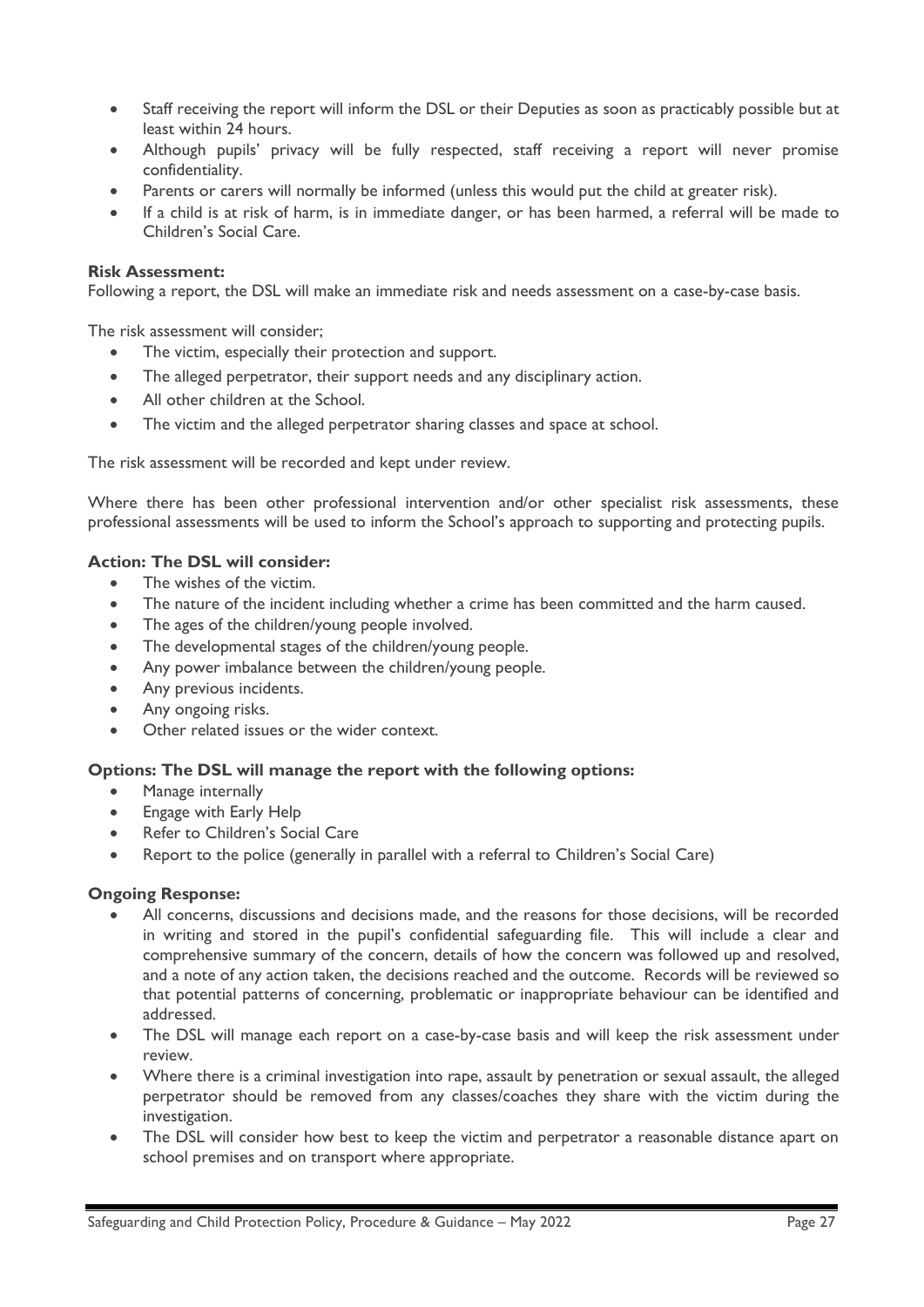- Where a criminal investigation into a rape or assault by penetration leads to a conviction or caution, the School will take suitable action. In all but the most exceptional of circumstances, the rape or assault is likely to constitute a serious breach of discipline and lead to the view that allowing the perpetrator to remain in the same school would seriously harm the education or welfare of the victim (and potentially other pupils and students).
- Where a criminal investigation into sexual assault leads to a conviction or caution, the School will, if it has not already, consider any suitable sanctions in light of the *Behaviour Policy*, including consideration of permanent exclusion. In nearly all cases it is highly likely that permanent exclusion would be the expected outcome. Where the perpetrator is going to remain at the School, the principle of keeping the victim and perpetrator in separate classes where possible would be maintained and continued. Consideration would be given to the most appropriate way to manage potential contact on the School site and transport. The nature of the conviction or caution and the wishes of the victim will be especially important in determining how to proceed in such cases.
- The victim, alleged perpetrator and other witnesses (children and adults) will receive appropriate support and safeguards on a case by case basis.
- When ongoing support is required by the victim, the victim will be asked whether they would find it helpful to have a designated trusted adult with which to talk about their needs. The choice of any such adult will be made by the victim (as far as possible) and this choice will be supported.
- The School will take any disciplinary action against the alleged perpetrator in line with the *Behaviour Policy.*
- The School recognises that taking disciplinary action and providing appropriate support are not mutually exclusive actions and will occur at the same time if necessary.

## **Review:**

- Decisions and actions will be regularly reviewed and relevant policies will be updated to reflect lessons learnt.
- Potential patterns of concerning, problematic or inappropriate behaviour will be looked for. Where a pattern is identified, the School will decide on a course of action to respond to this concern. Consideration will be given to whether there are wider cultural issues within the School that enabled the inappropriate behaviour to occur and where appropriate extra teaching time and/or staff training could be delivered to minimise the risk of it happening again.

# **Unsubstantiated, unfounded, false or malicious reports**

- If a report is determined to be unsubstantiated, unfounded, false or malicious, the DSL will consider whether the child and/or the person who has made the allegation is in need of help, or may have been abused by someone else and this is a cry for help. In such circumstances, a referral to Children's Social Care may be appropriate.
- If a report is shown to be deliberately invented or malicious, the School will consider whether any disciplinary action is appropriate against the individual who made it in line with the *Behaviour Policy.*

# **Consensual and non-consensual sharing of nude and semi-nude images and videos**

Consensual and non-consensual sharing of nude and semi-nude images and videos is also referred to as youth produced sexual imagery or 'sexting'. This means the sending or posting of nude or semi-nude images, videos or live streams of themselves or others by young people under the age of 18 online. This could be via social media, gaming platforms, chat apps or forums. It could also involve sharing between devices via services like Apple's AirDrop which works offline. The term 'sexting' also includes sending sexually explicit message. This can be done via mobiles or over the Internet.

Whilst non-consensual sharing of nude and semi-nude images is illegal and abusive, consensual image sharing, especially between older children of the same age, may require a different response. It might not be abusive, although pupils still need to know it is illegal.

If an incident involving the sharing of nude or semi-nude images/videos comes to the attention of staff:

- The incident should be referred to the DSL as soon as possible.
- The DSL will hold an initial review meeting with appropriate school staff.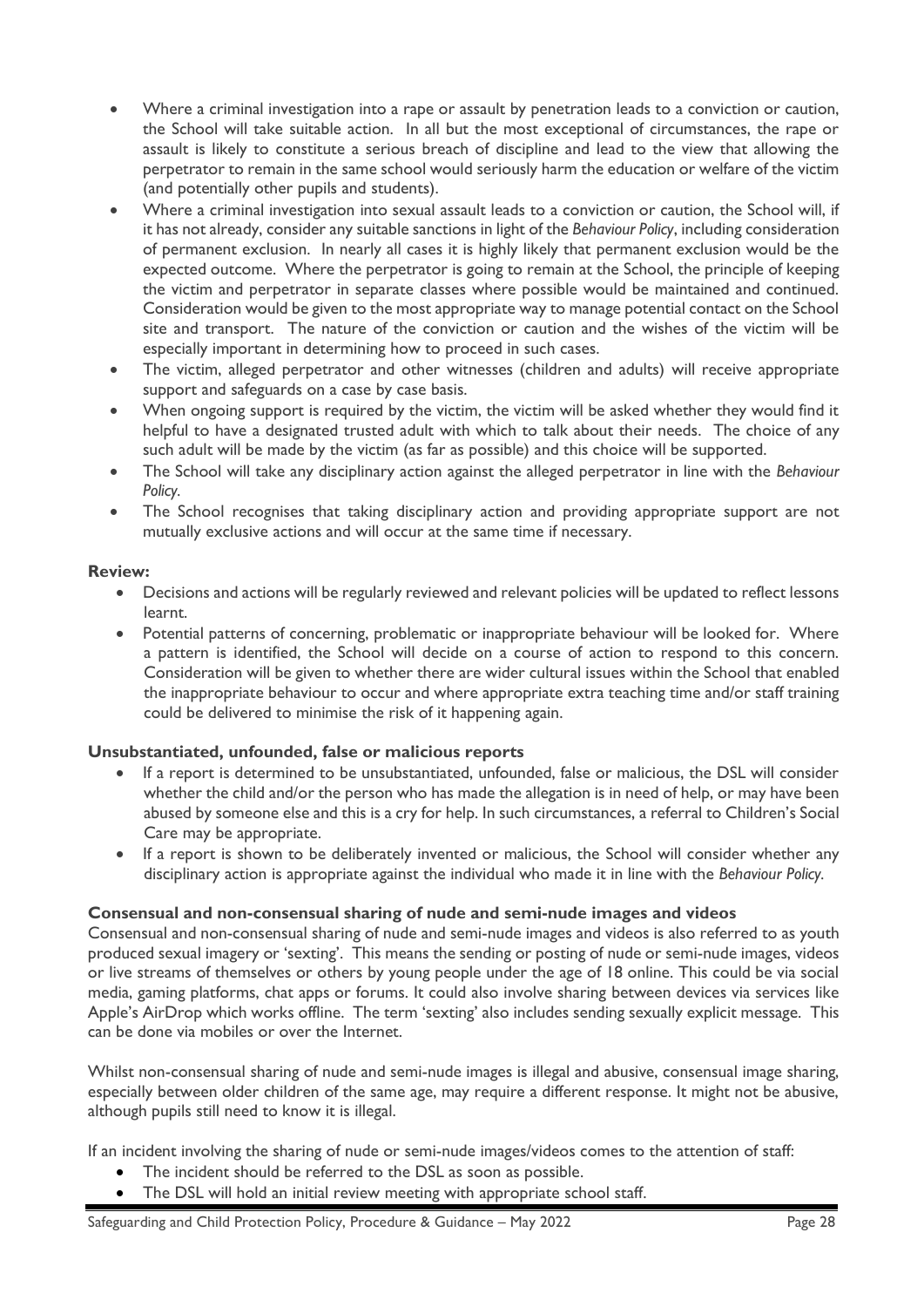- The DSL will interview the pupil(s) involved, with another member of the pastoral support staff in attendance if appropriate.
- Parents will be informed at an early stage and involved in the process, unless there is good reason to believe that involving them will put the pupil at risk of harm.
- Appropriate actions will be taken to respond to the incident, in accordance with the School's safeguarding procedures and also the Behaviour Policy, where relevant. Support will be provided for the victim. In addition, support will be provided for the perpetrator too, where relevant.
- At any point in the process if there is a concern that a pupil has been harmed or is at risk of harm, a referral will be made to Children's Social Care and/or the police immediately.

The DSL will make an immediate referral to police and/or Children's Social Care will be made if:

- The incident involves an adult.
- There is reason to believe that the pupil has been coerced, blackmailed or groomed, or if there are concerns about her capacity to consent (for example owing to special educational needs).
- What is discovered about the imagery suggests the content depicts sexual acts which are unusual for the young person's developmental stage, or are violent.
- The imagery involves sexual acts and any pupil in the imagery is under 13.
- There is reason to believe a pupil is at immediate risk of harm owing to the sharing of the imagery, for example, if the young person is presenting as suicidal or self-harming.

## **Physical Abuse**

While a clear focus of child on child abuse is often around the sharing of nude and semi-nude images and sexual abuse and harassment, physical assaults and initiation violence and rituals from pupils to pupils can also be abusive. These are equally not tolerated and if it is believed that a crime has been committed, will be reported to the police. The principles from the *Anti-Bullying* and *Behaviour Policies* will be applied in these cases, with recognition that any police investigation will need to take priority.

References:

*KCSiE* (DfE 2021)

*Sexual Violence and Sexual Harassment between Children in Schools and Colleges* (DfE 2021)

Sharing nudes and semi-nudes: advice for education settings working with children and young people (UK Council for Internet Safety December 2020)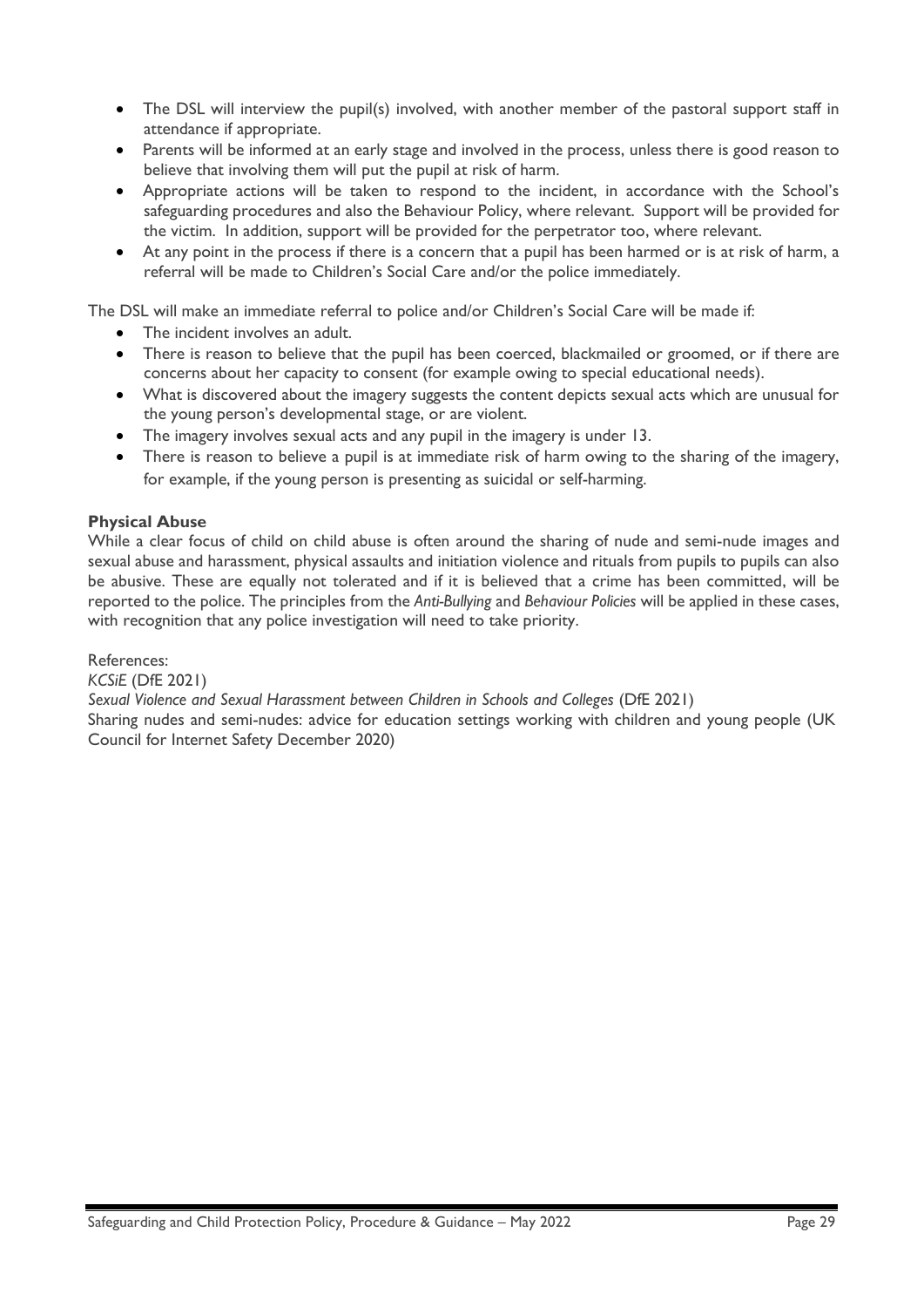# **ANNEX 3: Sexual Harassment and Sexual Violence between Children Risk and Needs Assessment Template**

| <b>Presenting Behaviour</b> | What are the risks?<br>Who might be harmed & how? | <b>Action</b> | <b>Action by</b><br>who? | <b>Action</b><br>by when? $\vert$ | <b>Action status or Date</b><br>completed & outcome<br>including further actions |
|-----------------------------|---------------------------------------------------|---------------|--------------------------|-----------------------------------|----------------------------------------------------------------------------------|
|                             |                                                   |               |                          |                                   |                                                                                  |
|                             |                                                   |               |                          |                                   |                                                                                  |
|                             |                                                   |               |                          |                                   |                                                                                  |
|                             |                                                   |               |                          |                                   |                                                                                  |
|                             |                                                   |               |                          |                                   |                                                                                  |
|                             |                                                   |               |                          |                                   |                                                                                  |
|                             |                                                   |               |                          |                                   |                                                                                  |
|                             |                                                   |               |                          |                                   |                                                                                  |
|                             |                                                   |               |                          |                                   |                                                                                  |
|                             |                                                   |               |                          |                                   |                                                                                  |
|                             |                                                   |               |                          |                                   |                                                                                  |
|                             |                                                   |               |                          |                                   |                                                                                  |
|                             |                                                   |               |                          |                                   |                                                                                  |
|                             |                                                   |               |                          |                                   |                                                                                  |
|                             |                                                   |               |                          |                                   |                                                                                  |
|                             |                                                   |               |                          |                                   |                                                                                  |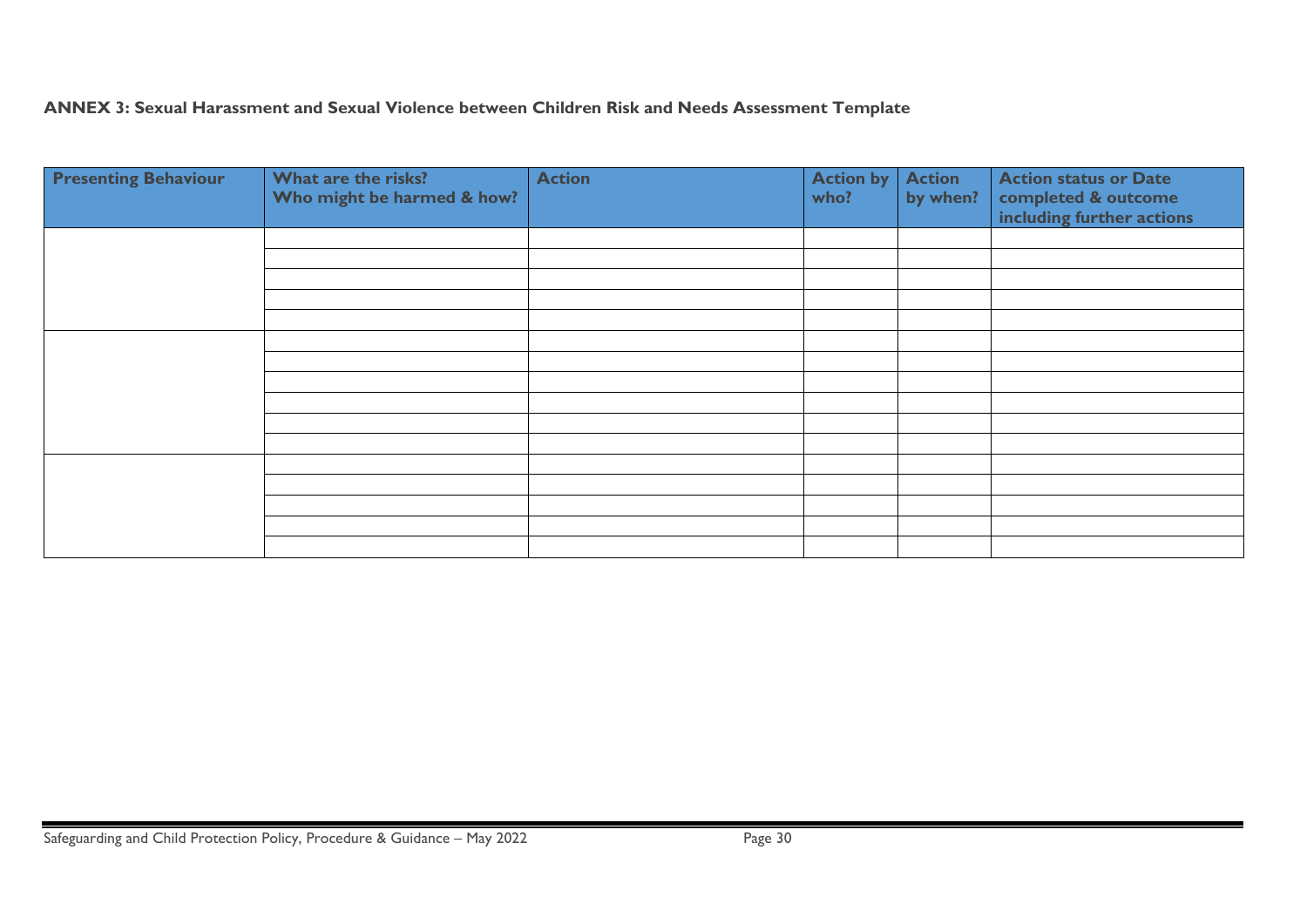| <b>EXAMPLE Assessment</b>                                                                                                                                                                                                                      |                                                                                                |                                                                                                                                                                                                                                               |                                                                                        |                             |                                                                                                                                                                                                                                               |
|------------------------------------------------------------------------------------------------------------------------------------------------------------------------------------------------------------------------------------------------|------------------------------------------------------------------------------------------------|-----------------------------------------------------------------------------------------------------------------------------------------------------------------------------------------------------------------------------------------------|----------------------------------------------------------------------------------------|-----------------------------|-----------------------------------------------------------------------------------------------------------------------------------------------------------------------------------------------------------------------------------------------|
| <b>Presenting behaviours</b>                                                                                                                                                                                                                   | What are the risks?<br>Who might be harmed &<br>how?                                           | <b>Action</b>                                                                                                                                                                                                                                 | <b>Action by</b><br>who?                                                               | <b>Action by</b><br>when?   | <b>Action status or Date</b><br>completed & outcome<br>including further actions                                                                                                                                                              |
| <b>Behaviour:</b><br>One female child (Child A, the<br>Subject) has asked another<br>female child (Child B) to go<br>into the toilets with her.<br>Child A has exposed herself<br>and coerced Child B into<br>touching the subject's genitals. | Child B may be abused again.<br>Other pupils may be forced or<br>coerced into sexual activity. | Key members of staff with<br>supervisory and other pastoral<br>responsibility for the pupils in<br>question have been briefed by the<br>DSL and will increase monitoring<br>at break times.<br>Subject will be escorted to the<br>toilet.     | <b>DSL</b><br>HoY, Asst<br>HoY,<br>Tutors and<br>other<br>relevant<br>staff<br>(named) | From<br>Immediate<br>effect | 01/02/2020. Increased monitoring<br>& supervision in place.                                                                                                                                                                                   |
| Subject is under the age of<br>criminal responsibility.<br>Subject has no known CP<br>history.<br>There have been no previous<br>concerns about Subject (Child<br>A).                                                                          | Other children within the<br>community                                                         | Subject's parents informed re<br>incident & behaviour, and the risk<br>plan put in place. Made aware of<br>referral to Children's Services.<br>Agreement for:<br>Referral to CAMHS<br>Increased monitoring &<br>supervision<br>Keep safe work | DSL &<br>Head                                                                          | 01/02/20                    | 01/02/20<br>Contract of agreement has been<br>signed by the parents to include<br>increased monitoring, supervision<br>and keep safe work.                                                                                                    |
|                                                                                                                                                                                                                                                |                                                                                                | Referral to Children's Services                                                                                                                                                                                                               | <b>DSL</b>                                                                             | 01/02/20                    | 01/02/20<br>Children & Family Assessment to<br>be completed by CAST                                                                                                                                                                           |
|                                                                                                                                                                                                                                                |                                                                                                | Victim's parents informed, and<br>child's views gained.<br>Child offered keep safe work.                                                                                                                                                      | <b>DSL</b> with<br>support<br>from HoY                                                 | 01/02/20                    | Parents are satisfied with the<br>school's actions & safeguarding<br>measures so far. Child & family<br>want child to remain in the same<br>class for the time being. ACTION<br>- Review this in one week's time.<br>Keep safe work accepted. |
|                                                                                                                                                                                                                                                |                                                                                                | Referral to CAMHS                                                                                                                                                                                                                             | <b>DSL</b>                                                                             | 02/02/20                    | Referral made. ACTION - follow<br>up with CAMHS as to the status of                                                                                                                                                                           |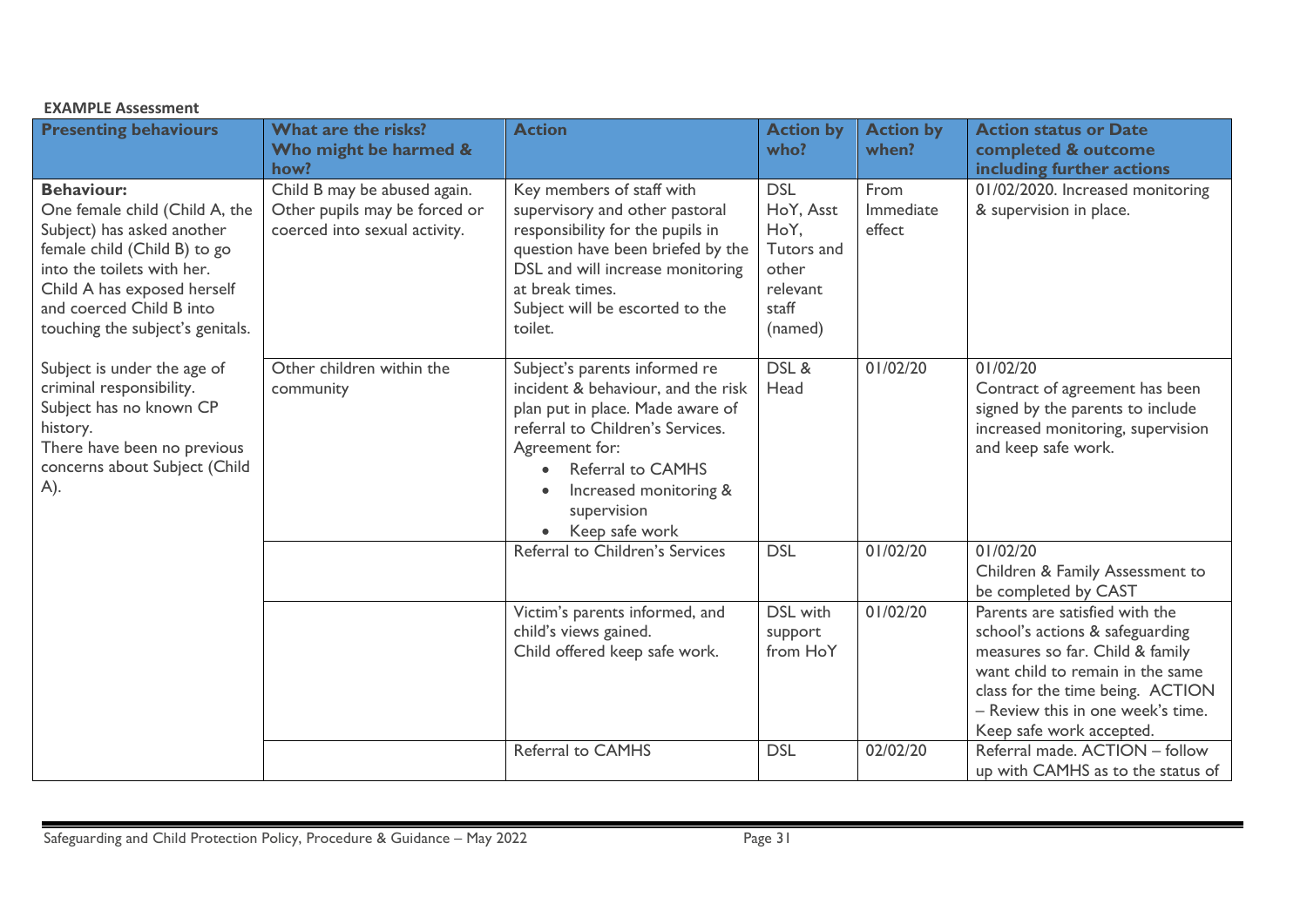|                                                                                                                                                                                                                                                                                                        |                                                                                         |                               |            | referral after 10 working days if<br>not heard before.                              |
|--------------------------------------------------------------------------------------------------------------------------------------------------------------------------------------------------------------------------------------------------------------------------------------------------------|-----------------------------------------------------------------------------------------|-------------------------------|------------|-------------------------------------------------------------------------------------|
|                                                                                                                                                                                                                                                                                                        | Safeguarding measures to be<br>reviewed.                                                | DSL & key<br>staff<br>members | 09/02/20   | No additional concerns raised.<br>ACTION - Review plan again in<br>one week's time. |
|                                                                                                                                                                                                                                                                                                        | Keep safe work to be completed.<br>Targeted work to be carried out                      | DSL & HoY                     | 23/02/2020 | <b>OUTSTANDING</b><br>Work planned and due to be<br>delivered w/c 16/02.            |
| <b>Community Impact Assessment</b><br>LOW. The parents of the<br>subject and the victim are<br>satisfied that the school is taking<br>all necessary safeguarding<br>measures to manage the risk.<br>There are no indications at this<br>stage for community unrest.<br>This will be kept under review. | DSL and SLT to be aware of any<br>community discussion/concerns<br>about the incidents. | DSL and<br><b>SLT</b>         | 05/04/2020 |                                                                                     |
| Media: Head of Marketing &<br>Communications to be<br>informed if Community Impact<br>Assessment risk increases                                                                                                                                                                                        | Monitor during term                                                                     | <b>SLT</b>                    | 05/04/2020 |                                                                                     |
| Information Sharing: All<br>information sharing has been<br>completed in line with the<br>school's CP and GDPR policies.                                                                                                                                                                               | Relevant information to be<br>recorded on each child's CP file<br>as required.          |                               |            |                                                                                     |
| Social Media: There are no<br>current risks from community<br>use of social media.<br>This will be kept under review.                                                                                                                                                                                  | Monitoring of social media during<br>the term                                           | Key staff                     | 05/04/2020 |                                                                                     |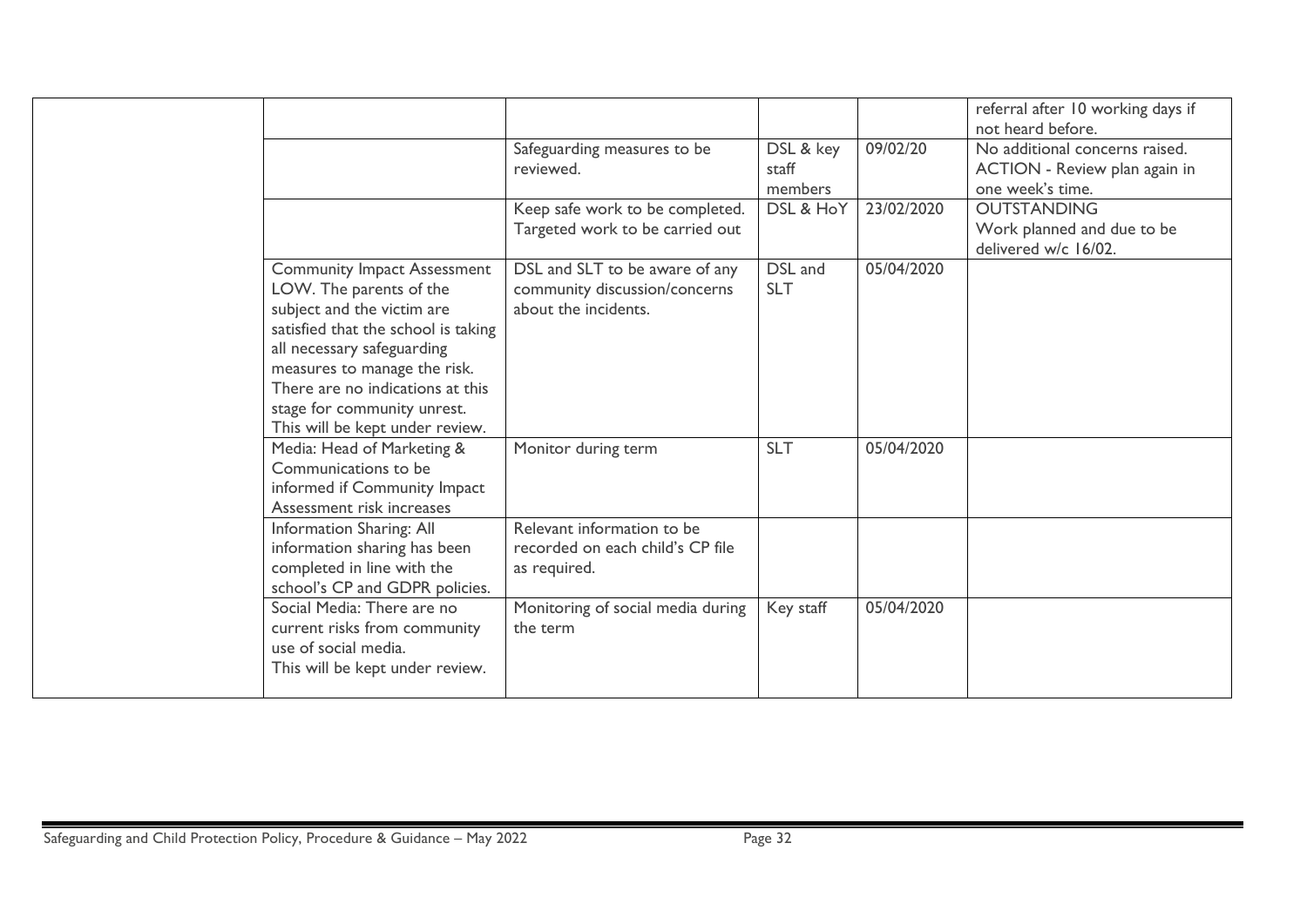# **ANNEX 4: Flowchart for Child Protection Procedures**



**\*** *In the cases of known FGM, the teacher who was made aware will also make contact with the police*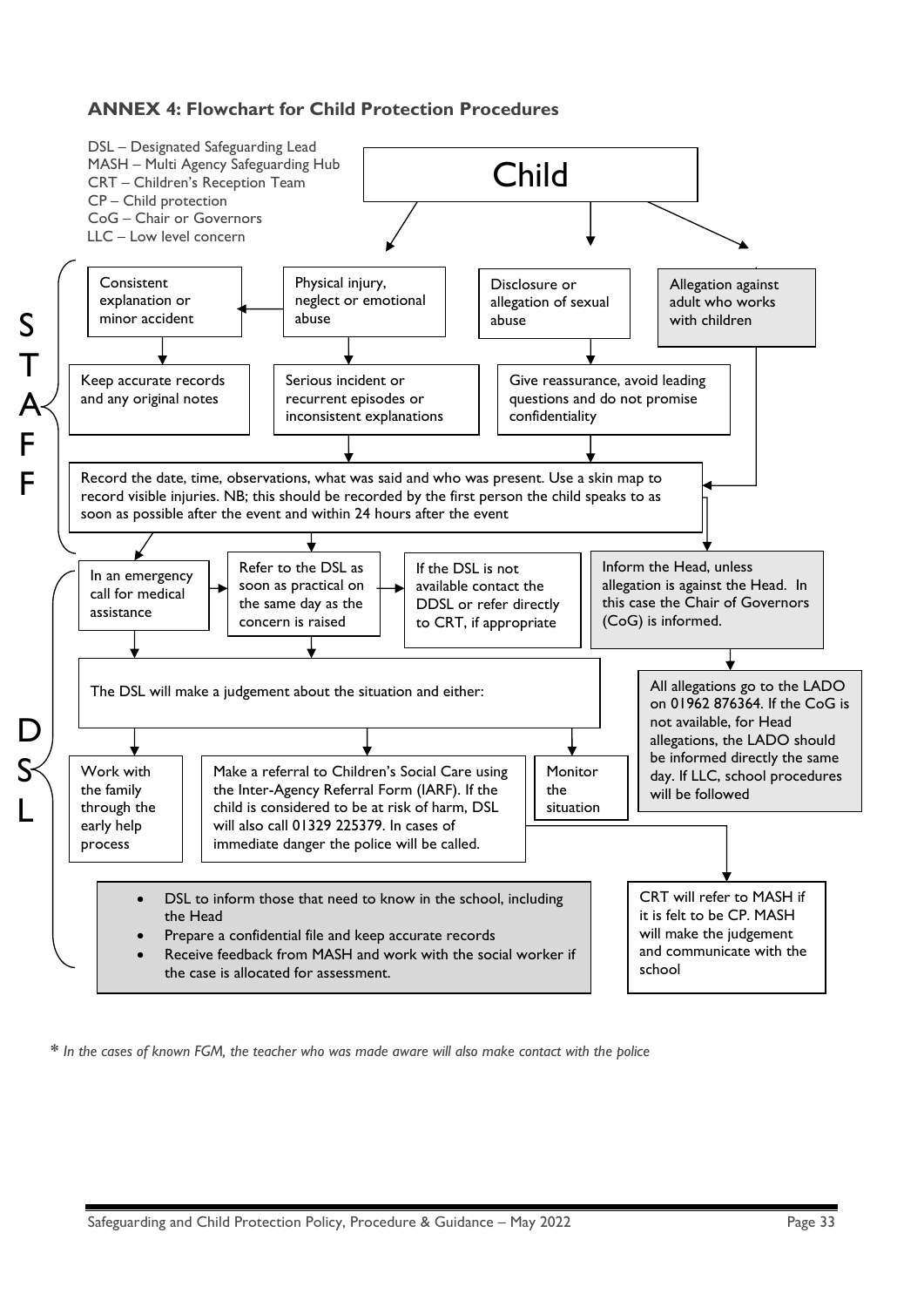# **ANNEX 5: Dealing with Disclosures**

# **Staff responsibilities:**

A member of staff who is approached by a child should listen positively and try to reassure them. They should not promise complete confidentiality and should explain that they may need to pass information to other professionals to help keep the child or other children safe. The degree of confidentiality should always be governed by the need to protect the child.

Additional consideration needs to be given to children with communication difficulties and for those whose preferred language is not English. It is important to communicate with them in a way that is appropriate to their age, understanding and preferred communication method.

All staff should know who the DSL is and who to approach if the DSL is unavailable. Ultimately, all staff have the right to make a referral to the police or Children's Social Care directly and should do this if, for whatever reason, there are difficulties following the agreed protocol, eg they are the only adult on the School premises at the time and have concerns about sending a child home.

## **Guiding principles - the seven Rs**

## **Receive**

- Listen to what is being said, without displaying shock or disbelief.
- Allow the pupil to talk freely, accept what is said and take it seriously.
- Make a note of what has been said as soon as practicable.

#### **Reassure**

- Reassure the pupil, but only so far as is honest and reliable.
- Do not make promises you may not be able to keep eg 'I'll stay with you' or 'everything will be all right now' or 'I'll keep this confidential'. However, the pupil can be told that only those who need to know will be told and that their privacy will be respected.
- Do reassure, eg you could say: 'I believe you', 'I am glad you came to me', 'I am sorry this has happened', 'We are going to do something together to get help'.

## **Respond**

- Respond to the pupil only as far as is necessary for you to establish whether or not you need to refer this matter, but do not interrogate for full details.
- Do not ask 'leading' questions, ie 'did he touch your private parts?' or 'did she hurt you?' Such questions may invalidate your evidence (and the child's) in any later prosecution in court.
- Do not ask the child why something has happened.
- Do not criticise the alleged perpetrator; the pupil may care about her/him, and reconciliation may be possible.
- Do not ask the pupil to repeat it all for another member of staff. Explain what you have to do next and whom you have to talk to. Reassure the pupil that it will be a senior member of staff.

#### **Report**

- Share concerns with the DSL as soon as possible, in person or by phone.
- If you are not able to contact your DSL or the Deputies, and the child is at risk of immediate harm, contact Children's Social Care directly.
- If you are dissatisfied with the level of response you receive following your concerns, you should press for re-consideration.

#### **Record**

- If possible make some very brief notes at the time, and write them up as soon as possible.
- Give your original notes, as well as your official write-up, to the DSL so they can be kept in the child's safeguarding file.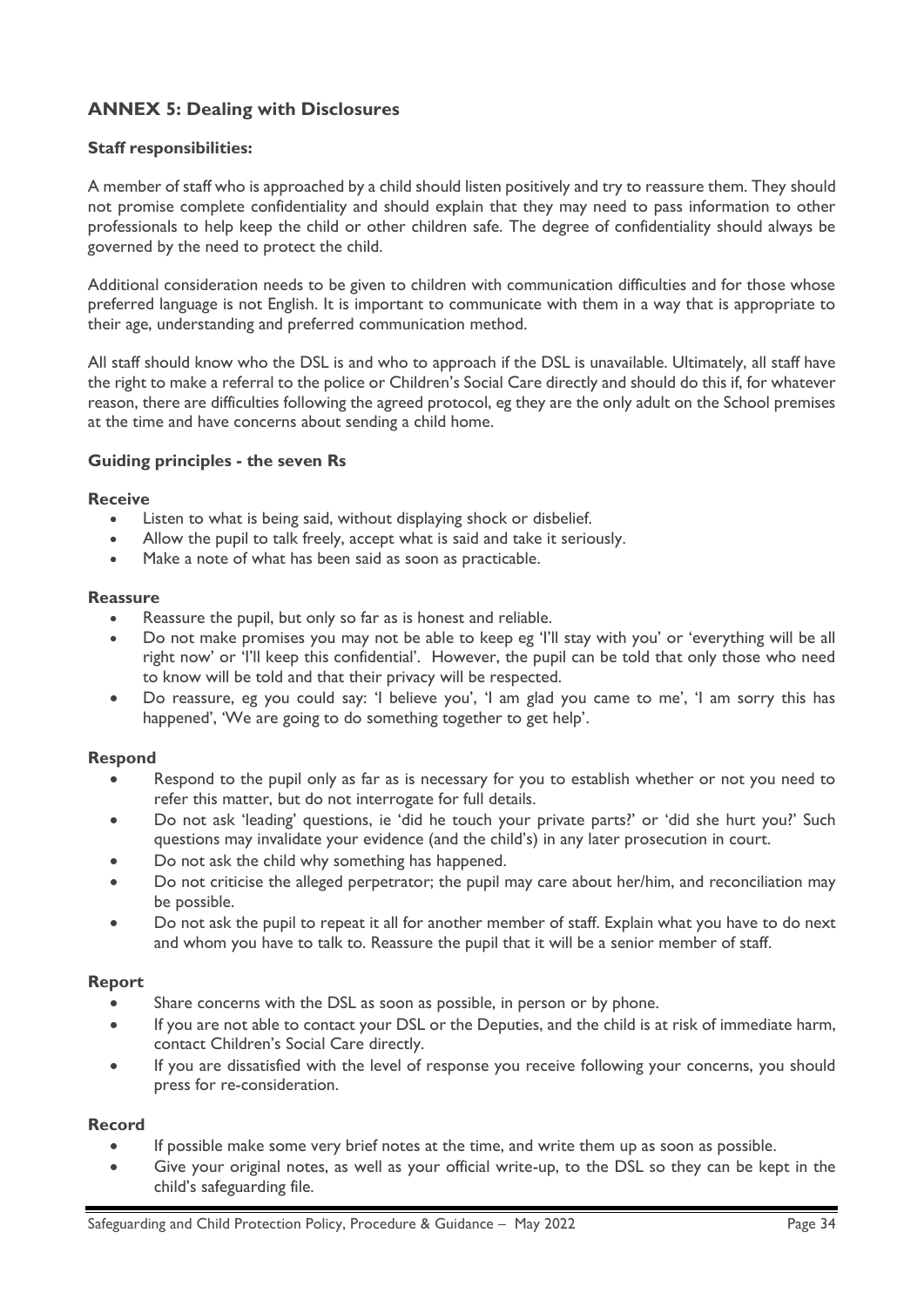- Record the date, time, place, persons present and noticeable non-verbal behaviour, and the words used by the child. If the child uses specific terminology, such as sexual 'pet' words, record the actual words used, rather than translating them into 'proper' words.
- Complete a body map to indicate the position of any noticeable bruising or marks.
- Record facts and observable things, rather than your 'interpretations' or 'assumptions'.

#### **Remember**

- Support the child: listen, reassure and be available.
- Whilst you cannot promise a pupil to keep a disclosure or concern confidential, complete confidentiality within the staff body is essential. Share your knowledge only with the DSL, and other appropriate professionals if advised to do so by the DSL or Head.
- Ask the DSL, your Head of Department or Head of Year for some support for yourself if you need it.

## **Review (led by DSL)**

- Has the action taken provided good outcomes for the child?
- Did the procedure work?
- Were any deficiencies or weaknesses identified in the procedure? Have these been remedied?
- Is further training required?

## **What happens next?**

It is important that concerns are followed up and it is everyone's responsibility to ensure that they are. The member of staff should be informed by the DSL what has happened following a report being made. If they do not receive this information they should be proactive in seeking it out.

If a staff member believes that their concerns have not been dealt with effectively or that the child remains at risk, they should initially ask the DSL to reconsider ensuring that the risks are understood. If this does not result in a satisfactory outcome, or the DSL rationale appears to miss the risk to the child, then the Safeguarding Governor should be informed and the School's whistleblowing procedures should be followed. If the DSL is unhappy with the response from Children's Social Care, they should consider following the HSCP escalation protocol.

Receiving a disclosure can be upsetting for the member of staff and the School will provide support for them after the disclosure as appropriate. This might include reassurance that they have followed procedure correctly and that their swift actions will enable the allegations to be handled appropriately. In some cases, additional support such as counselling might be needed, and staff should be encouraged to recognise that disclosures can have an impact on their own emotions.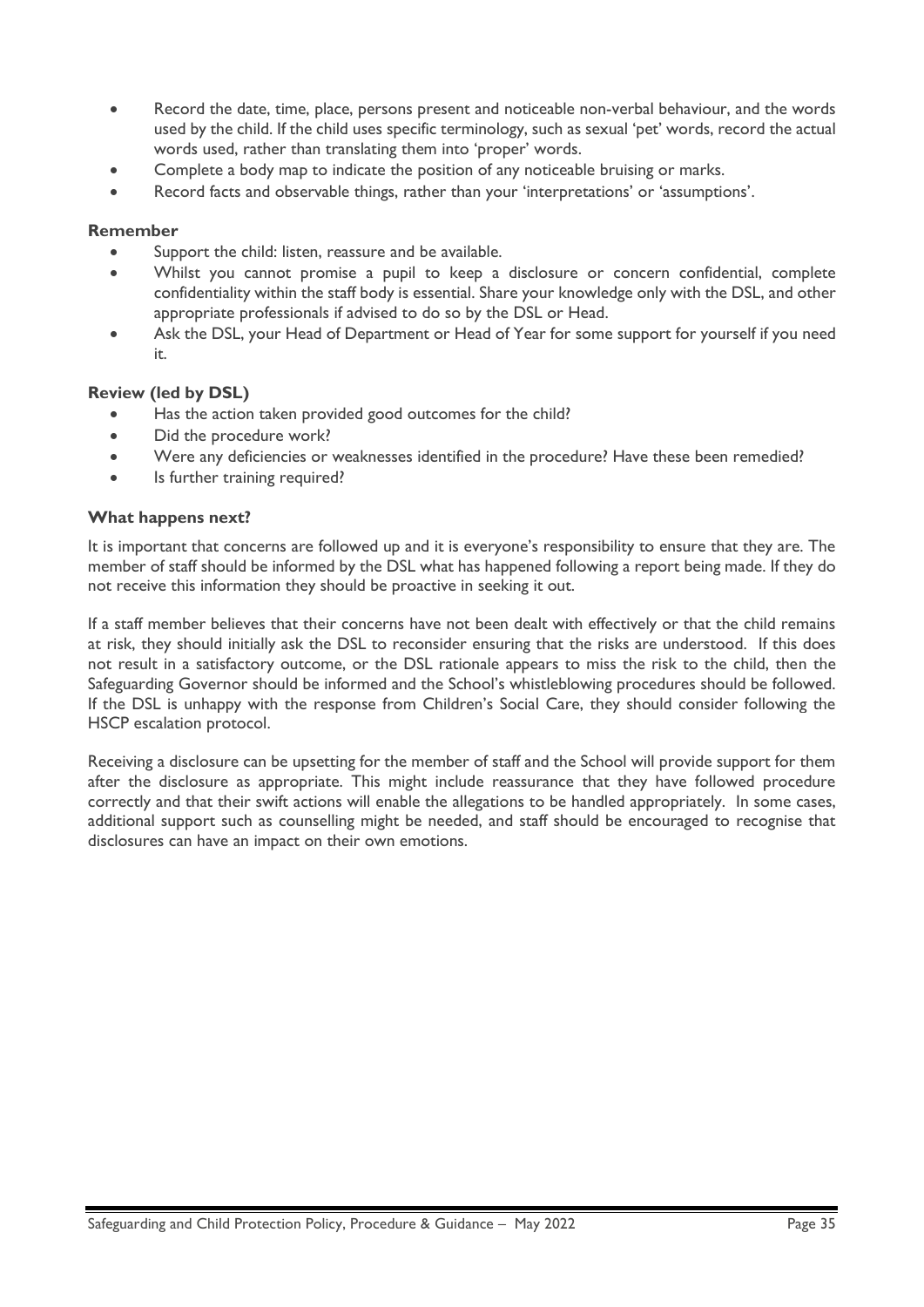# **ANNEX 6: Online Safety**

The School plays a key role in safeguarding children from potentially harmful and inappropriate online material. Online safety is an integral part of the School's ICT curriculum and also embedded in PSHEE education. It is also an important consideration when devising and implementing policies and procedures. It is embedded not only across different areas of the curriculum but also in teacher training and within the role and responsibilities of the DSL, as well as discussions with parents.

There is a whole school approach to online safety which empowers staff to protect pupils. It also educates pupils and staff in their use of technology, and establishes mechanisms to identify, intervene in, and escalate any concerns where appropriate.

The breadth of issues classified within online safety is considerable, but can be categorised into four areas of risk:

- content: being exposed to illegal, inappropriate or harmful content, for example pornography, fake news, racism, misogyny, self-harm, suicide, anti-Semitism, radicalisation and extremism.
- contact: being subjected to harmful online interaction with other users for example peer to peer pressure, commercial advertising and adults posing as children or young adults with the intention to groom or exploit them for sexual, criminal, financial or other purposes.
- conduct: personal online behaviour that increases the likelihood of, or causes, harm, for example making, sending and receiving explicit images (eg consensual and non-consensual sharing of nudes and semi-nudes and/or pornography), sharing other explicit images and online bullying.
- commerce: risks such as online gambling, inappropriate advertising, phishing and or financial scams. If the School feels students or staff are at risk it will be reported to the Anti-Phishing Working Group (https://apwg.org/)

The School has appropriate filters and monitoring systems in place to safeguard children from potentially harmful and inappropriate material online. The School's systems aim to reduce the risk of children being exposed to illegal, inappropriate and harmful materials online, reduce the risk of children being subjected to harmful online interaction with others and help manage online behaviour that causes, or can increase a child's likelihood of, harm. Further detail of the School's approach to online safety can be found in the School's *Technology Acceptable Use Policy*.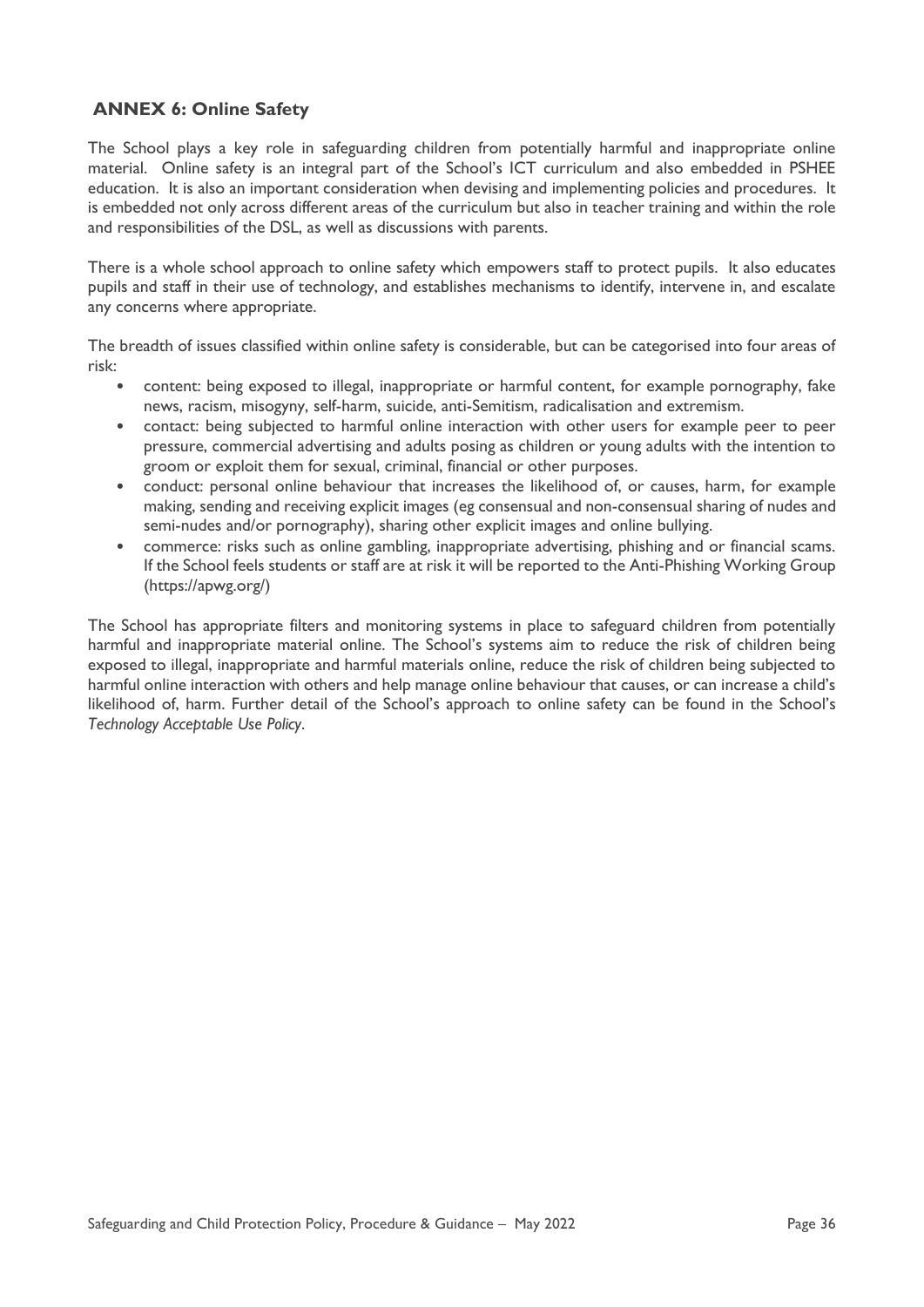# **ANNEX 7: Recording Form**

| Child's name:                               |  |      |  |
|---------------------------------------------|--|------|--|
| Date and time:                              |  | DoB: |  |
| Name and role of person raising<br>concern: |  |      |  |

**Details of concern (where? when? what? who? behaviours? Use child's words)**

| <b>Actions taken</b> |                                |                     |                          |
|----------------------|--------------------------------|---------------------|--------------------------|
| <b>Date</b>          | <b>Person taking</b><br>action | <b>Action taken</b> | <b>Outcome of action</b> |
|                      |                                |                     |                          |
|                      |                                |                     |                          |
|                      |                                |                     |                          |
|                      |                                |                     |                          |
|                      |                                |                     |                          |
|                      |                                |                     |                          |
|                      |                                |                     |                          |
|                      |                                |                     |                          |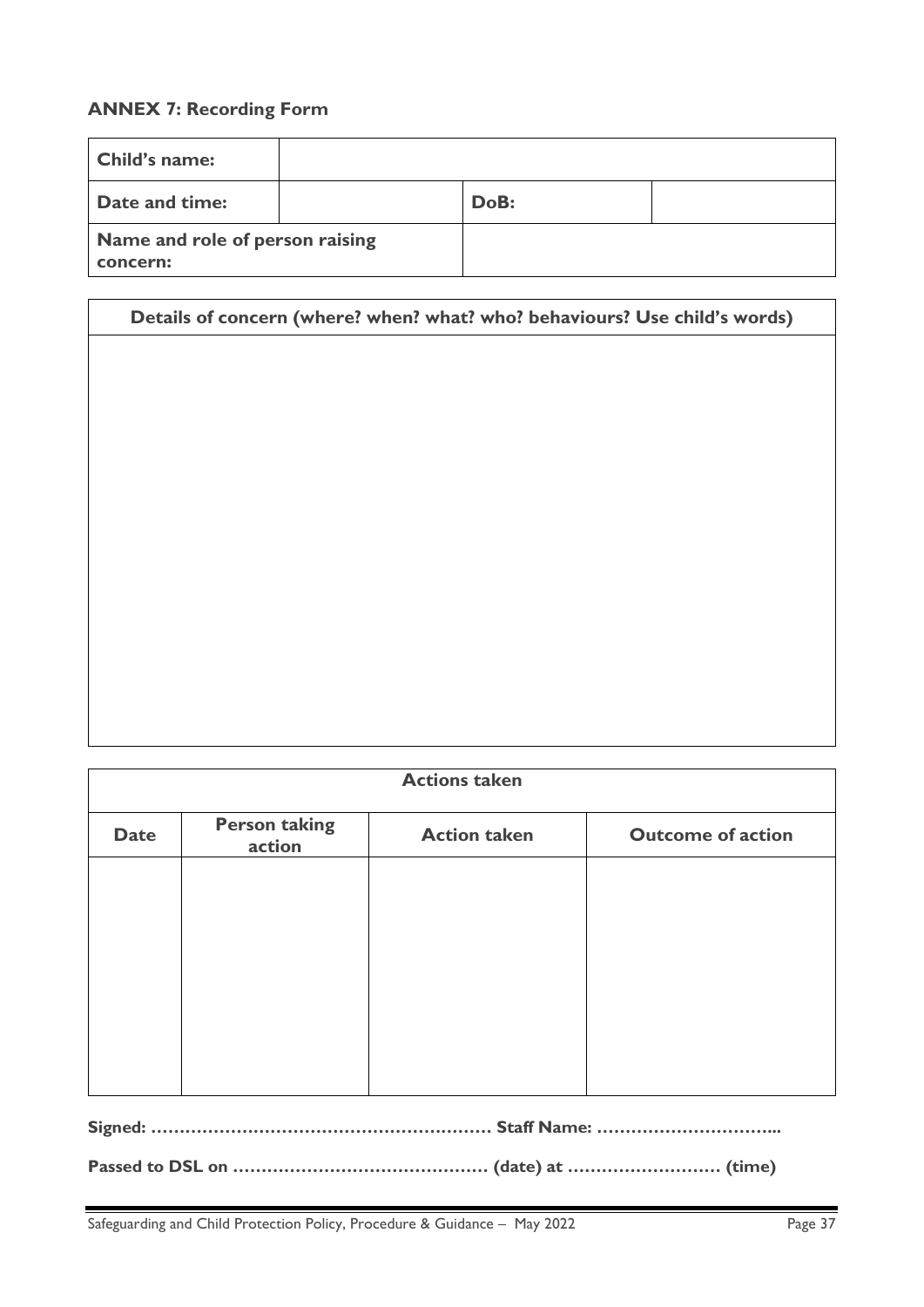# **ANNEX 8: Skin/body map**

| Name of child:            | Date of birth:     |
|---------------------------|--------------------|
| <b>Name of completer:</b> | Date of recording: |

#### *Things to remember:*

- *Use a black pen to indicate and locate any evidence of physical abuse*
- *Label the skin map in as much detail as possible, eg size and colour of marks/bruises*
- *Do not take photos of the marks/bruises*
- *Never ask pupils to remove clothing in order to mark bruises, etc, on the diagram. Only mark what is clearly obvious.*

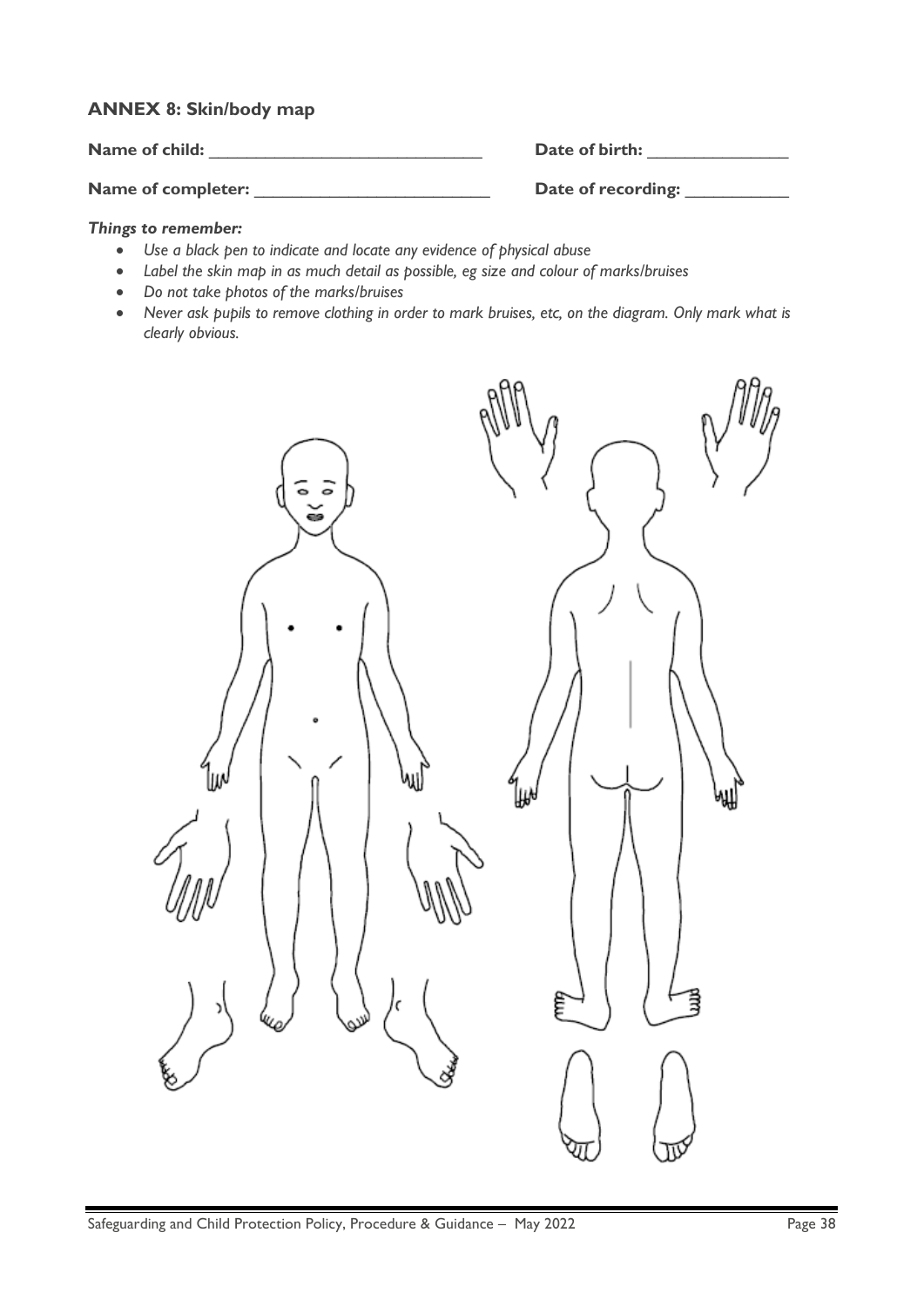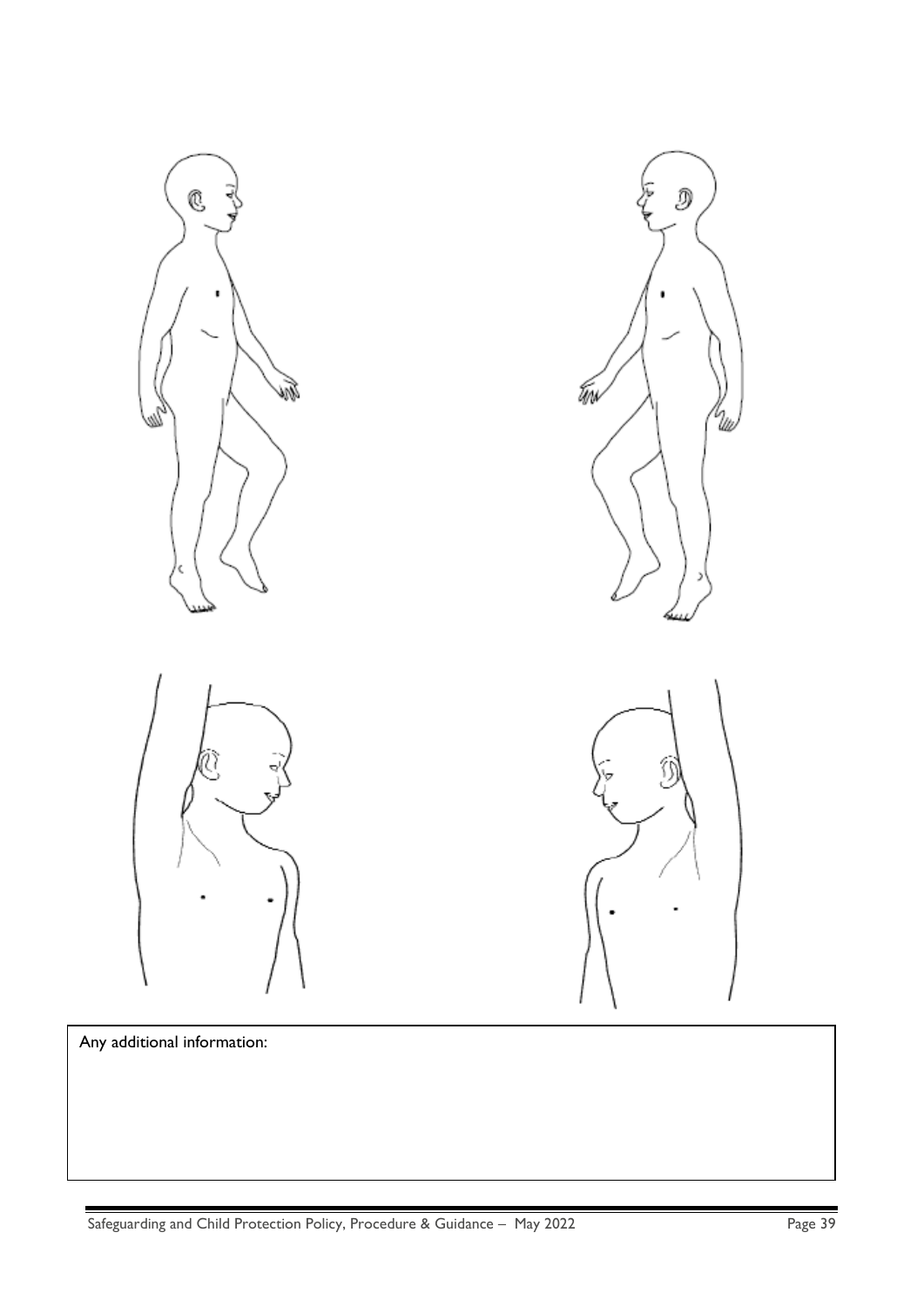## **ANNEX 9: KCSIE government guidance (Annex C) on the role of the Designated Safeguarding Lead**

Governing bodies and proprietors should ensure an appropriate senior member of staff, from the school or college leadership team, is appointed to the role of designated safeguarding lead. The designated safeguarding lead should take lead responsibility for safeguarding and child protection (including online safety). This should be explicit in the role holder's job description.

This person should have the appropriate status and authority within the school or college to carry out the duties of the post. The role of the designated safeguarding lead carries a significant level of responsibility, and they should be given the additional time, funding, training, resources and support they need to carry out the role effectively. Their additional responsibilities include providing advice and support to other staff on child welfare, safeguarding and child protection matters, taking part in strategy discussions and interagency meetings, and/or supporting other staff to do so, and to contributing to the assessment of children.

## **Deputy designated safeguarding leads**

It is a matter for individual schools and colleges as to whether they choose to have one or more deputy designated safeguarding leads. Any deputies should be trained to the same standard as the designated safeguarding lead and the role should be explicit in their job description. Whilst the activities of the designated safeguarding lead can be delegated to appropriately trained deputies, the ultimate lead responsibility for child protection, as set out above, remains with the designated safeguarding lead, this lead responsibility should not be delegated.

## **Availability**

During term time the designated safeguarding lead (or a deputy) should always be available (during school or college hours) for staff in the school or college to discuss any safeguarding concerns. Whilst generally speaking the designated safeguarding lead (or deputy) would be expected to be available in person, it is a matter for individual schools and colleges, working with the designated safeguarding lead, to define what "available" means and whether in exceptional circumstances availability via phone and or Skype or other such media is acceptable. It is a matter for individual schools and colleges and the designated safeguarding lead to arrange adequate and appropriate cover arrangements for any out of hours/out of term activities.

## **Manage referrals**

The designated safeguarding lead is expected to refer cases:

- of suspected abuse and neglect to the local authority children's social care as required and support staff who make referrals to local authority children's social care;
- to the Channel programme where there is a radicalisation concern as required and support staff who make referrals to the Channel programme;
- where a person is dismissed or left due to risk/harm to a child to the Disclosure and Barring Service as required; and
- where a crime may have been committed to the Police as required. NPCC When to call the police should help understand when to consider calling the police and what to expect when working with the police.

## **Working with others**

The designated safeguarding lead is expected to:

- act as a source of support, advice and expertise for all staff;
- act as a point of contact with the safeguarding partners;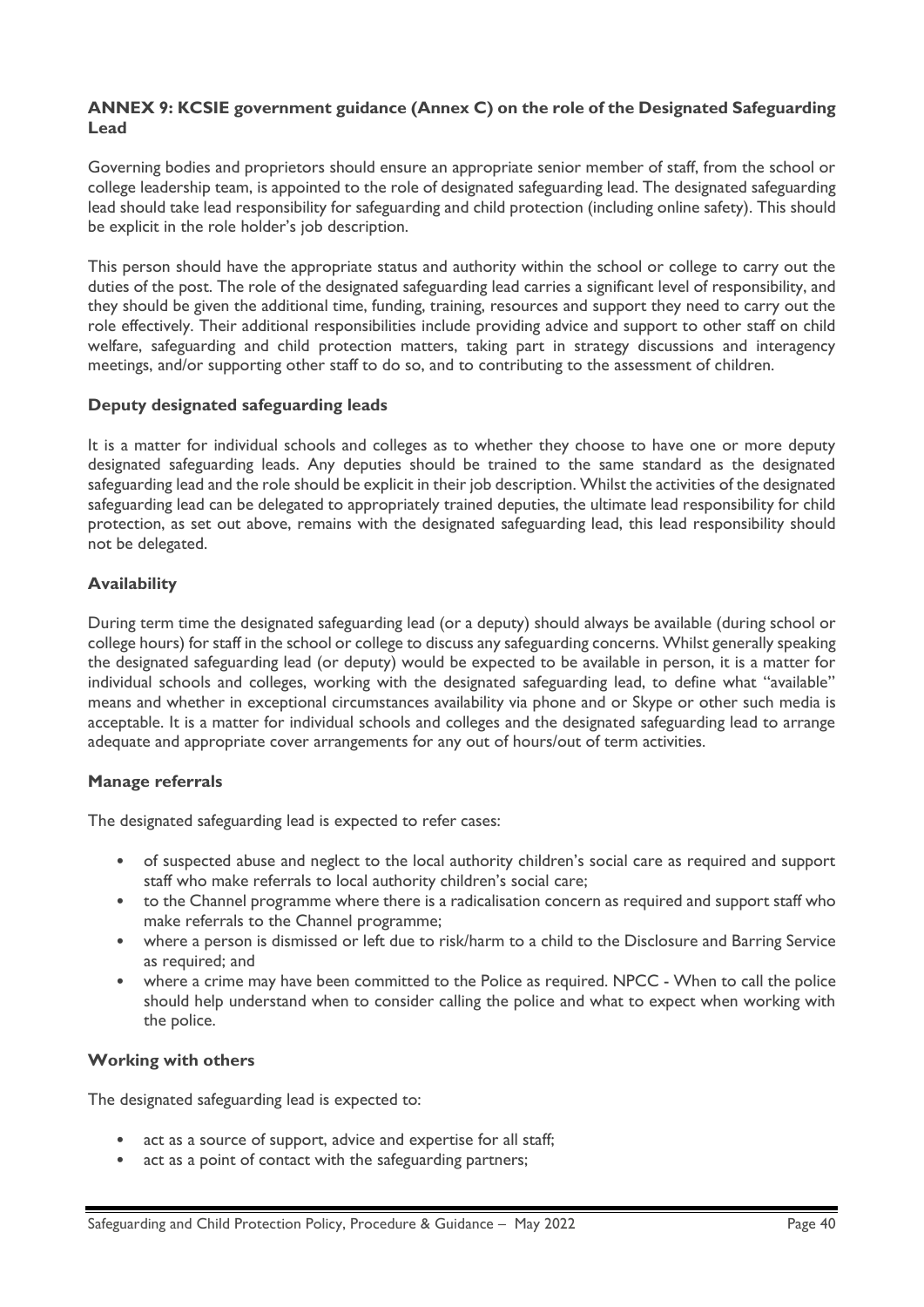- liaise with the headteacher or principal to inform him or her of issues- especially ongoing enquiries under section 47 of the Children Act 1989 and police investigations;
- as required, liaise with the "case manager" (as per Part four) and the local authority designated officer(s) (LADO) for child protection concerns in cases which concern a staff member;
- liaise with staff (especially teachers, pastoral support staff, school nurses, IT Technicians, senior mental health leads and special educational needs coordinators (SENCOs), or the named person with oversight for SEN in a college and Senior Mental Health Leads) on matters of safety and safeguarding and welfare (including online and digital safety) and when deciding whether to make a 145 referral by liaising with relevant agencies so that children's needs are considered holistically;
- liaise with the senior mental health lead and, where available, the Mental Health Support Team, where safeguarding concerns are linked to mental health;
- promote supportive engagement with parents and/or carers in safeguarding and promoting the welfare of children, including where families may be facing challenging circumstances;
- work with the headteacher and relevant strategic leads, taking lead responsibility for promoting educational outcomes by knowing the welfare, safeguarding and child protection issues that children in need are experiencing, or have experienced, and identifying the impact that these issues might be having on children's attendance, engagement and achievement at school or college. This includes:
	- o ensure that the school or college knows who its cohort of children who have or have had a social worker are, understanding their academic progress and attainment, and maintaining a culture of high aspirations for this cohort; and,
	- o support teaching staff to provide additional academic support or reasonable adjustments to help children who have or have had a social worker reach their potential, recognising that even when statutory social care intervention has ended, there is still a lasting impact on children's educational outcomes.

# **Information sharing and managing the child protection file**

The designated safeguarding lead is responsible for ensuring that child protection files are kept up to date.

Information should be kept confidential and stored securely. It is good practice to keep concerns and referrals in a separate child protection file for each child.

Records should include:

- a clear and comprehensive summary of the concern;
- details of how the concern was followed up and resolved;
- a note of any action taken, decisions reached and the outcome.

They should ensure the file is only accessed by those who need to see it and where the file or content within it is shared, this happens in line with information sharing advice as set out in Part one and Part two of this guidance.

Where children leave the school or college (including in year transfers) the designated safeguarding lead should ensure their child protection file is transferred to the new school or college as soon as possible, and within 5 days for an in-year transfer or within the first 5 days of the start of a new term. This should be transferred separately from the main pupil file, ensuring secure transit, and confirmation of receipt should be obtained. Receiving schools and colleges should ensure key staff such as designated safeguarding leads and SENCOs or the named person with oversight for SEN in colleges, are aware as required.

Lack of information about their circumstances can impact on the child's safety, welfare and educational outcomes. In addition to the child protection file, the designated safeguarding lead should also consider if it would be appropriate to share any additional information with the new school or college in advance of a child leaving to help them put in place the right support to safeguard this child and to help the child thrive in the school or college. For example, information that would allow the new school or college to continue supporting children who have had a social worker and been victims of abuse and have that support in place for when the child arrives.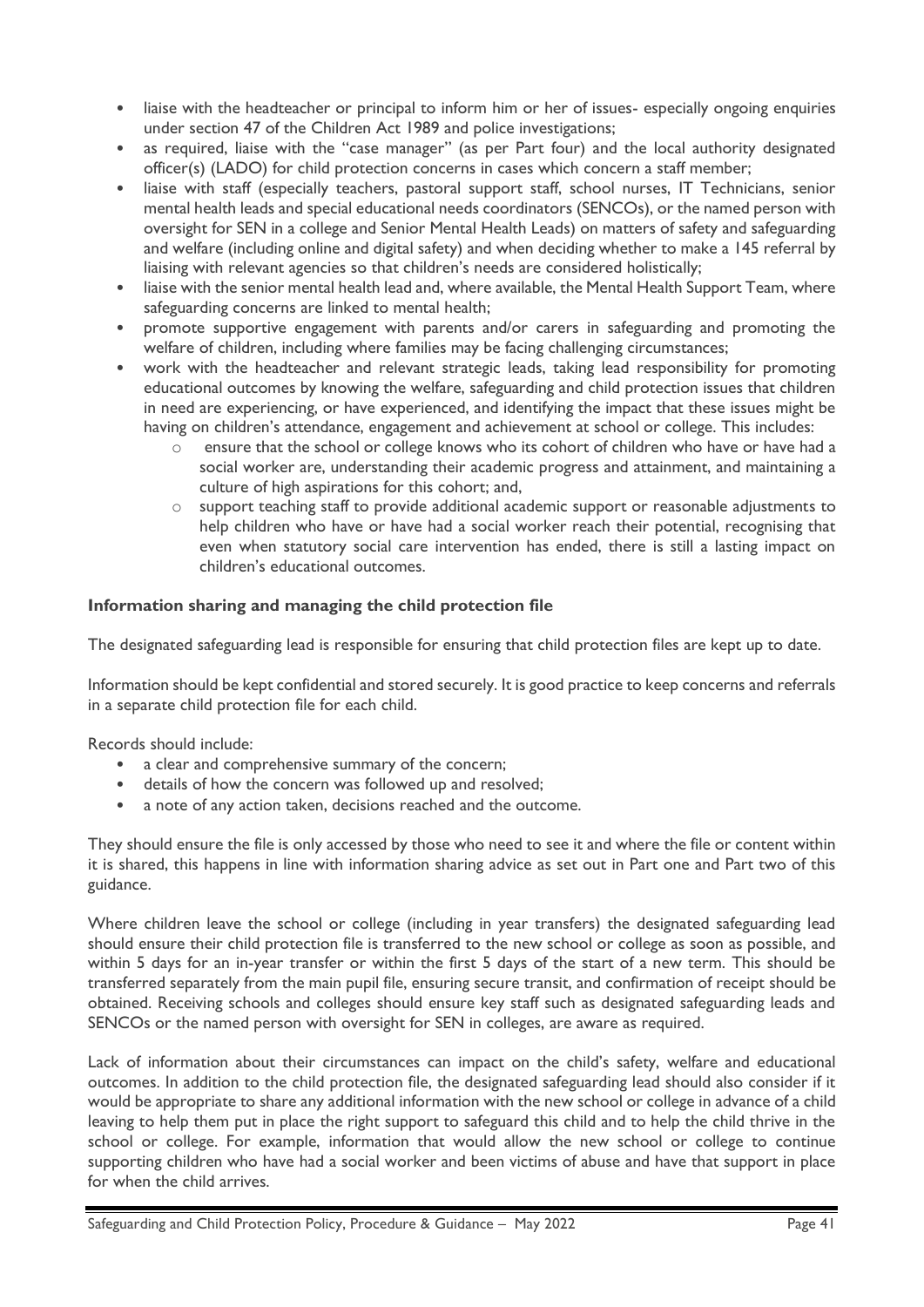## **Raising Awareness**

The designated safeguarding lead should:

- ensure each member of staff has access to, and understands, the school's or college's child protection policy and procedures, especially new and part-time staff;
- ensure the school's or college's child protection policy is reviewed annually (as a minimum) and the procedures and implementation are updated and reviewed regularly, and work with governing bodies or proprietors regarding this;
- ensure the child protection policy is available publicly and parents are aware of the fact that referrals about suspected abuse or neglect may be made and the role of the school or college in this;
- link with the safeguarding partner arrangements to make sure staff are aware of any training opportunities and the latest local policies on local safeguarding arrangements; and,
- help promote educational outcomes by sharing the information about the welfare, safeguarding and child protection issues that children who have or have had a social worker are experiencing with teachers and school and college leadership staff.

## **Training, knowledge and skills**

The designated safeguarding lead (and any deputies) should undergo training to provide them with the knowledge and skills required to carry out the role. This training should be updated at least every two years. The designated safeguarding lead should undertake Prevent awareness training. Training should provide designated safeguarding leads with a good understanding of their own role, how to identify, understand and respond to specific needs that can increase the vulnerability of children, as well as specific harms that can put children at risk, and the processes, procedures and responsibilities of other agencies, particularly children's social care, so they:

- understand the assessment process for providing early help and statutory intervention, including local criteria for action and local authority children's social care referral arrangements;
- have a working knowledge of how local authorities conduct a child protection case conference and a child protection review conference and be able to attend and contribute to these effectively when required to do so;
- understand the importance of the role the designated safeguarding lead has in providing information and support to children social care in order to safeguard and promote the welfare of children;
- understand the lasting impact that adversity and trauma can have, including on children's behaviour, mental health and wellbeing, and what is needed in responding to this in promoting educational outcomes;
- are alert to the specific needs of children in need, those with special educational needs and disabilities (SEND), those with relevant health conditions and young carers;
- understand the importance of information sharing, both within the school and college, and with the safeguarding partners, other agencies, organisations and practitioners;
- understand and support the school or college with regards to the requirements of the Prevent duty and are able to provide advice and support to staff on protecting children from the risk of radicalisation;
- are able to understand the unique risks associated with online safety and be confident that they have the relevant knowledge and up to date capability required to keep children safe whilst they are online at school or college;
- can recognise the additional risks that children with special educational needs and disabilities (SEND) face online, for example, from online bullying, grooming and radicalisation and are confident they have the capability to support children with SEND to stay safe online;
- obtain access to resources and attend any relevant or refresher training courses; and,
- encourage a culture of listening to children and taking account of their wishes and feelings, among all staff, in any measures the school or college may put in place to protect them.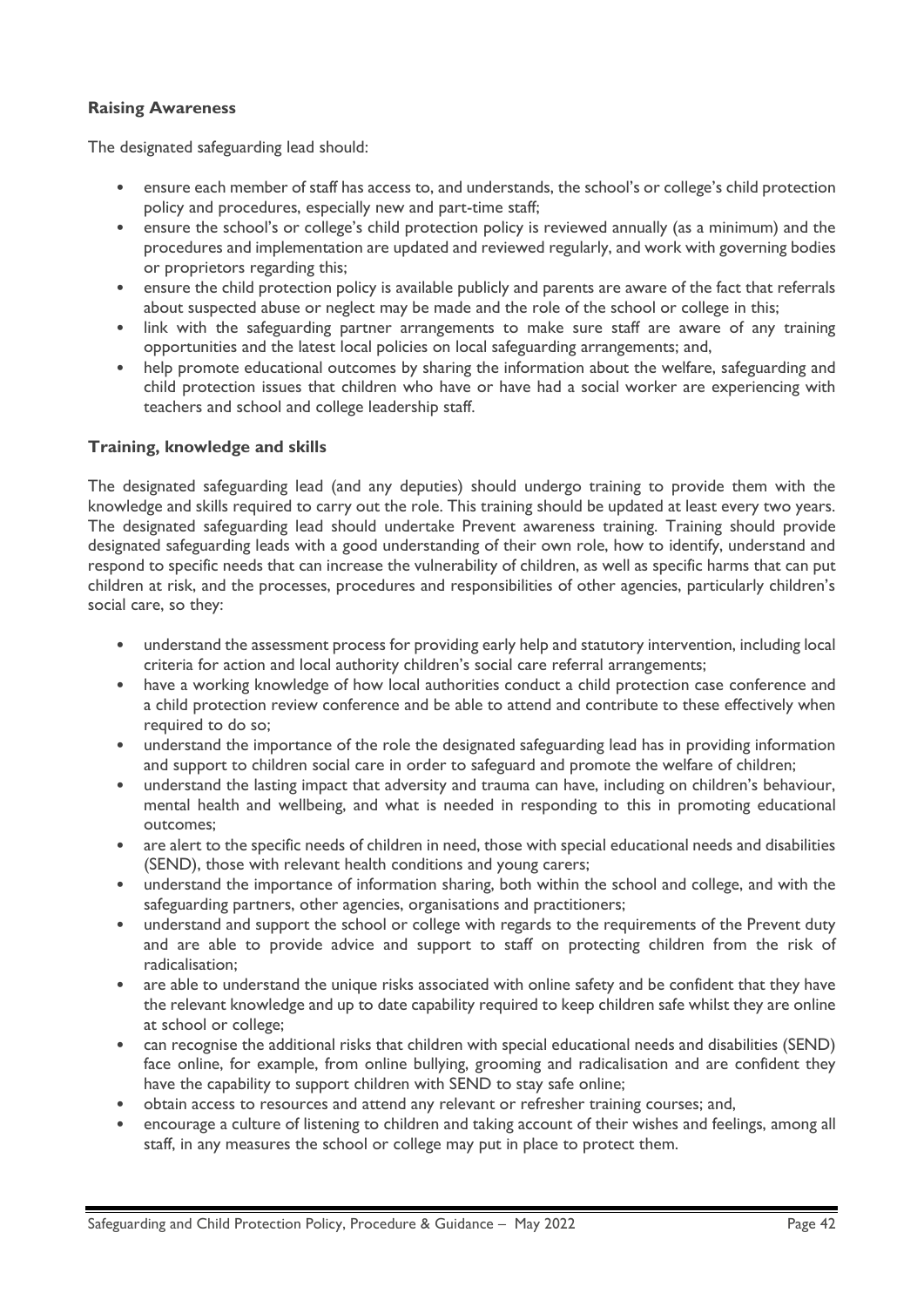In addition to the formal training set out above, their knowledge and skills should be refreshed (this might be via e-bulletins, meeting other designated safeguarding leads, or simply taking time to read and digest safeguarding developments) at regular intervals, as required, and at least annually, to allow them to understand and keep up with any developments relevant to their role.

## **Providing support to staff**

Training should support the designated safeguarding lead in developing expertise, so they can support and advise staff and help them feel confident on welfare, safeguarding and child protection matters. This includes specifically to:

• ensure that staff are supported during the referrals processes; and

• support staff to consider how safeguarding, welfare and educational outcomes are linked, including to inform the provision of academic and pastoral support.

## **Understanding the views of children**

It is important that children feel heard and understood. Therefore, designated safeguarding leads should be supported in developing knowledge and skills to:

- encourage a culture of listening to children and taking account of their wishes and feelings, among all staff, and in any measures the school or college may put in place to protect them; and,
- understand the difficulties that children may have in approaching staff about their circumstances and consider how to build trusted relationships which facilitate communication.

## **Holding and sharing information**

The critical importance of recording, holding, using and sharing information effectively is set out in Parts one, two and five of this document, and therefore the designated safeguarding lead should be equipped to:

- understand the importance of information sharing, both within the school and college, and with other schools and colleges on transfer including in-year and between primary and secondary education, and with the safeguarding partners, other agencies, organisations and practitioners;
- understand relevant data protection legislation and regulations, especially the Data Protection Act 2018 and the UK General Data Protection Regulation (UK GDPR); and,
- be able to keep detailed, accurate, secure written records of concerns and referrals and understand the purpose of this record-keeping.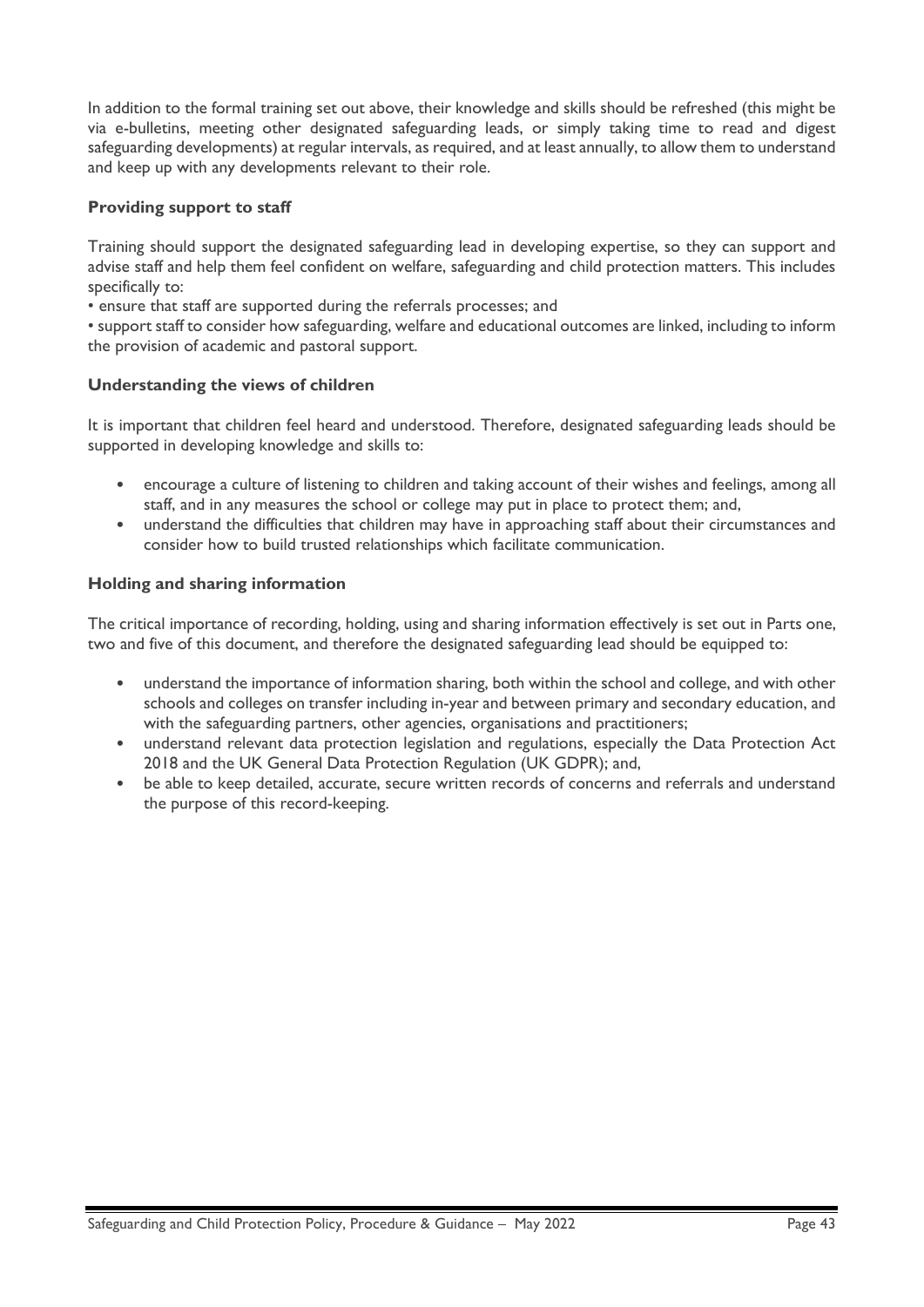# **ANNEX 10: Allegations against adults who work with children**

The School has a clear policy for dealing with allegations against people who work with children. The School makes a clear distinction between an allegation, a complaint or a concern about the quality of care or practice.

Allegations as defined by the government's *Keeping Children Safe in Education* (KCSIE) guidance (2021) will be reported to the LADO (see detail in Part 1 below). Complaints or concerns will be managed independently by the School under internal procedures or in accordance with the *Low Level Concerns Policy*.

Complaints could include:

- Breaches of the School's Staff Code of Conduct
- Any breach of data protection or confidentiality
- Poor behaviour management
- Inappropriate use of social media
- Misadministration of medication

Concerns could include:

- Inappropriate use of language, shouting or swearing
- Discussing personal or sexual relationships with, or in the presence, of pupils
- Making (or encouraging others to make) unprofessional comments which scapegoat, demean or humiliate children, or might be interpreted as such

Low Level Concerns (LLCs) which do not reach the allegations harms threshold (or complaints criteria) will be dealt with under the School's LLC procedure, which is laid out in the *Low Level Concerns Policy*.

## **Part 1: Allegations that may meet the harms threshold**

#### **Procedure**

This procedure should be used in all cases in which it is alleged that a member of staff (including any supply staff not directly employed by the School), contractor or volunteer, or another adult who works with children would pose a risk of harm if they continue to work in their present position, or in any capacity with children at Farnborough Hill. It applies when they have, either at work or outside of school:

- **behaved in a way that has harmed a child, or may have harmed a child and/or**
- **possibly committed a criminal offence against or related to a child and/or**
- **behaved towards a child or children in a way that indicates he or she may pose a risk of harm to children and/or**
- **behaved or may have behaved in a way that indicates they may not be suitable to work with children (transferrable risk).**

This behaviour, practice or experience may have not involved children, but could have an impact on the member of staff's suitability to work with children because of transferrable risk. For example, if a member of staff was involved in an adverse incident where no children were involved, the School would still need to consider what triggered these actions and whether a pupil could be put at risk if they triggered the same reaction. Where appropriate an assessment of transferable risk to children with whom the person works should be undertaken. If in doubt the School will seek advice from the Local Authority Designated Officer (LADO).

In dealing with allegations or concerns against an adult, staff must take the following course of action:

• Report any concerns about the conduct of any member of staff (including the DSL), supply staff, contractor or volunteer to the Head (or, in her absence, the Chair of Governors) without delay. If the concern is about the Head it should be reported to the Chair of Governors directly.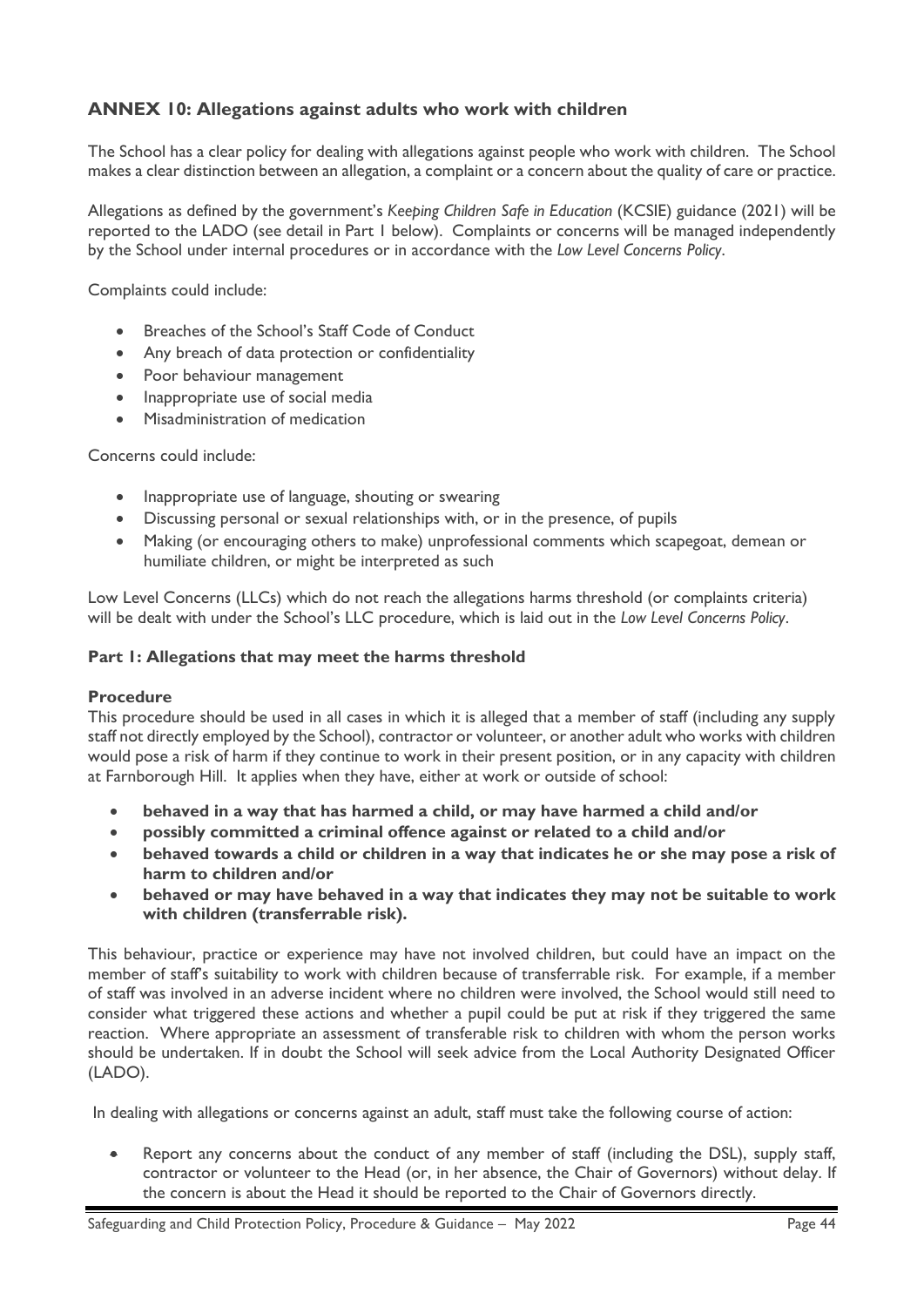- If an allegation is made against the Head, the concerns will be raised with the Chair of Governors by the DSL as soon as possible, without the Head being informed at this point. If the Chair of Governors is not available, then the LADO will be contacted directly.
- Where the School identifies that a child has been harmed, that there may be an immediate risk of harm to a child or if the situation is an emergency, the Head, DSL or Chair of Governors will contact Children's Services, following normal procedures laid out in the Safeguarding and Child Protection Policy.
- In certain situations, the Head or Chair of Governors will want to involve the police immediately if the person is deemed to be an immediate risk to children or there is evidence of a possible criminal offence.
- Once an allegation has been received by the Head or Chair of Governors they will contact the LADO on 01962 876364 or **[child.protection@hants.gov.uk](mailto:child.protection@hants.gov.uk)** immediately and within one working day, and before carrying out any investigation into the allegation other than preliminary enquiries.
- The child's parents will be informed of the allegation unless there is a good reason not to.
- The Case Manager (the Head or Chair of Governors) will follow procedures set out in the School's *Safeguarding Action Plan Following an Allegation Against a Member of Staff* document.
- Information will be recorded on the file of the accused person
- A report will be sent promptly to the Disclosure and Barring Service and the Teaching and Regulation Agency (TRA) where a teacher has been dismissed (or would have been dismissed had he/she not resigned) and a prohibition order may be appropriate. The reasons such an order would be considered are: 'unacceptable professional conduct', 'conduct that may bring the profession into disrepute' or a 'conviction, at any time, for a relevant offence'.

In liaison with the LADO, the School will determine how to proceed and if necessary the LADO will refer the matter to Children's Social Care and/or the police (if this has not already been done).

If the matter is investigated internally, the LADO will advise the School to follow procedures set out in Part 4 of *Keeping Children Safe in Education* (2021) and **[HSCB procedures.](http://4lscb.proceduresonline.com/hampshire/p_alleg_against_staff.html)**

In certain circumstances the School may have to consider an allegation against an individual not directly employed by Farnborough Hill, where its disciplinary procedures do not fully apply, for example, if using supply staff provided by an employment agency. Whilst the School is not the employer of the supply staff, it will ensure allegations are dealt with properly. The School will discover the facts and liaise with the Local Authority Designated Officer (LADO) to determine a suitable outcome. Under no circumstances would the School decide to cease to use supply staff due to safeguarding concerns without following this course of action first.

When receiving information from outside agencies about school staff, the LADO will assess the potential for transferable risk, and make a disclosure to the School where there is the likelihood of transferable risk to children and there is a pressing need.

# **Supply Staff and Contractors**

While supply staff and contractors are not employees of the school, the School is still required to report any allegations to the LADO.

In the instance of supply staff, if the matter requires an internal investigation, this will be carried out by the School in liaison with an HR representative (acting as the employer) from the supply agency or contractors' company. The supply agency will be kept fully informed and involved.

## **Part 2: Concerns that do not meet the harms threshold (low level concerns)**

The term 'low level' concern does not mean that it is insignificant, it means that the behaviour towards a child does not meet the threshold set out in Part 1 above. A low-level concern is any concern, no matter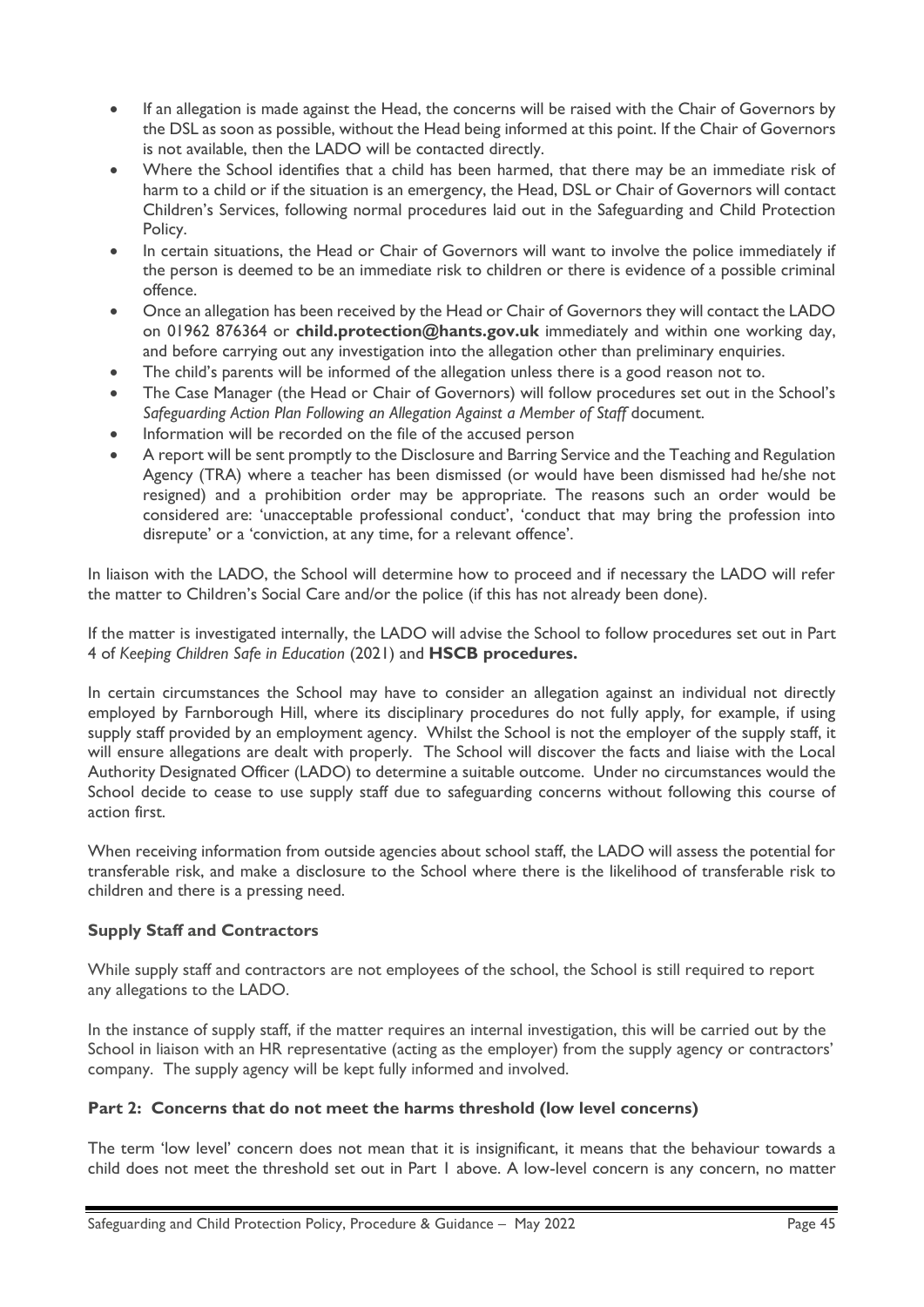how small (and even if no more than causing a sense of unease or a 'nagging doubt') that an adult working in or on behalf of the School may have acted in a way that:

- is inconsistent with the Staff Code of Conduct, including inappropriate conduct outside of work
- does not meet the allegations threshold or is otherwise not considered serious enough to consider a referral to the LADO

Examples of such behaviour could include, but are not limited to:

- being over friendly with children
- having favourites
- taking photographs of children on their mobile phone
- engaging with a child on a one-to-one basis in a secluded area or behind a closed door
- using inappropriate sexualised, intimidating or offensive language

Such behaviour can exist on a wide spectrum, from the inadvertent or thoughtless, or behaviour that may look to be inappropriate but might not be in specific circumstances, through to that which is ultimately intended to enable abuse.

Concerns may arise in several ways and from a number of sources. Examples include suspicion, complaint, disclosure made by a child, parent or other adult within or outside of the organisation or as a result of vetting checks undertaken. It is essential that concerns of any type are shared.

As part of Farnborough Hill's whole school approach to safeguarding, a culture of openness, trust and transparency is promoted. This is to ensure that the School's values and expected behaviour which are set out in the Staff Code of Conduct are constantly lived, monitored and reinforced by all staff, and all concerns about all adults working in or on behalf of the School (including supply teachers, volunteers and contractors) are recorded and dealt with promptly and appropriately. All concerns about adults should be shared responsibly and with the appropriate person which is the Head (or Bursar in the case of contractors).

The School is committed to identifying concerning, problematic or inappropriate behaviour earlier to minimise the risk of abuse and ensure that adults working in or on behalf of Farnborough Hill are clear about professional boundaries and act within these boundaries, and in accordance with the School's ethos and values. Ensuring that they are dealt with effectively should also protect those working in or on behalf of the School from potential false allegations or misunderstandings.

**The School will deal with all low level concerns promptly and comprehensively, following guidance in the** *Low Level Concerns Policy.*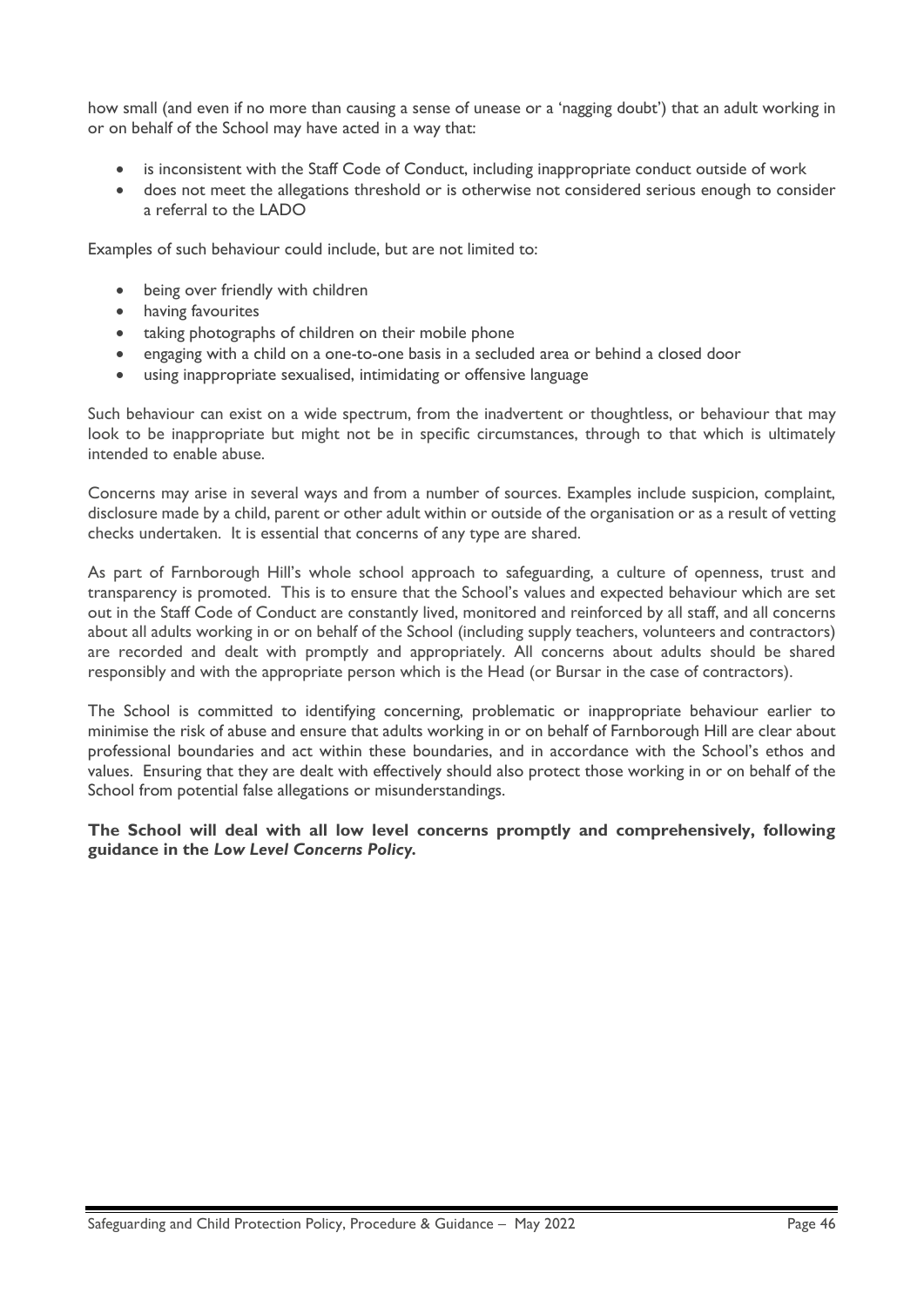# **ANNEX 11: Whistleblowing**

## **Whistleblowing in a safeguarding context**

While the School has a separate *Whistleblowing Policy*, this is a summary that outlines the process when there is a concern that safeguarding issues have not been reported or procedures have not been followed correctly.

This guidance does not replace the *Whistleblowing Policy* and should be read in conjunction with this policy.

Whistleblowing is a term that is used if staff wish to report a concern within the School that involves a colleague, their line manager or a person senior to them which may prevent them from following the normal reporting systems. There are a limited number of areas that can be called whistleblowing, and the policy protects staff from being punished for raising concerns.

## **Raising a Concern**

In any cases where staff members have concerns about poor or unsafe practices and potential failures in the School's safeguarding regimes, or have concerns about the behaviour of another member of staff towards a pupil, they should report it at once to the Head or to the DSL.

If the concern relates to the Head a staff member should inform the DSL, who will then inform the Chair of Governors.

If staff would prefer to raise concerns outside of the school environment they should contact the NSPCC whistleblowing line on 0800 028 0285 (email **[help@nspcc.org.uk\)](mailto:help@nspcc.org.uk)** or make contact with Hampshire County Council.

If there is reason to believe that a member of staff is harming a child (an allegation) and this has been reported to the Head but no action has been taken, or the member of staff that there are concerns about is the Head, then staff can also contact the Local Authority Designated Officers (LADOs) on 01962 876364 or **[child.protection@hants.gov.uk](mailto:child.protection@hants.gov.uk)**

If a member of staff believes that a child is being abused by an individual(s) outside of the School, and it is not possible to contact the DSL, a referral to Children's Social Care should be made by calling 0300 555 1384 (office hours) or 0300 555 1373 (outside of office hours)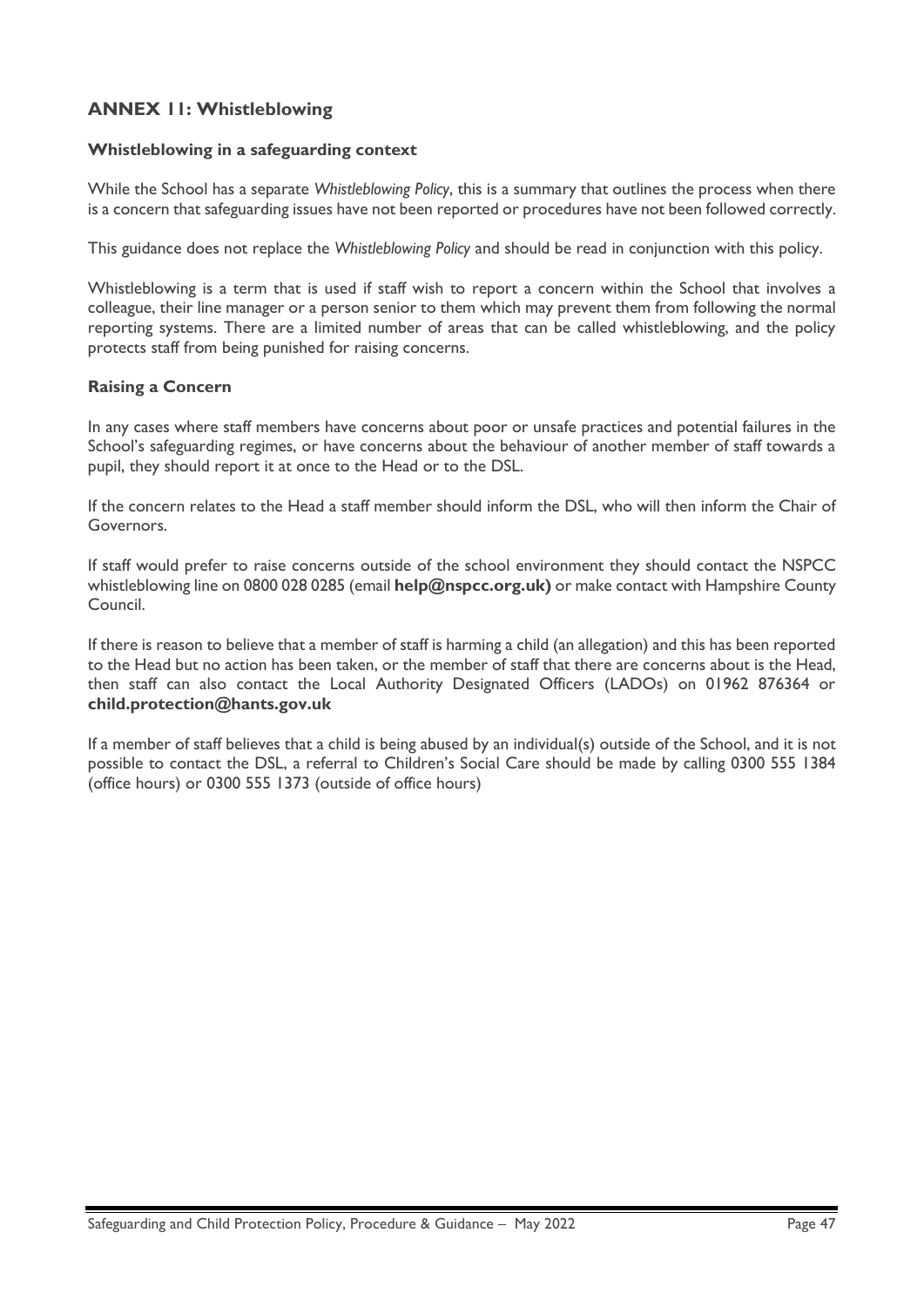# **ANNEX 12: Briefing sheet for temporary and supply staff**

## **NB: Where possible all supply staff and those on short contracts will receive face-to-face safeguarding training from the DSL.**

## **For supply staff and those on short contracts at Farnborough Hill**

While working at Farnborough Hill, all supply staff and those on short contracts have a duty of care towards all pupils at the School. This means that at all times staff should act in a way that is consistent with the pupils' safety and welfare. In addition, if at any time colleagues have a concern about a child, particularly if they may be at risk of abuse or neglect, it is their responsibility to share that concern with the School's Designated Safeguarding Lead (DSL), Pippa Sexton, who can be found her office on the Red Corridor. Alternatively, she can be contacted by phone on Extension 212.

This is not an exhaustive list but concerns may arise as a result of:

- Observing a physical injury, which may have been non-accidental.
- Observing something in the appearance of a pupil which suggests they are not being sufficiently well cared for.
- Observing child behaviour that leads an adult to be concerned about a pupil.
- A pupil telling a member of staff that they have been subjected to some form of abuse.
- Observing adult behaviour that leads an adult to be concerned about their suitability to work with young people.

In any of the circumstances listed here, a member of staff must write down what they saw or heard, date and sign the account, and give it to the DSL as soon as possible and no longer than 24 hours later. This may be the beginning of a legal process – it is important to understand that legal action against a perpetrator can be seriously damaged by any suggestion that the child has been led in any way.

If a child talks to a member of staff about abuse, you should follow these guidelines:

- Rather than directly questioning the child, just listen and be supportive.
- Never stop a child who is freely recalling significant events, but do not push the child to tell more than they wish.
- Make it clear that information may need to be passed on to staff in other agencies who may be able to help – do not promise confidentiality. Staff are obliged to share any information relating to abuse or neglect.
- Write an account of the conversation immediately, as close to verbatim as possible. Put the date and timings on it, and mention anyone else who was present. Then sign it and give the record to the DSL who should follow due process, including contacting Children's Social Care if appropriate.

The School has a *Safeguarding and Child Protection Policy* which provides further details of School and local procedures to be followed by all staff. This can be found in the Staff Shared drive, or on the School's website. A printed copy can also be obtained from the School Office.

If the concern involves the conduct of a member of staff, volunteer, Governor or contractor, contact the Head in the first instance. If you do not feel comfortable doing this, contact the LADO on 01962 847364 or the NPSCC whistleblowing line on 0800 028 0285

#### **Remember, if you have a concern, report it.**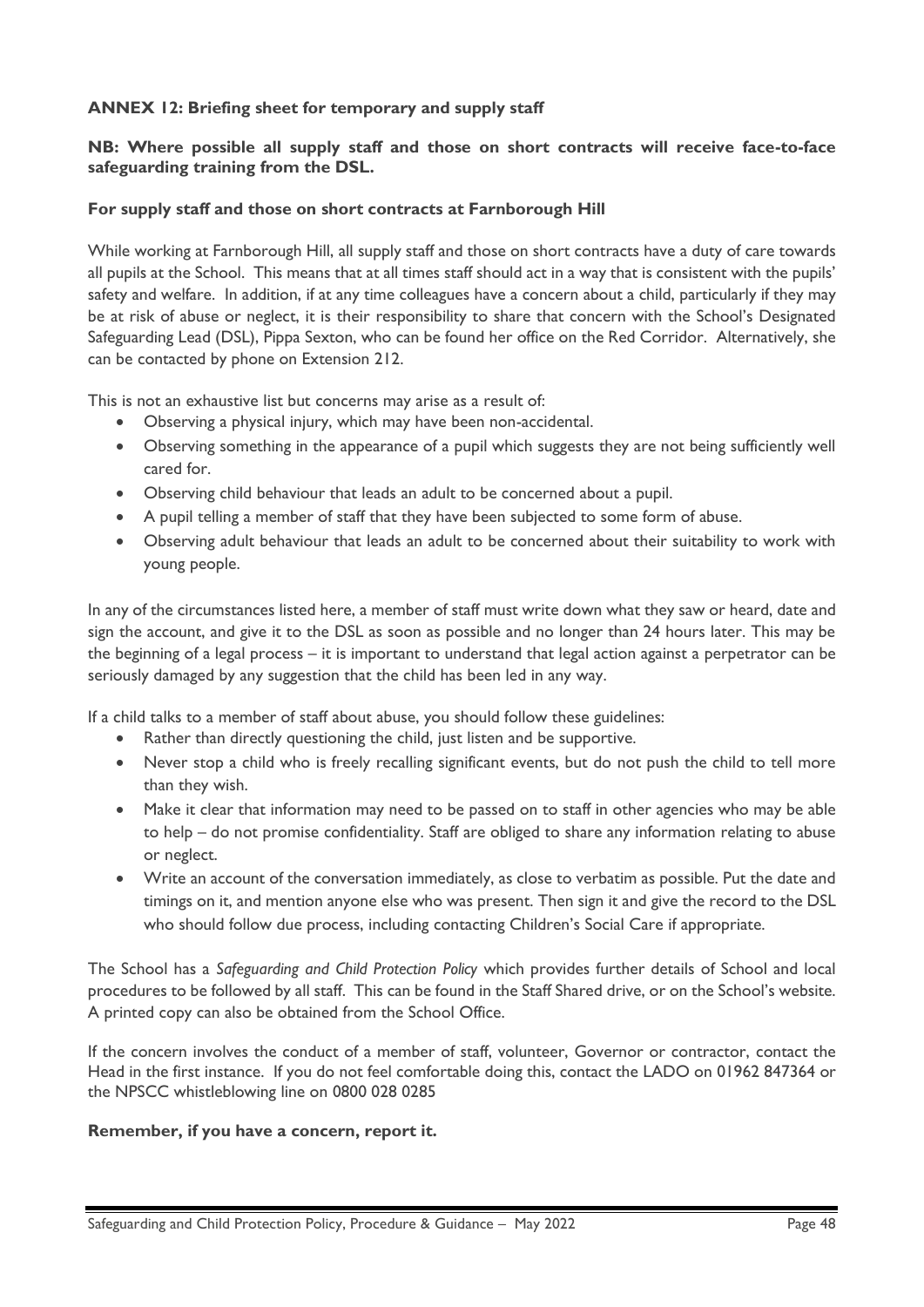# **ANNEX 13: Useful contacts**

| Internal - key school contacts |  |  |  |  |
|--------------------------------|--|--|--|--|
|--------------------------------|--|--|--|--|

| <b>Key Personnel</b>                            | Name/contact                                                             |
|-------------------------------------------------|--------------------------------------------------------------------------|
| <b>DSL</b>                                      | Pippa Sexton - Ext 212                                                   |
| Deputy DSL                                      | Craig McCready - Ext 206                                                 |
| Deputy DSL                                      | Laura Evans-Jones - Ext 246                                              |
| <b>School Nurse</b>                             | Lucinda Forster-Knight/Nikki Condren - Ext 219                           |
| 'Prevent' Lead                                  | Pippa Sexton - Ext 212                                                   |
| Designated Teacher for Looked After<br>Children | Pippa Sexton - Ext 212                                                   |
| <b>FGM Lead</b>                                 | Pippa Sexton - Ext 212                                                   |
| Nominated Safeguarding Governor                 | Cathryn Chadwick - Contact details available from Head's<br>PA (Ext 208) |
| <b>Chair of Governors</b>                       | Gerry McCormack - Contact details available from the<br>Bursar (Ext 203) |
| Head                                            | Alexandra Neil - Ext 207                                                 |

# **External – key contacts**

| Hampshire Children's Reception Team   | 01329 225379 (Professionals' Line)                    |
|---------------------------------------|-------------------------------------------------------|
| (CRT)                                 | csprofessional@hants.gov.uk                           |
| Hampshire Out of Hours Social Care    | 0300 555 1373 (Professionals' Line)                   |
| Police                                | 101 or in emergencies 999                             |
| Hampshire Safeguarding advisors/Local | Barbara Piddington (or Fiona Armfield/Mark Blackwell) |
| <b>Authority Designated Officers</b>  | HCC Safeguarding Unit - 01962 876364                  |
| (LADOs)                               | child.protection@hants.gov.uk                         |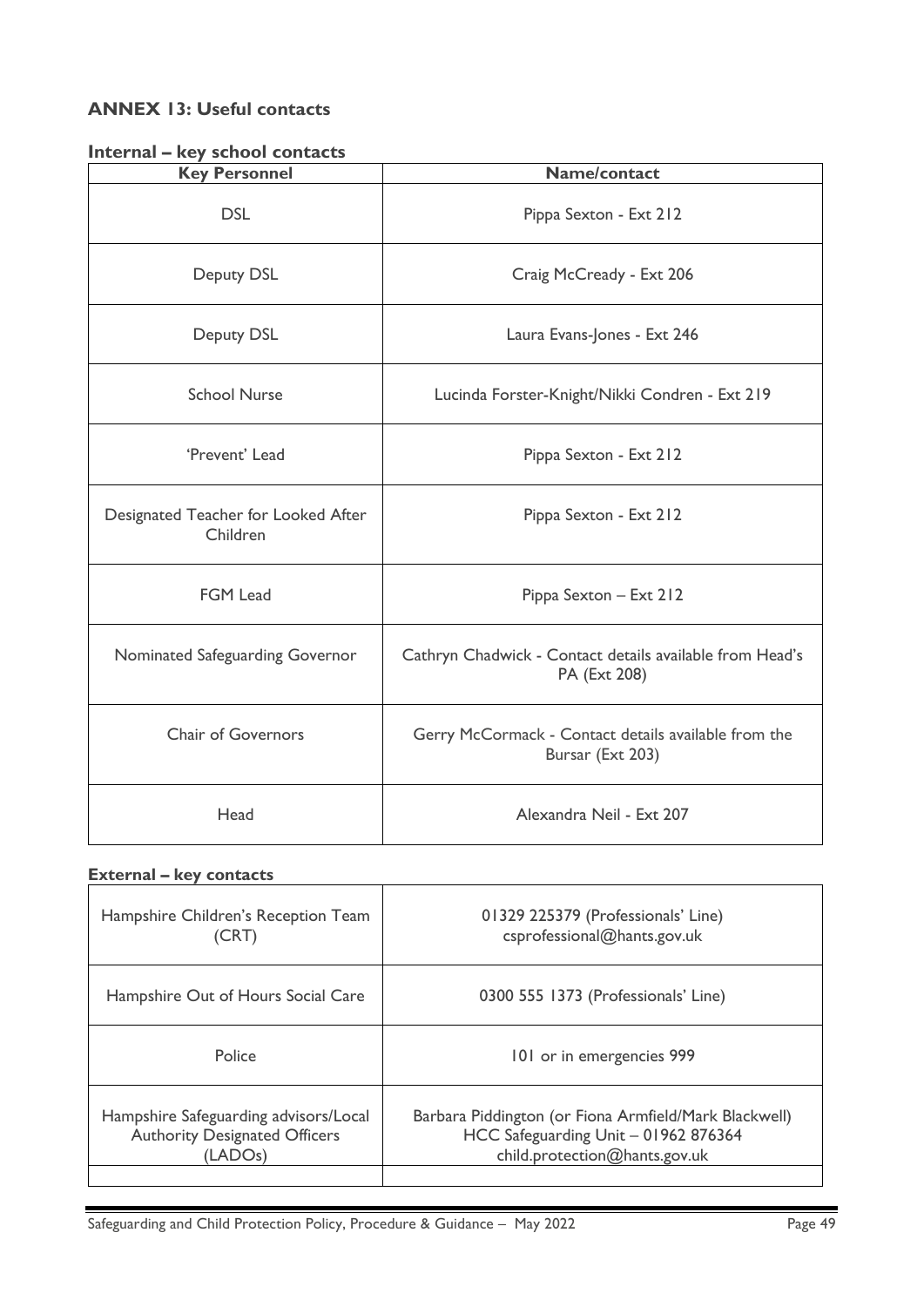| Hampshire Children's Services<br>Department, District Service Manager | Sarah Marston - via Professionals' Line (0300 555 1381)                                                             |
|-----------------------------------------------------------------------|---------------------------------------------------------------------------------------------------------------------|
| Hampshire Safeguarding Children<br>Partnership                        | hscp@hants.gov.uk/01962 876355<br>www.hampshirescp.org.uk                                                           |
| Surrey Multi-Agency Safeguarding Hub<br>(MASH)                        | Surrey Contact Centre - 0300 470 9100<br>csmash@surreycc.gov.uk<br>Out of hours emergency duty team - 01483 517898  |
| Bracknell Forest (Berkshire) Multi-<br>Agency Safeguarding Hub (MASH) | 01344 352005<br>MASH@bracknell-forest.gov.uk<br>Out of hours emergency duty team - 01344 786543                     |
| <b>NSPCC Child Protection Line</b>                                    | 0808 800 5000                                                                                                       |
| Childline                                                             | 0800 1111                                                                                                           |
| Support & advice about extremism                                      | DfE's dedicated helpline - 020 7340 7264<br>counter.extremism@education.gov.uk                                      |
| Support & advice about forced marriage                                | Forced Marriage Unit - 020 7008 0151<br>fmu@fco.gov.uk                                                              |
| NSPCC whistleblowing advice line                                      | 0800 028 0285 (8.00 am - 8.00 pm Mon - Fri)<br>help@nspcc.org.uk<br>Weston House, 42 Curtain Road, London, EC2A 3NH |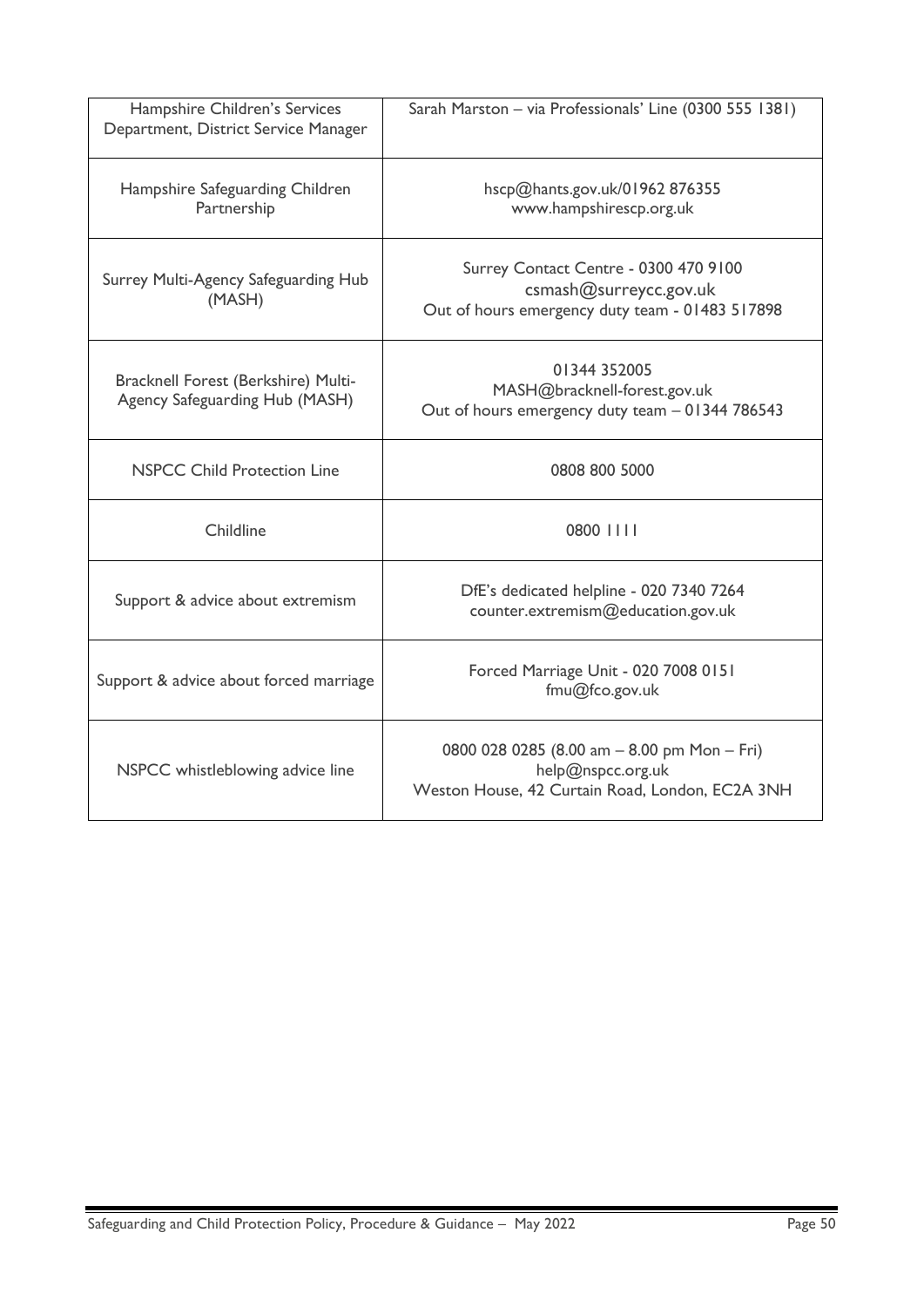# **Annex 14: Safeguarding Guidance during the coronavirus (COVID-19) pandemic**

## **COVID-19 Response: Living with COVID - Safeguarding guidance and arrangements**

## **Guidance Statement**

This guidance should be read in conjunction with the Farnborough Hill Safeguarding and Child Protection Policy. This guidance does not replace the policy, but offers additional support during the COVID-19 pandemic at the 'Living with COVID' stage. All safeguarding guidance and procedures detailed in the School's Safeguarding and Child Protection Policy will continue to be followed, with additional guidelines and information as follows:

## **External help and support for staff**

Advice from the Department for Education's COVID-19 helpline is available by contacting either [DfE.coronavirushelpline@education.gov.uk](mailto:DfE.coronavirushelpline@education.gov.uk) or 0800 046 8687 (lines are open Monday to Friday from 8.00 am to 6.00 pm and weekends 10.00 am to 4.00 pm). The Deputy Head - Pastoral or other members of the Senior Leadership Team will contact the helpline as appropriate.

# **Identifying and supporting pupils in need of assistance due to COVID-19 related pastoral or safeguarding concerns**

In order to ensure that relevant safeguarding and welfare information held on all pupils remains accurate, the School will continue to request that parents advise the School Nurse, Heads of Year or the DSL of any changes regarding welfare, health and wellbeing that they should be aware during this time.

As a matter of course, but particularly after school half term and holiday breaks, all staff, but especially Heads of Year, Assistant Heads of Year, Tutors, the School Nurse and the School Counsellor, will actively look for and identify any new safeguarding and welfare concerns. They will inform the DSL without delay, following normal school reporting procedures. The DSL and other relevant pastoral staff will then discuss appropriate support for these pupils and any others who may need assistance. Again, normal reporting procedures will be followed if a referral to Children's Services is needed.

## **Safeguarding Lead arrangements**

If, at any point, one of the safeguarding team is advised to self-isolate or work from home, alternative arrangements will be made to ensure that there is still a safeguarding lead/deputy physically on site.

If the Designated Safeguarding Lead is advised to self-isolate, the following arrangements will be made:

Acting Designated Safeguarding Lead – Craig McCready (Assistant Head - Head of Sixth Form) Deputy Designated Safeguarding Lead – Laura Evans-Jones (Senior Teacher) Off-site Safeguarding Advisor – Pippa Sexton (Deputy Head - Pastoral)

If the Deputy Designated Safeguarding Lead is advised to self-isolate or work from home, the following arrangements will be made:

Designated Safeguarding Lead – Pippa Sexton (Deputy Head - Pastoral) Deputy Designated Safeguarding Lead – Laura Evans-Jones (Senior Teacher)

## **Pupil mental health**

All at Farnborough Hill appreciate that this has, and continues to be, a difficult period in time for young people. This may well have an impact on their mental health, such as anxiety, stress or low mood. Some pupils will have suffered real challenges in their lives and will require additional pastoral support. All staff,